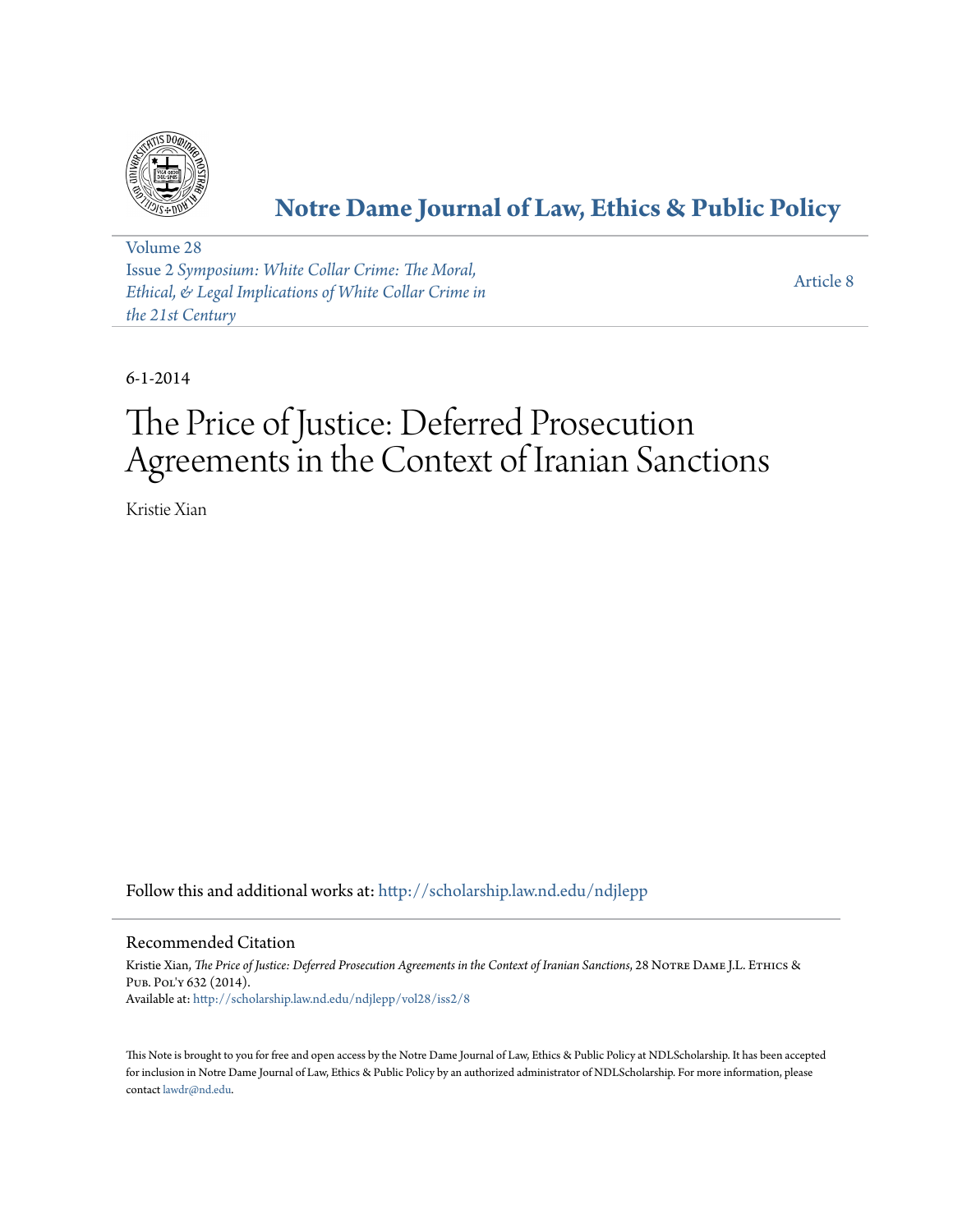### **THE PRICE OF JUSTICE: DEFERRED PROSECUTION AGREEMENTS IN THE CONTEXT OF IRANIAN SANCTIONS**

KRISTIE XIAN\*

*"The sense of public justice in the community at large is offended and every rogue, on the contrary, is encouraged, if punishment be not adequate and certain."*<sup>1</sup>

#### **INTRODUCTION**

Peter Sands was sweating. It was August 2012, and the multi-billion dollar London-based conglomerate Standard Chartered Bank had just been accused of violating Iranian sanctions under Sands's watch as CEO. Sands was accused of trashing his company's sterling reputation by engaging in shady transactions with Iran, which has been under U.S. economic sanctions since 1979.2 Not only was Standard Chartered accused of using its New York branch to facilitate numerous international transactions between itself and the Iranian government, its executives were also accused of participating in a broad cover-up scheme and lying to investigators about making the transactions.3 The charges alleged that Standard Chartered hid 60,000 secret transactions in Iranian funds worth a staggering \$250 billion.4 The bank's initial reaction to these charges was not as elegant as shareholders might have hoped: finance director Richard Meddings, who was accused of showing "obvious contempt for US banking relations," blasted back, "You f-Americans. Who are you to tell us, the rest of the world, that we're not

Candidate for Juris Doctor, Notre Dame Law School, Class of 2014; Bachelor of Arts, Georgetown University, Class of 2011. I wish to thank Professor Jimmy Gurule for ´ bringing this subject to my attention and for providing invaluable suggestions and advice during the writing process. I also thank my parents, George and Cindy, and my friends for their constant love and support. Finally, I thank the  $2013-2014$  editorial staff of the *Notre Dame Journal of Law, Ethics & Public Policy for providing helpful suggestions, insights,* and corrections throughout the editing process.

<sup>1.</sup> Simeon E. Baldwin, *The Fundamental Principles of Criminal Justice*, 22 YALE L.J. 30, 35 (1912). Baldwin was a jurist, law professor, and served as the sixty-fifth Governor of Connecticut.

<sup>2.</sup> *Iran Sanctions*, U.S. DEP'T OF STATE, http://www.state.gov/e/eb/tfs/spi/iran/ index.htm (last visited Apr. 29, 2014).

<sup>3.</sup> Yuki Noguchi, *Why Evading U.S. Rules May Tempt Foreign Banks* (National Public Radio broadcast Aug. 10, 2012), *available at* http://www.npr.org/templates/transcript/ transcript.php?storyId=158507406.

<sup>4.</sup> Dan Fitzpatrick & Robin Sidel, *New J.P. Morgan Jam*, WALL ST. J., Nov. 16, 2012, at C1. At the time the transactions occurred, Iranian financial institutions were subject to U.S. economic sanctions. Later, the list of sanctioned countries involved in the allegations expanded to include Libya, Myanmar, and Sudan. *See Too Big to Jail: Two Big British Banks Reach Controversial Settlements*, ECONOMIST, Dec. 12, 2012.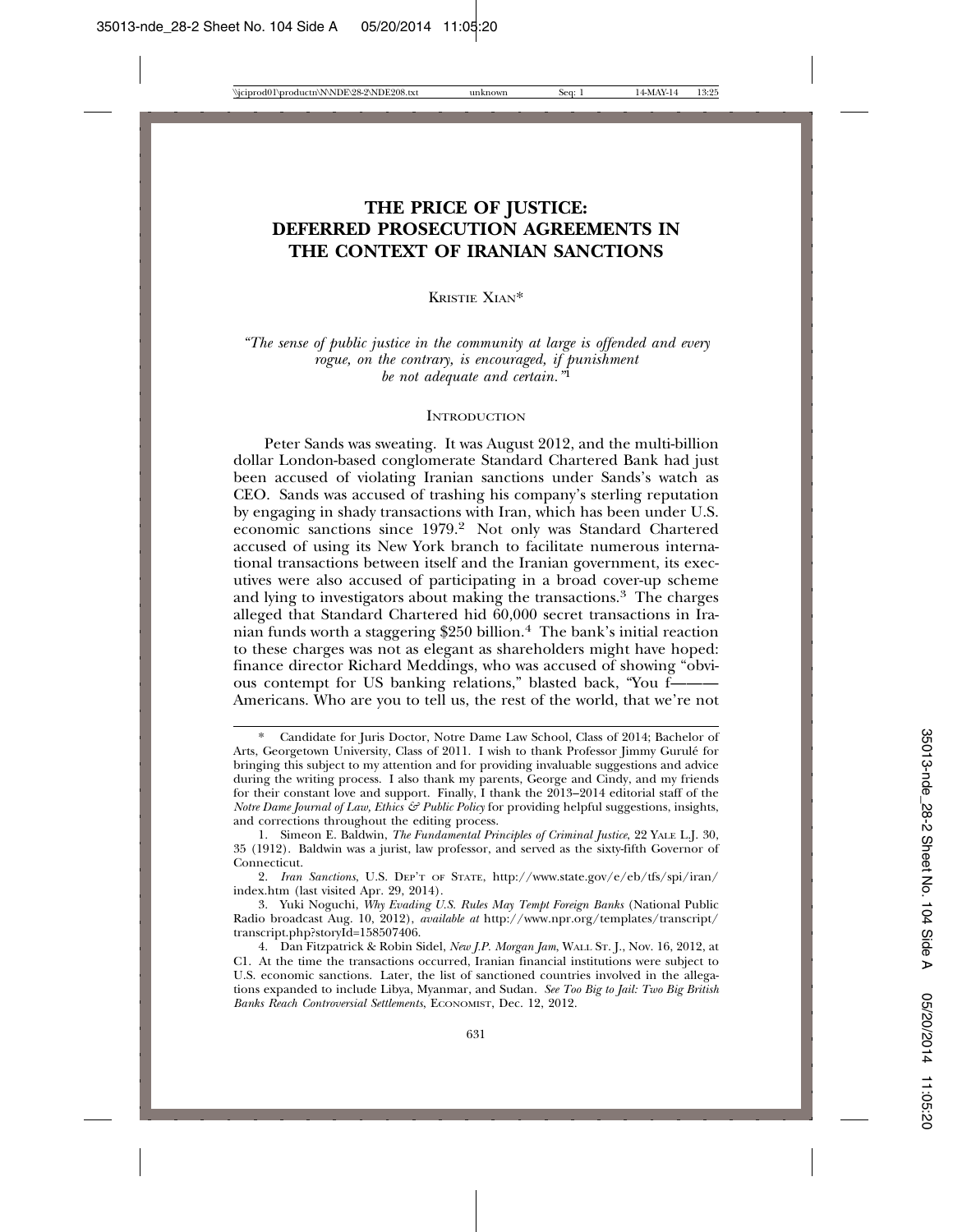going to deal with Iranians."5 Subsequently, Standard Chartered's stock plummeted sixteen percent in London trading.<sup>6</sup> The most alarming revelation was that Standard Chartered might lose its New York license, which analysts predicted would lead to a devastating forty percent drop in earnings.<sup>7</sup>

But Sands had many on his side. U.K. officials supported Standard Chartered's denials, and the charges even prompted the Mayor of London, Boris Johnson, to seethe, "[Y]ou can't help thinking [these charges] might actually be at least partly motivated by jealousy of London's financial sector—a simple desire to knock a rival centre."<sup>8</sup> Bank of England Governor Mervyn King criticized Benjamin Lawsky, a New York Department of Financial Services regulator and leader in charges against Standard Chartered, for failing to coordinate with his counterparts.9 In actuality, those counterparts were quietly gathering their legal weaponry for a standoff against Lawsky himself, rather than Standard Chartered. The Federal Reserve, the U.S. Treasury Department, the Justice Department, and the Manhattan District Attorney's Office all understood that they would "have to work this [scandal] out at [the] international level"10 and complained in published reports that the original order was a "publicity stunt that disrupted their own probes of the matter."11

The subsequent trajectory of events unraveled in a way that surprised even U.S. regulators' most vocal supporters. Standard Chartered Bank settled charges with both New York State and the U.S. government regarding its illegal transactions with Iran.12 Astonishingly, the

7. Greg Farrell & Tiffany Kary, *Standard Chartered Still Faces Fed Probes After N.Y. Deal*, BLOOMBERG NEWS (Aug. 15, 2012), http://www.bloomberg.com/news/2012-08-14/standard-chartered-faces-fed-probes-after-n-y-deal.html.

8. Mayor Johnson also haughtily contended that the charges were politically motivated, writing in the same opinion piece for London-based *Spectator* magazine, "[Y]ou can't help wondering whether all this beating up of British banks and bankers is starting to shade into protectionism." *See* Boris Johnson, *Diary*, SPECTATOR (UK) (Aug. 11, 2012), http://www.spectator.co.uk/the-week/diary/123450/diary-503/. For discussion of how heads of corporations and their attitudes can affect a company's propensity to engage in white collar crime, see generally Cynthia A. Koller, Laura A. Patterson & Elizabeth B. Scalf, *When Moral Reasoning and Ethics Training Fail: Reducing White Collar Crime Through the Control of Opportunities for Deviance*, 28 NOTRE DAME J.L. ETHICS & PUB. POL'Y 549, 570 (2014).

9. Finch & Mustoe, *supra* note 6.

10. *Id.*

11. Farrell & Kary, *supra* note 7.

12. Jim Zarroli, *British Bank Settles Money Laundering Charges* (National Public Radio Broadcast Aug. 15, 2012), *available at* http://www.npr.org/2012/08/15/158818409/standard-chartered-settles-money-laundering-charges.

<sup>5.</sup> *Lawsky's 'Go it Alone' Attack on Standard Chartered Angers US Regulators,* DAILY TELE-GRAPH (UK) (Aug. 8, 2012), http://www.telegraph.co.uk/finance/newsbysector/banksandfinance/9460830/Lawskys-go-it-alone-attack-on-Standard-Chartered-angers-USregulators.html.

<sup>6.</sup> Gavin Finch & Howard Mustoe, *Standard Chartered CEO Says "No Grounds" to Revoke License*, BLOOMBERG NEWS (Aug. 9, 2012), http://www.bloomberg.com/news/2012- 08-08/standard-chartered-ceo-sands-rejects-n-y-regulator-s-claims-1-.html.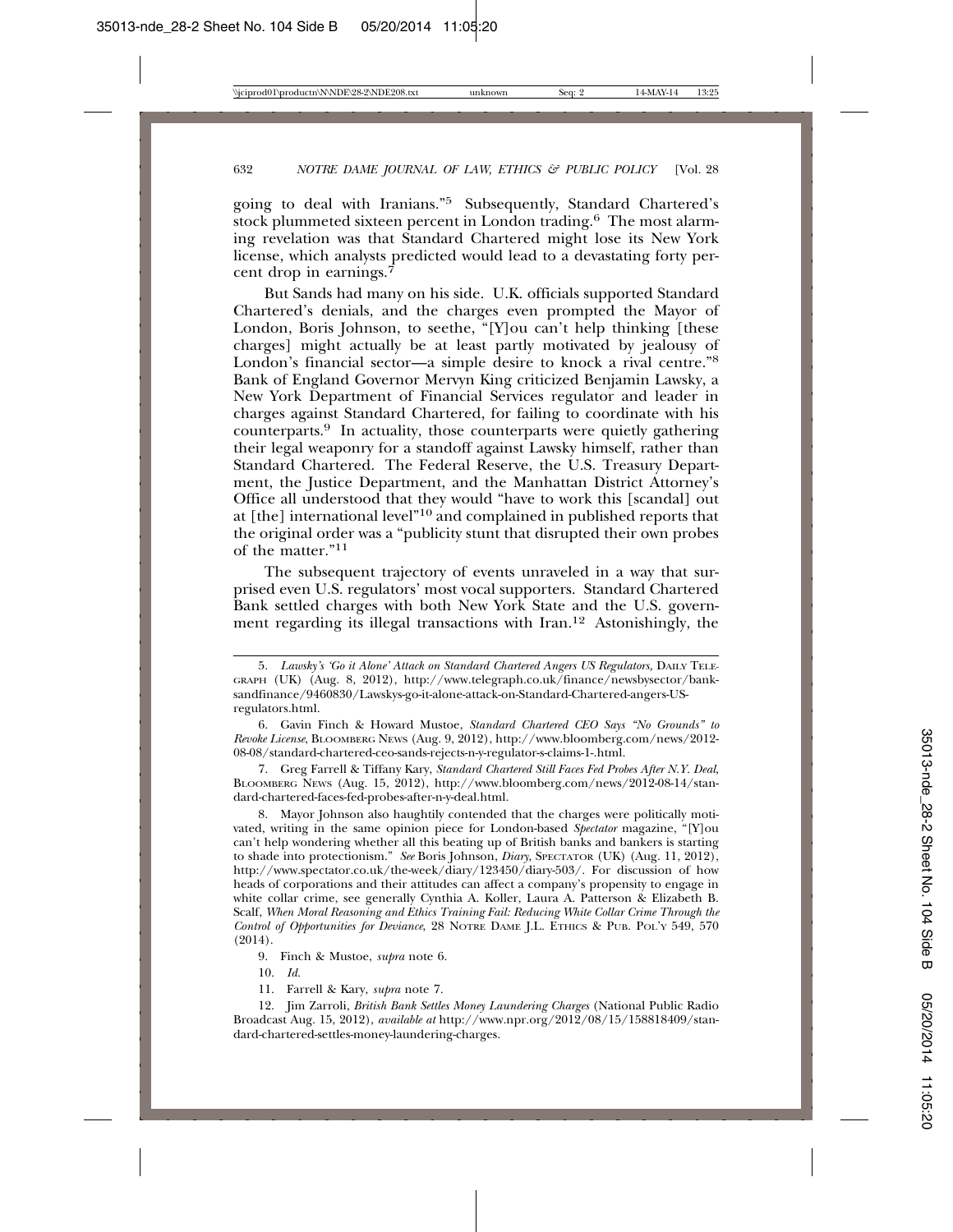bank only ended up paying a fine of \$240 million.<sup>13</sup> Later, Standard Chartered paid an additional \$327 million.14 Its fees totaled \$667 million—only 2.5% of the transactions involving Iranian funds.<sup>15</sup> Moreover, Standard Chartered was not banned from trading in the United States. In fact, no individual bank official has been criminally charged for wrongdoing to date.16 Instead, U.S. regulators chose the lenient path of deferred prosecution agreements to incentivize the bank to abide by the sanctions.<sup>17</sup>

Standard Chartered was not the first international financial institution to be accused or charged of money laundering and engaging in illegal transactions. Since 2009, Credit Suisse,<sup>18</sup> Royal Bank of Scotland,<sup>19</sup> Lloyds TSB Group,<sup>20</sup> Barclays, ING Bank,<sup>21</sup> ABN Amro,<sup>22</sup> and HSBC23 have all agreed to pay enormous settlements to the U.S. government for facilitating illicit financial transfers on behalf of countries ranging from Iran to Cuba, all of which are subject to U.S. economic

17. Press Release, Bd. of Governors of the Fed. Reserve Sys. (Dec. 10 2012), http:// www.federalreserve.gov/newsevents/press/enforcement/20121210a.htm [hereinafter Standard Chartered Press Release].

18. Claudio Gatti & John Eligon, *Iranian Dealings Lead to a Fine for Credit Suisse*, N.Y. TIMES, Dec. 16, 2009, at B1 (reporting that Credit Suisse violated sanctions by assisting Iran funnel hundreds of millions of dollars through American banks and engaging in smaller transactions with Syria, Sudan, Burma, and Libya, but Credit Suisse only paid a civil fine of \$536 million).

19. Samuel Rubenfeld, *RBS, DOJ to End Deferred-Prosecution Agreement Over ABN Amro*, WALL ST. J. CORRUPTION CURRENTS BLOG (Dec. 28, 2011), http://blogs.wsj.com/corruption-currents/2011/12/28/rbs-doj-to-end-deferred-prosecution-agreement-over-abn-

amro/ (noting that Royal Bank of Scotland agreed to forfeit \$500 million and admit that ABN Amro, one of its acquired banks, assisted Iran, Cuba, Libya, and Sudan to move more than \$3.2 billion in high-risk transactions that flowed through its New York branch).

20. Lloyds Group hid the source of billions of dollars that passed through its United States branch offices, handling at least \$300 million of Iranian transfers and \$20 million of Sudanese transfers which might have been used to finance Iran's nuclear program and buy a large amount of tungsten, an ingredient in producing long-range missiles. *See* Vikas Bajaj & John Eligon, *Iran Moved Billions via U.S. Banks*, N.Y. TIMES, Jan. 10, 2009, at B1.

21. ING transferred \$1.6 billion to Iran, Sudan, Cuba, and other sanctioned countries, but only received a \$536 million fine, or thirty-three percent of the total transactions. *See* Karen Freifeld, *ING to Pay \$619 Million of Cuba, Iran Sanctions*, REUTERS (Jun. 12, 2012), http://www.reuters.com/article/2012/06/12/us-ing-sanctions-idUSBRE85B12I 20120612.

22. Press Release, U.S. Dep't of Justice, Former ABN Amro Bank N.V. Agrees to Forfeit \$500 (May 10, 2010), http://www.justice.gov/opa/pr/2010/May/10-crm-548.html (ABN AMRO, now the Royal Bank of Scotland, was charged with defrauding the United States by facilitating the movement of illegal money by stripping information from transactions, thereby violating the International Emergency Economic Powers Act).

23. Andrew Keshner, *HSBC Agrees to \$1.9B Penalty in Money-Laundering Probe*, N.Y. L. J. (Dec. 12, 2012), *available at* http://www.newyorklawjournal.com/PubArticleNY.jsp?id= 1202581158679&HSBC\_Agrees\_to\_19B\_Penalty\_in\_MoneyLaundering\_Probe&slreturn= 20130201000939.

<sup>13.</sup> *Id.* The amount that Standard Chartered profited from other illegal transactions, including those with Libya, Myanmar, and Sudan, remains unreported.

<sup>14.</sup> *Id.*

<sup>15.</sup> *Id.*

<sup>16.</sup> Farrell & Kary, *supra* note 7.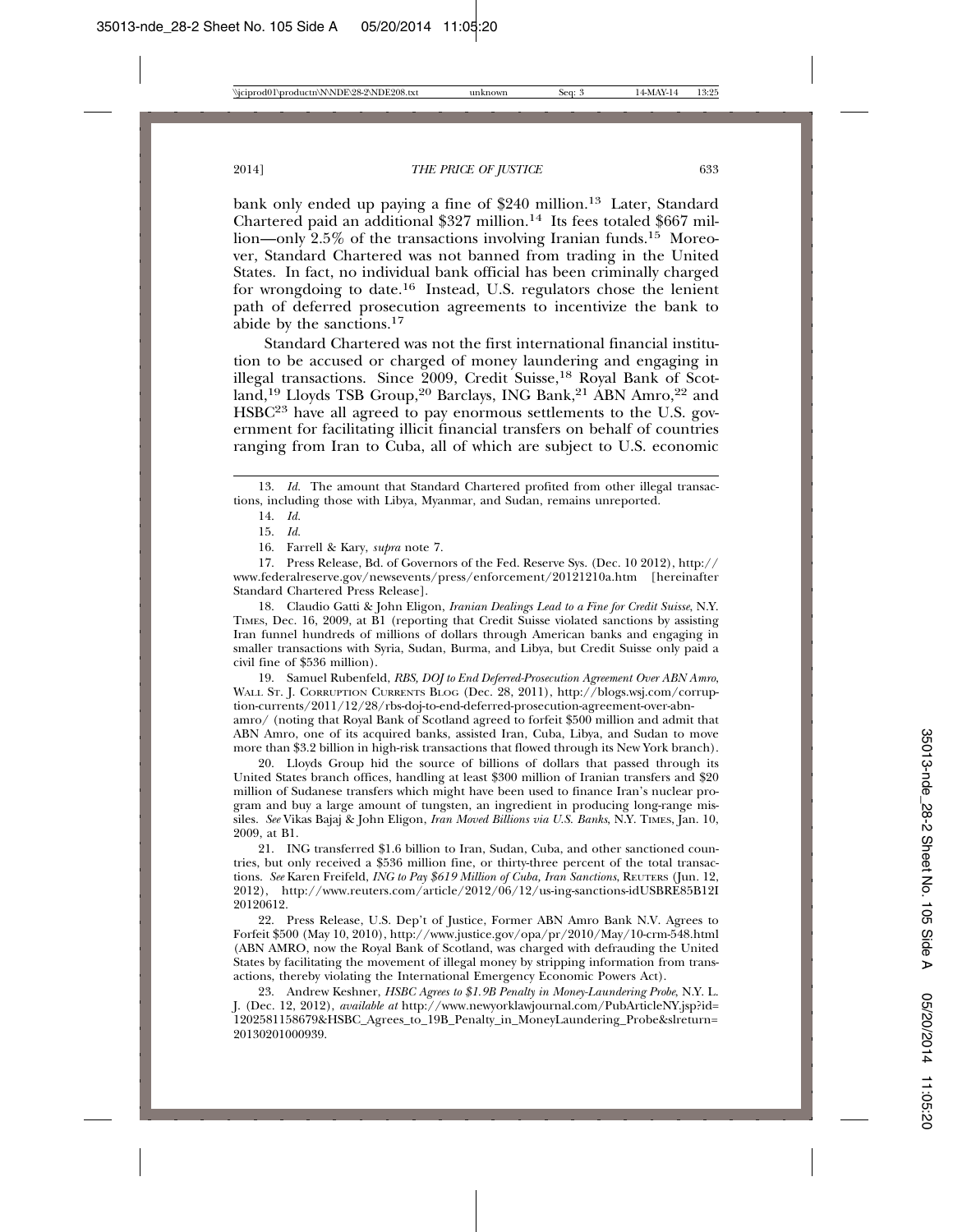sanctions.<sup>24</sup> Most recently, as part of its settlement with the Department of Justice, HSBC agreed to pay \$1.9 billion and improve its compliance measures.25 However, these banks have not been under the typical scrutiny that would accompany corporate transgressions namely, arrest and prosecution.26 Instead, deferred prosecution agreements typically allow a bank to avoid a criminal conviction as long as the bank promises to follow the terms of the agreements.27 As a result, the bank will not be under the scrutiny of the Federal Deposit Insurance Corporation, which has the power to revoke a bank's insurance for "engaging in unsafe or unsound practices in conducting the business of depository institution."28 The crux of deferred prosecution hinges on the corporation's willingness to "cooperate" with the government investigation in order to receive the privilege of avoiding criminal prosecution.

On the surface, deferred prosecution agreements guard against the harmful consequences of criminally charging a defendant while properly punishing those who have willfully engaged in illegal activities. Those who are in the wrong are able to avoid the reputation of criminal liability and serious collateral consequences of such a conviction.29 Proponents allege that the terms of deferred prosecution agreements encourage future compliance while providing an avenue for restitution through enormous monetary fines. Likewise, banks are incentivized to abide by the sanctions.30 Agreements typically include an admission of violations accompanied by a significant monetary penalty and a promise of future compliance.<sup>31</sup> The prolonged use of deferred prosecution raises questions of whether banks have sufficient incentive to comply with laws if they are not being criminally charged.

But by avoiding alleged severe collateral consequences of indictment and conviction, corporations are more likely to engage in illegal transactions, knowing that their punishment will be reduced to a monetary penalty that is worth a fraction of potential profits. For example, Standard Chartered's Iranian transactions totaled an astounding figure of \$250 billion, yet it was fined just 2.5% of that sum.32 Despite its

26. *Id.*

28. Henning, *supra* note 25.

29. *See* Benjamin M. Greenblum, Note, *What Happens to a Prosecution Deferred? Judicial Oversight of Corporate Deferred Prosecution Agreements,* 105 COLUM. L. REV. 1863, 1867 (2005).

30. Standard Chartered Press Release, *supra* note 17.

31. Henning, *supra* note 25.

32. Zarroli, *supra* note 12. *Cf.* Erika Eichelberger, *Elizabeth Warren Slams Federal Regulators Over Bank Money Laundering*, MOTHER JONES (Mar. 7, 2013, 5:45 P.M.), http://www .motherjones.com/mojo/2013/03/elizabeth-warren-senate-banking-committee-hearingmoney-laundering (International bank HSBC was fined \$1.9 billion for laundering \$881 million to Mexican drug traffickers).

<sup>24.</sup> ECONOMIST, *supra* note 4.

<sup>25.</sup> Peter J. Henning, *In Bank Settlements, Fines but No Accountability,* N.Y. TIMES DEALBOOK (Dec. 12, 2012), http://dealbook.nytimes.com/2012/12/12/in-bank-settlements-big-fines-but-no-accountability.

<sup>27.</sup> *See* Lawrence D. Finder, Ryan D. McConnell & Scott L. Mitchell, *Betting the Corporation: Compliance or Defiance?*, 27 CORP. COUNSEL REV. 2 (2009).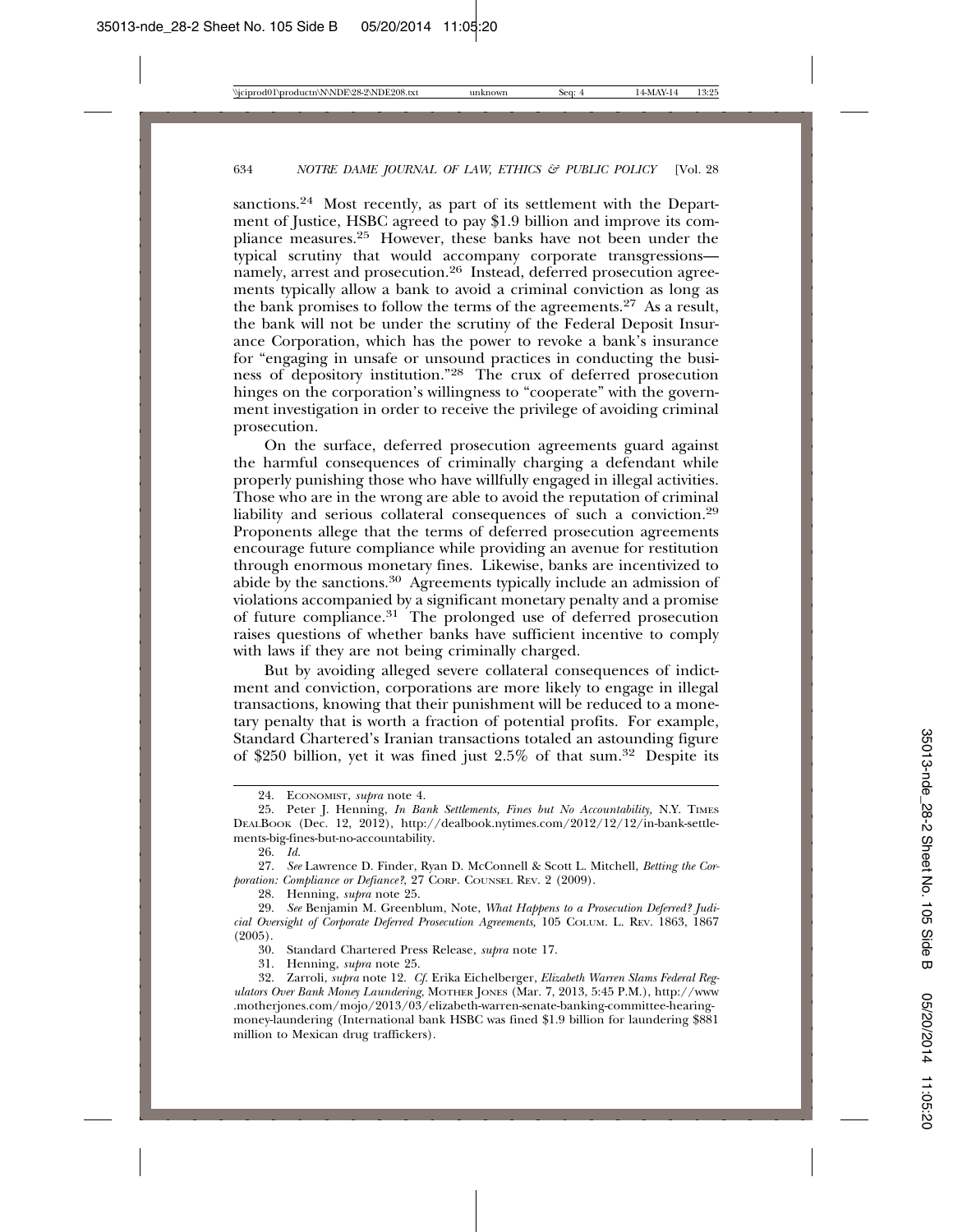transgression, neither the bank nor any individual banker has been criminally held responsible.33 Are the consequences of criminally charging bank executives as severe as proponents might suggest, culminating in massive lay-offs or decreased share value?<sup>34</sup> Should prosecutors be given virtually unfettered power in deciding how proactive they must be in charging corporations, what conditions a corporation must satisfy in order to avoid being charged, and which corporations deserve, ex ante, the compliance measures?

Deferred prosecution agreements promote the epidemic of banks knowingly and consistently violating economic sanctions, creating an anathema to our fundamental system of justice. Deference to these agreements breeds disrespect for an impartial judicial system and generates a dual system of justice that favors large financial institutions.35 While individual criminals are sent to jail for selling small amounts of prohibited drugs to sanctioned countries, banks and their managers are paying a mere fine for laundering billions of dollars to drug cartels.<sup>36</sup>

Further, applying these agreements in the corporate context encourages corporations and their supervisors to flout international sanctions without fear of reparation or further punishment. Individuals then sacrifice American national security interests for pure profit. Deferred prosecution agreements' ramifications, such as abandoning fairness in favor of procedural ease, eschewing principles of law, and endorsing a double standard of justice by treating corporations and individuals differently, outweigh the small possibility of corporate disintegration. Finally, the biggest danger in relying on deferred prosecutions is the agreements' susceptibility to morphing into arbitrary enforcement. Prosecutors have wide discretion in using these agreements, even after years of undetected wrongdoing. Then, not only will corporations lack the incentive to obey economic sanctions because the risk of criminal prosecution is small for institutions that are "too big to

*See* Eichelberger, *supra* note 32.

<sup>33.</sup> Tiffany Kary & Greg Farrell, *HSBC in Settlement Talks With U.S. Over Money Laundering,* BLOOMBERG NEWS (Aug. 24, 2012), http://www.bloomberg.com/news/2012-08- 24/hsbc-in-settlement-talks-with-u-s-over-money-laundering.html.

<sup>34.</sup> After the New York State Department of Financial Services issued an official order alleging that Standard Chartered conspired with the Government of Iran, its shares fell twenty-four percent. *See generally* Bruce Zagaris, *New York Bank Regulator Accuses British Bank of Violating Iranian Sanctions for Almost Ten Years and Bank Settles*, 28 INT'L ENFORCE-MENT L. REP. 383 (Oct. 2012).

<sup>35.</sup> One criminal defense attorney recognized that there is a "double standard" for corporations and individuals under deferred prosecution agreements, but the standard ought to exist to protect the corporation, a "legal fiction" that cannot "go to jail." *See Crime Without Conviction: The Rise of Deferred Prosecution and Non Prosecution Agreements*, Corp. Crime Rep. (Russell Mokhiber ed., Dec. 28, 2005), *available at* http://corporate crimereporter.com/deferredreport.htm.

<sup>36.</sup> Senator Elizabeth Warren (D-MA) recently questioned HSBC's deferred prosecutions during a Senate Banking Committee hearing. She noted:

If you're caught with an ounce of cocaine, the chances are good you're going to jail . . . . But evidently, if you launder nearly a billion dollars for drug cartels and violate our international sanctions, your company pays a fine and you go home and sleep in your own bed at night—every single individual associated with this—and I just think that's fundamentally wrong.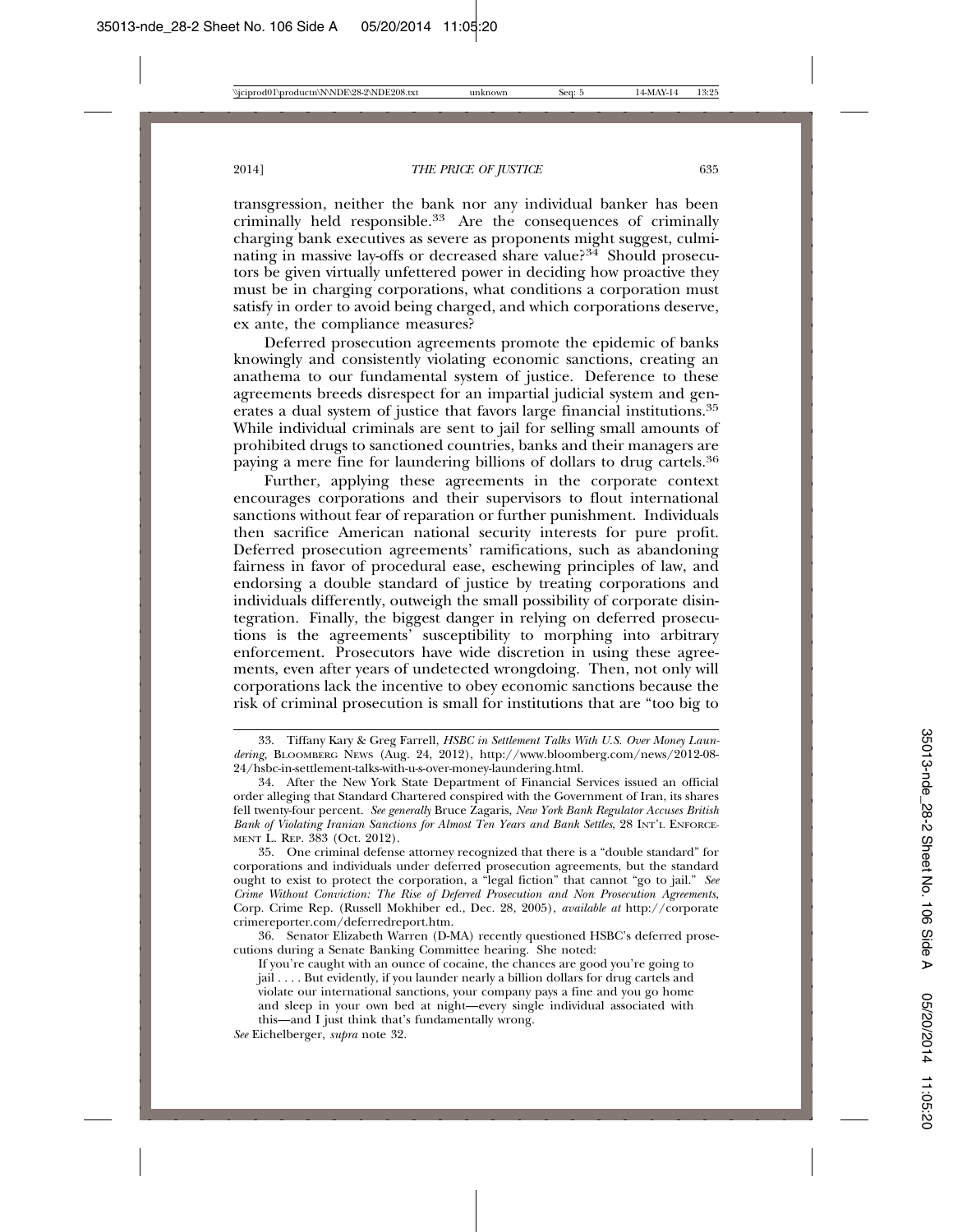fail," but the banks' quick dismissal also places the United States at a huge security risk.<sup>37</sup> Such a designation renders the banks' activities less dangerous than they actually are; despite repeated successes in enabling drug running and terrorist financing, banks, whether individually or on the corporate level, will have little incentive to stop their profitable and illegal activities.

This Note contends that Iranian sanctions are undermined by the continued use of deferred prosecution agreements. Deferred prosecutions should be limited as a prosecutorial tool to the traditional realm of juvenile and drug offenders. Part I discusses the recent history and legal standard for Iranian sanctions, specifically observing the breadth of recent legislation aimed to stem financial transactions with Iran. Part II addresses the problems with deferred prosecution agreements, comparing the traditional use of deferred prosecution to its increased applicability to corporate crime. Then, Part III looks at the judicial oversight of deferred prosecution agreements as a means of deterring money laundering, contrasting the traditional use in criminal cases with the Department of Justice's current approach towards corporate entities. Part IV underscores the litany of consequences of overuse of deferred prosecution agreements, from violating principles of justice to encouraging prosecutorial overreach. Part V concludes with policy recommendations, including deferred prosecution substitutes and better mechanisms for enforcement.

#### I. LEGAL AUTHORITY FOR IRANIAN SANCTIONS

Economic sanctions against Iran were passed with the intention of pressuring and punishing a regime whose actions tremendously conflicted with U.S. interest. The historical events that preceded the sanctions unfolded in a dramatic and consequential manner. Created as a way to give the President additional regulatory powers to address national security threats, Congress passed the International Emergency Economics Powers Act (IEEPA) in 1977. IEEPA authorizes the President to declare the existence of "any unusual and extraordinary threat . . . to the national security, foreign policy, or economy of the United States" that originates "in whole or substantial part outside the United States."38 In particular, the President may block transactions and freeze the assets of the threatening state.<sup>39</sup> IEEPA became the legal foundation upon which the President enacted laws to deal effectively with international threats.

<sup>37.</sup> For example, in the context of Iranian sanctions, many of the funds that are laundered could be used to support rogue states' nuclear weapon development. *See* Jessica Silver-Greenberg, *Standard Chartered Agrees to Settle Iran Money Transfer Claims*, N.Y. TIMES DEALBOOK (Dec. 10, 2012), http://dealbook.nytimes.com/2012/12/10/standardchartered-agrees-to-settle-iran-money-transfer-claims/; Ben Protess & Jessica Silver-Greenberg, *HSBC to Pay \$1.92 Billion to Settle Charges of Money Laundering*, N.Y. TIMES, Dec. 10, 2012, at A1.

<sup>38.</sup> International Emergency Economic Powers Act, 50 U.S.C. § 1701(a) (2012).

<sup>39.</sup> International Emergency Economic Powers Act, 50 U.S.C. § 1702(a)(1)(B) (2012).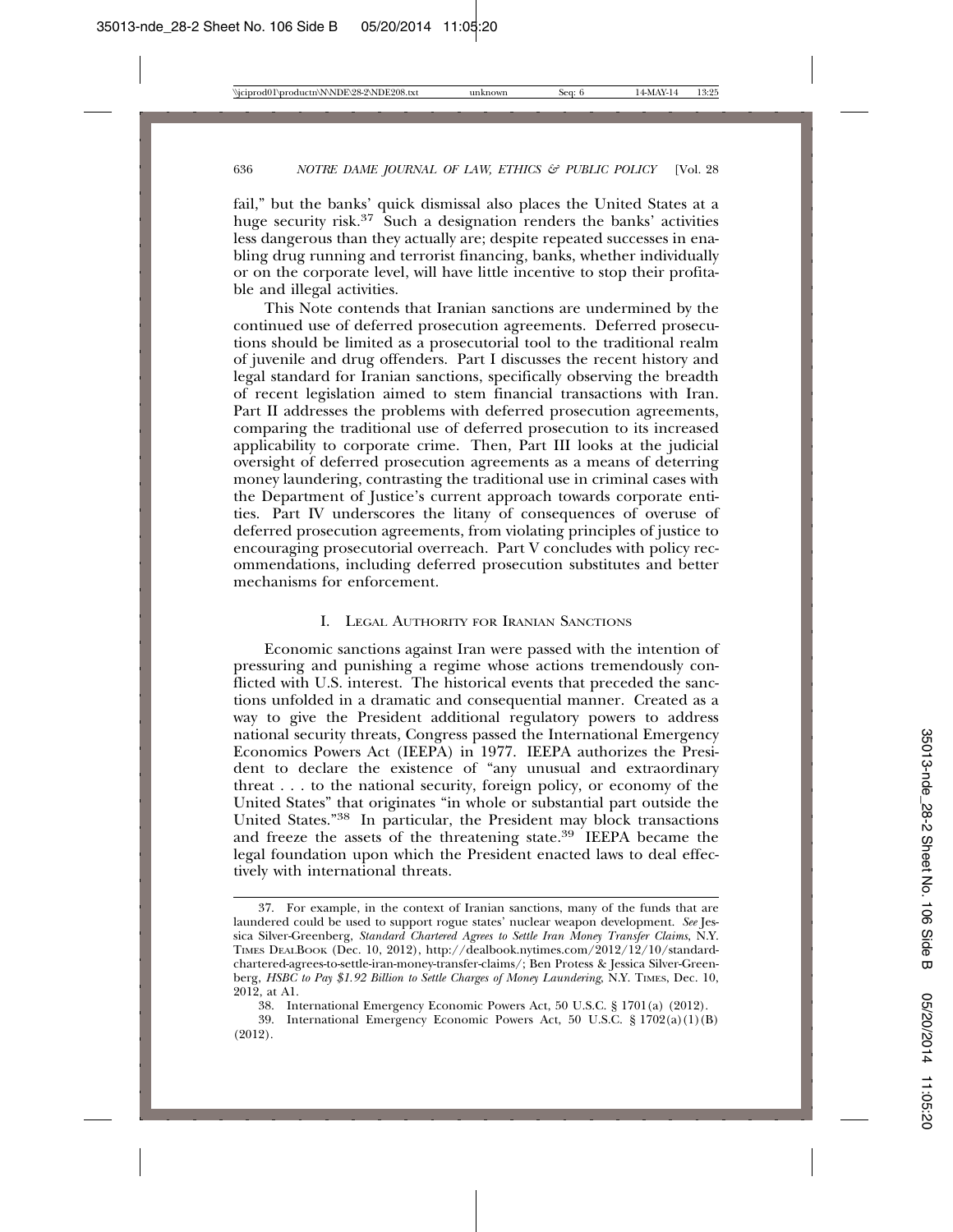IEEPA's passage allowed the United States to respond affirmatively and quickly to subsequent volatile events. In 1979, fifty-two Americans were taken hostage in Iran.<sup>40</sup> The situation quickly escalated into an international crisis, leading President Carter to freeze Iranian government assets in the United States.<sup>41</sup> In 1984, the United States designated Iran as a supporter of international terrorism. Subsequently, agencies implemented numerous sanctions against Iran.42 The economic impact on Iran was significant: As a result of the sanction, the United States controlled \$12 billion of Iranian assets, the biggest blocking of assets in U.S. history.

IEEPA is perhaps the most effective and influential piece of legislation on the multilateral containment of Iran and is one that utilizes economic sanctions in response to a variety of national security concerns. Under IEEPA, the President has the authority to issue executive orders to block certain business transactions or freeze assets in response to any threats to national security, foreign policy, or the economy.43 Executive orders that range from barring U.S. investment in Iran's energy sector $44$  to freezing assets of and barring U.S. transactions with entities that support international terrorism $45$  have been brought under this Act.

In terms of remedies, IEEPA provides for civil liability for violations of U.S. sanctions law on a strict liability basis.46 Penalties that are accorded with noncompliance of sanctions laws include fines and, in the case of willful noncompliance, imprisonment.<sup>47</sup> The Office of Foreign Assets Control (OFAC) of the U.S. Department of Treasury administers and enforces these sanctions pursuant to U.S. foreign policy and national security goals, focusing on those parties that willingly engage in transactions with or on behalf of sanctioned parties.48 This office also has the power to designate an individual or organization as a Specially Designated Terrorist (SDT), allowing it to freeze their assets and subjecting them to potential criminal or civil liability. IEEPA's

41. *Id.* at 249.

43. International Emergency Economic Powers Act, 50 U.S.C. § 1701 (2012).

44. Exec. Order No. 13059, 62 Fed. Reg. 44,531 (Aug. 19, 1997).

<sup>40.</sup> Robert Carswell, *Economic Sanctions and the Iran Experience*, 60 FOREIGN AFF., 229, 247 (1981). Iran released the hostages fourteen months later.

<sup>42.</sup> U.S. GOV'T ACCTOUNTABILITY OFFICE, IRAN SANCTIONS: IMPACT GOOD OR BAD*?* viii (2008). First, the Treasury oversaw a ban on U.S. trade and investment. Second, foreign parties were sanctioned against engaging in proliferation and terrorism-related activities with Iran. Finally, the Treasury and State Departments were given power to use sanctions to freeze targeted parties' access, and reduce their assets, to the U.S. financial system.

<sup>45.</sup> Exec. Order No. 13224, 66 Fed. Reg. 49,079 (Sept. 23, 2001). For a general discussion of how the UN Security Council devised and implemented a global economic sanctions regime to freeze economic resources of individuals and entities who support acts of terrorism, see Jimmy Gurule,´ *The Demise of the U.N. Economic Sanctions Regime to Deprive Terrorists of Funding*, 41 CASE W. RES. J. INT'L L. 19 (2009).

<sup>46.</sup> Alex Lakatos & Jan Blöochliger, *The Extraterritorial Reach of U.S. Anti-Terrorism Laws*, 14 ELEC. BANKING L. & COM. REP. 1, 5 (2010).

<sup>47. 50</sup> U.S.C. § 1705 (2007).

<sup>48.</sup> Lakatos & Blöchliger, *supra* note 46, at 5.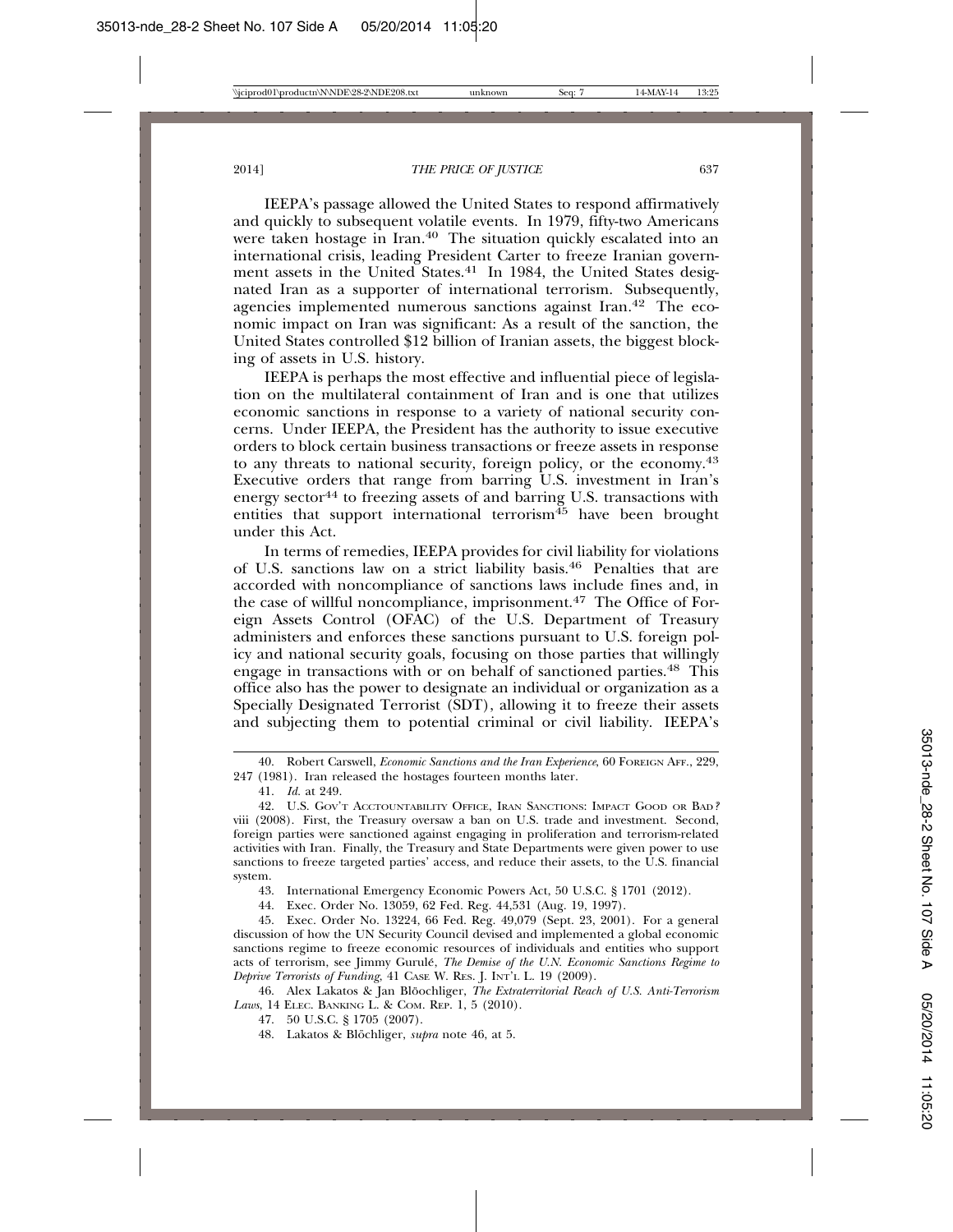range of powers has allowed the government to impede specifically the wide range of options that fund international terrorism.

IEEPA's effectiveness would not exist without its broad jurisdictional reach. Two provisions support its jurisdiction.<sup>49</sup> First, all U.S. citizens and residents must comply with U.S. sanctions laws. Expatriate employees, visiting staff members, and contractors performing services in non-U.S. offices are all considered "residents."50 Second, parties that "cause a violation" of any regulation or prohibited act issued under IEEPA are subject to the same penalties and violations as those who "violate, attempt to violate" or "conspire to violate."<sup>51</sup> Most importantly, non-U.S. institutions must provide particular care to not contravene IEEPA regulations. Any party *not directly* covered by OFAC regulations that causes a party covered by OFAC regulations to violate such regulations, whether willingly or unwittingly, is subject to IEEPA penalties. Thus, given the complexities of foreign financial institutions, foreign banks that cause their U.S.-based branch to violate OFAC prohibitions are subject to punishment. Criminal penalties include imprisonment for up to twenty years.<sup>52</sup>

Further, IEEPA is successful at promulgating the goals of U.S. sanctions programs. Mainly, the United States seeks to mitigate supporting international terrorists, and OFAC requires branches of foreign banks to block and report "all property within their possession or control" in which sanctioned nations, individuals, and entities have an interest.<sup>53</sup> Extraterritorial overreach includes "interests" such as foreign assets held by U.S. citizens. In one case, the First Circuit barred an engineering firm's attempt to recover payment for services rendered in connection with Iranian electricity projects.<sup>54</sup> There, the court cited IEEPA's "sweeping and unqualified" language to encompass all "interests" that U.S. citizens may have in Iranian assets.<sup>55</sup> Moreover, parties are not excluded from IEEPA just because their co-conspirators do not fall within the territorial jurisdiction of the United States. If at least some physical component of their property, whether it is computer equipment or actual cash, is stored in the United States, a defendant may still be liable for conspiring to defraud the United States.56 As long as the Secretary of State affords proper notice that an individual or entity will

52. 31 C.F.R. § 543.701(a)(2) (2011).

53. Exec. Order No. 13,224, 66 Fed. Reg. 49,079 (Sept. 23, 2001).

54. Chas. T. Main Int'l, Inc. v. Khuzestan Water & Power Auth*.*, 651 F.2d 800, 808 (1st Cir. 1981).

55. *Id.* at 807.

56. *See, e.g.,* United States v. McKeeve, 131 F.3d 1, 11 (1st Cir. 1997). This approach is consistent with IEEPA's procedural framework, which expressly confers on the President the power to prohibit commercial transactions with certain foreign nations "with respect to any property . . . subject to the jurisdiction of the United States." *See also* 50 U.S.C. § 1702(a)(1) (2012).

<sup>49. 50</sup> U.S.C. § 1705(a) (2012).

<sup>50.</sup> *Id.*

<sup>51.</sup> *Id.*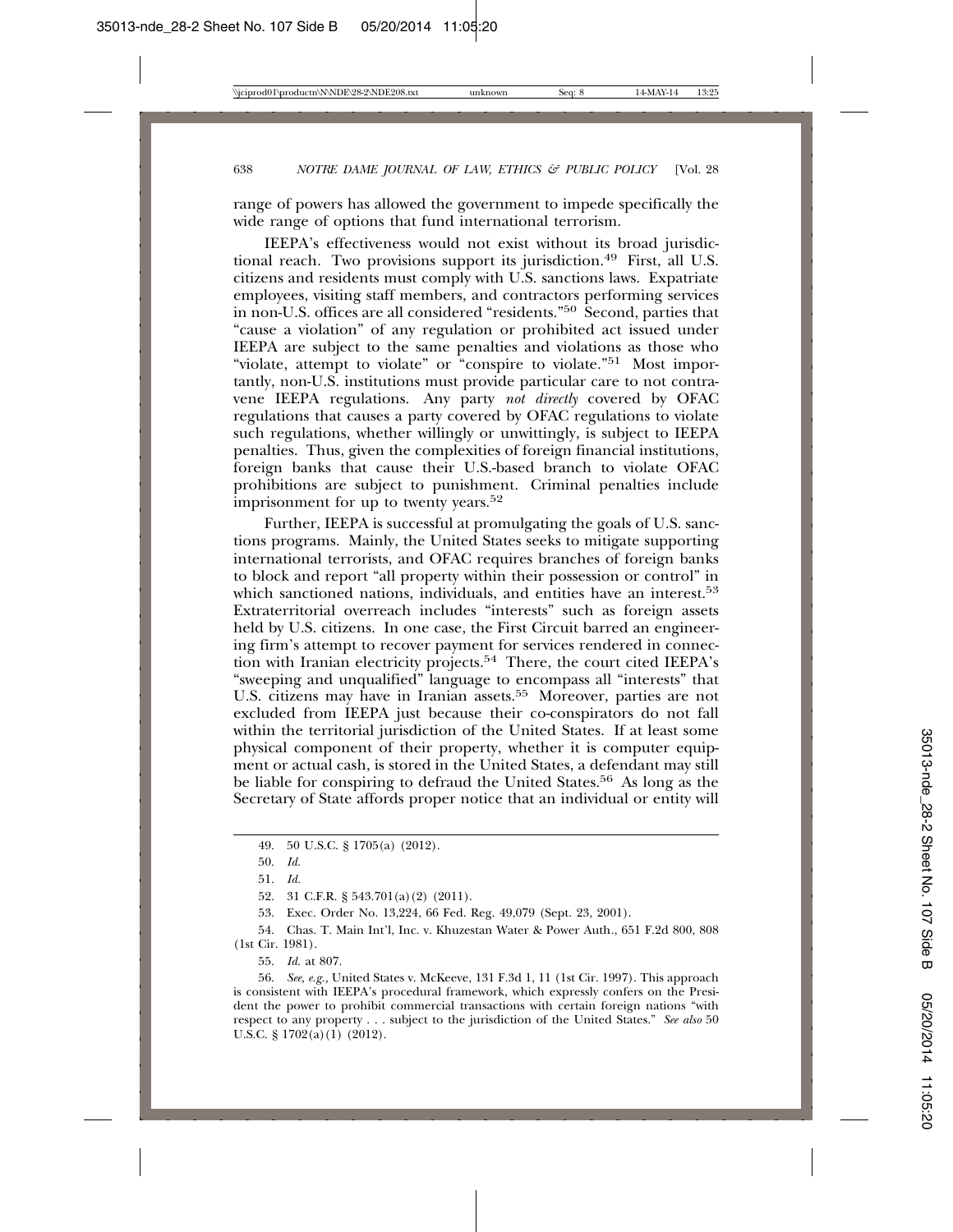be designated as a foreign terrorist organization, due process requirements are satisfied.57

Additional uses of executive authority under IEEPA have gone similarly unquestioned and declared a constitutional delegation of legislative authority to the Executive. According to this argument, IEEPA is consistent with Congress's intent to confer broad and flexible power upon the President to impose and enforce economic sanctions against nations that the President categorizes as a threat to national security interests.58 Also, because IEEPA has enumerated standards for the President to follow if she wants to proscribe conduct, IEEPA is a constitutional grant of authority by Congress to the President to marshal, transfer, and freeze Iranian assets.<sup>59</sup> The statute "meaningfully constrains" Presidential discretion, for the President must find an "unusual and extraordinary threat to the national security, foreign policy, or economy of the United States" originating on foreign soil had reached "national emergency" proportions before invoking IEEPA.<sup>60</sup> As such, when a defendant who enters into agreements with a country from which "unusual and extraordinary" threats have emanated,  $61$  he can expect to be prosecuted and subsequently imprisoned for engaging in transactions "concerning property in which an enemy has an economic interest."62 Courts have further held that the engineer's wish to be compensated for his assets was "ab initio subordinate to the President's IEEPA powers."63 As such, the President may take measures that he deems appropriate to halt further support of countries whose interests and actions may be contrary to safety of the country.

Over time, the rationale behind the sanctions evolved from disciplining Iran for its role in the hostage crisis to acting as both a symbolic and practical defiance to Iran's government policies. The country's opposition to the U.S. role in Middle East negotiations, support for Hezbollah and Hamas, acquisition of nuclear and ballistic weapons, encouragement of international terrorism, and general hostility towards the United States gave additional reasons for promoting and legislating the sanctions.<sup>64</sup> Undoubtedly, though many thought that

61. *Amirnazmi,* 645 F.3d at 580 n.25. Congress has also not considered the termination of the "national emergency" status with respect to Iran.

62. *Id.* at 584.

<sup>57.</sup> Holy Land Found. for Relief & Dev. v. Ashcroft, 333 F.3d 156, 164 (D.C. Cir. 2003) (discussing also that notice of such designation does not require the Treasury Department to disclose classified information to be presented *in camera* and *ex parte* to the court).

<sup>58.</sup> United States v. Arch Trading Co., 987 F.2d 1087, 1093–94 (4th Cir. 1993).

<sup>59.</sup> Unidyne Corp. v. Gov't of Iran, 512 F.Supp. 705, 709 (E.D. Va. 1981).

<sup>60.</sup> United States v. Amirnazmi, 645 F.3d 564, 572 (3d Cir. 2011). *See also* Islamic American Relief Agency v. Unidentified FBI Agents, 394 F.Supp.2d 34 (D.D.C. 2005) (noting that after the President made a finding of a state of national emergency to invoke any IEEPA provision, any challenge based on IEEPA must be to the determination that an "unusual and extraordinary threat" exists).

<sup>63.</sup> Chas. T. Main Int'l, Inc. v. Khuzestan Water & Power Auth*.*, 651 F.2d 800, 808 (1st Cir. 1981).

<sup>64.</sup> HOSSEIN ASKARI ET AL., ECONOMIC SANCTIONS: EXAMINING THEIR PHILOSOPHY AND EFFICACY 70 (2003).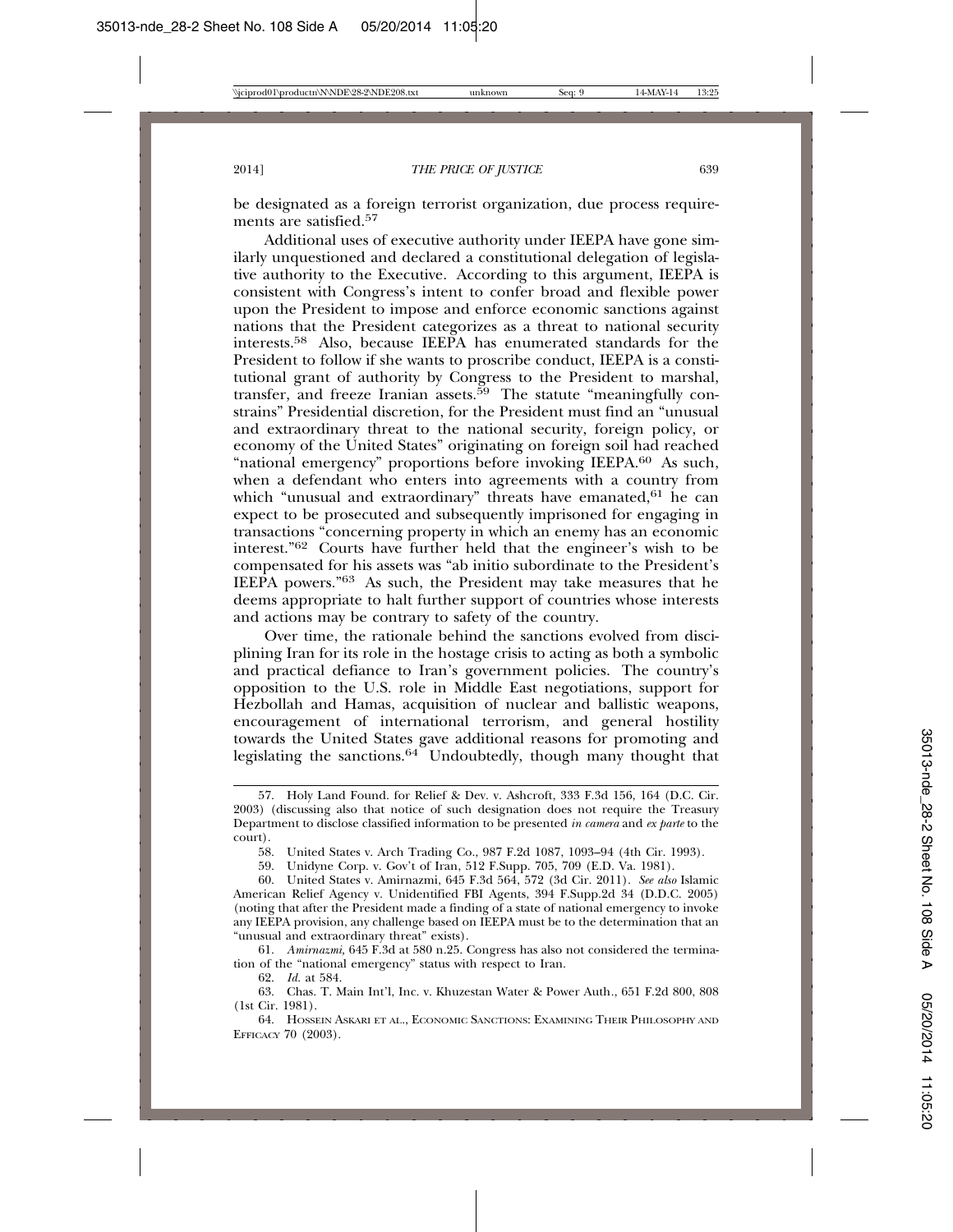the sanctions had great "effectiveness," there has not been a significant change in the regime as to quell completely Iran's use of state funds to support activities opposed by the United States; nor have the sanctions highly impacted Iran's economy.<sup>65</sup> However, the sanctions were accompanied by restrictions on financing, reducing U.S.-Iranian trade in goods and services.66 As such, the sanctions have hindered Iran's ability to fund its acquisition of prohibited items and terrorism-related activities.67 Most importantly, the sanctions hinder Iran's ability to contract with U.S. institutions, eliminating its access to the financial system in order to support proliferation and terrorism activity.68 Yet what marginal effects the sanctions have had on the Iranian economy have been outweighed by the symbolic and political externalities that they have imposed on Iran. Iran has been strictly *persona non grata* on the world stage, retaining none of the legitimacy that other countries have with the international community.

While their economic effects may be dubious, there is no doubt that sanctions on Iran have been politically popular, leading every president and Congress since 1979 to tout its values. In 1987, President Reagan's executive order that prohibited nearly all imports from Iran followed Congress's successful House and Senate resolutions calling a ban for Iranian imports.69 Following a period of relative executive silence concerning Iranian issues, the Iran-Iraq Arms Nonproliferation Act of 1992 significantly bolstered restrictions on U.S. exports to Iran, adding mandatory sanctions to any foreign government that aided Iran's acquisition of "chemical, biological, nuclear, or destabilizing numbers and types of advanced conventional weapons."70 Moreover, the Act ended any economic aid, adding threatening measures against firms and individuals that targeted Iranian programs.71 Finally, the Clinton administration's aggressive containment policy is indicated by the President's executive order imposing across-the-board, unilateral trade and investment sanctions on  $\overline{I}$ ran.<sup>72</sup>

Other legislation has attempted to quell international threats and hostile states. The 1996 Iran Sanctions Act (ISA) was a harbinger of increasingly worrying steps that Iran had taken towards gaining nuclear arms. The ISA focused on a larger, multilateral effort to curb Iran's extra-territorial reach by mandating U.S. penalties against foreign companies that conduct certain business with Iran's energy sector.73 In 2002, the alarming rise of Iran's nuclear program led the George W. Bush administration to take multiple approaches in limiting the country's strategic capabilities. Not only did President Bush deploy unique

73. KENNETH KATZMAN, CONG. RESEARCH SERV., RS20871, IRAN SANCTIONS 3 (2011).

<sup>65.</sup> HOSSEIN ASKARI ET AL., CASE STUDIES OF US ECONOMIC SANCTIONS 171 (2003). 66. *Id.*

<sup>67.</sup> UNITED STATES GOV'T ACCT. OFF., IRAN SANCTIONS: GOOD OR BAD? 3 (2008).

<sup>68.</sup> *Id.*

<sup>69.</sup> RICHARD N. HAASS, ECONOMIC SANCTIONS AND AMERICAN DIPLOMACY 85 (1998).

<sup>70.</sup> Vahe Petrossian, *Iran Back in the Firing Line,* MIDDLE E. ECON. DIG., Dec. 4, 1992.

<sup>71.</sup> HAASS, *supra* note 69, at 86.

<sup>72.</sup> Puneet Talwar, *Iran in the Balance*, FOREIGN AFF., Jul.–Aug. 2001, at 58, 61.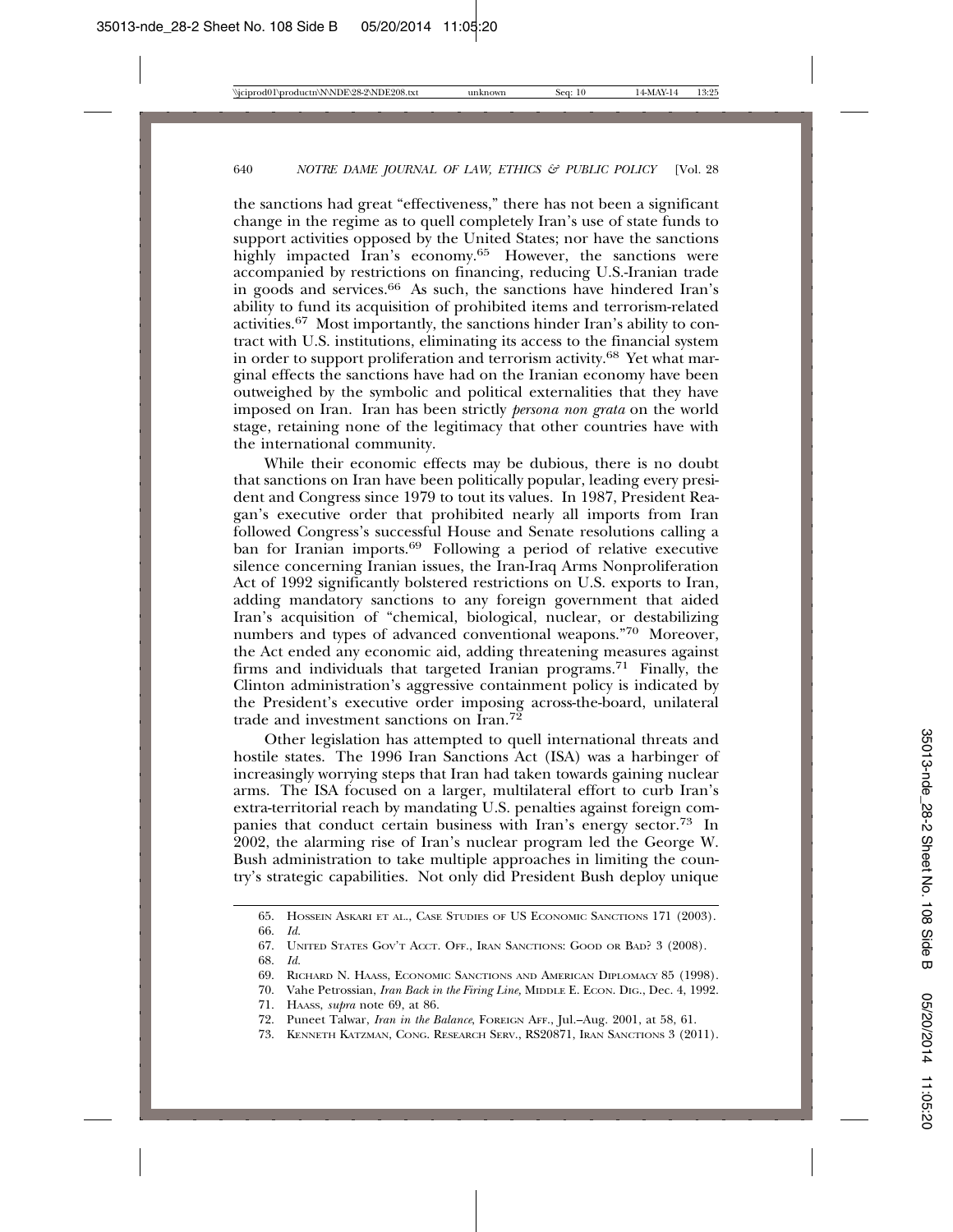rhetorical devices to condemn Iran strongly on an international stage,74 he also levied diplomatic sanctions as an attempt to foster dialogue on specific regional issues.<sup>75</sup> In contrast, the Obama administration's approach towards Iran has concentrated on directly negotiating with Iran on the nuclear issue. The Comprehensive Iran Sanctions, Accountability, and Divestment Act of 2012 (CISADA) amended the Iran Sanctions Act to curtail petroleum-related activities as well as restrict international banking relationships.76 The financial provisions of CISADA prohibit entities owned or controlled by U.S. financial institutions from engaging in or benefiting Iran's Islamic Revolutionary Guard Corps.<sup>77</sup> The financial prohibitions strived to protect the U.S. government's domestic financial system from Iran's illicit activities, especially those that involved individuals and entities that engaged in dangerous and sanctionable activities.78

Further legislation gives authority to the executive branch to control and subdue activity that engages sanctioned countries. The Comprehensive Iran Sanctions, Accountability and Divestment Act of 2012 (CISADA) expanded the Iran Sanctions Act significantly in order to incentivize foreign governments from contracting with Iran, requiring all companies that enter into U.S. government contracts to certify that they are not violating any provision of the Iran Sanctions Act.<sup>79</sup> The extent of CISADA's jurisdictional reach has yet to be tested,<sup>80</sup> but its ambitious intentions are clear—CISADA targets broad categories of activities, from selling equipment to Iran to enhance or expand its oil

76. KATZMAN, *supra* note 74, at 6. Arguably, CISADA has heightened the punishment that was originally imposed by the Iran Sanctions Act by requiring at least three out of the nine possible sanctions be imposed on a violator.

77. U.S. DEP'T OF TREASURY, *CISADA—The New U.S. Sanctions on Iran* 2 (2012), http://www.treasury.gov/resource-center/sanctions/Programs/Documents/ CISADA\_english.pdf*.*

78. *Id.* at 1–2. Such sanctionable activities include, but are not limited to, developing weapons of mass destruction (WMD), providing terrorist organizations with support, and engaging in money laundering by the Central Bank of Iran. *Id.*

79. Comprehensive Iran Sanctions, Accountability, and Divestment Act of 2010, Pub. L. No. 111-195, 124 Stat. 1312 (2010). The Iran Sanctions Act consists of various "triggers" that would cause a firm to be sanctioned under ISA's provisions. For example, companies that make more than a \$20 million investment in Iran's energy sector or sell Iran weapons of mass destruction technology would trigger sanctions. American firms, in comparison, are already banned from investing in Iran.

80. Though it is unclear whether foreign companies with few or no business dealings in the U.S. would successfully preclude U.S. courts from asserting jurisdiction, the executive branch's power to maintain a "sweeping sanctions" regime is unquestioned. Congress "expanded, deepened, and formalized the sanctions in a comprehensive legislative effort to target Iran" through both IEEPA and CISADA. *See* United States v. Amirnazmi, 645 F.3d 564, 579–80 (3d Cir. 2011).

<sup>74.</sup> President Bush defined Iran as an enemy of the United States, categorizing the country as part of the "axis of evil" with Iraq and North Korea. *See* KENNETH KATZMAN, CONG. RESEARCH SERV., RL32048, IRAN: U.S. CONCERNS AND POLICY RESPONSES 58 (2012).

<sup>75.</sup> *Id.* at 58–59. For the first time since 1979, the Bush administration committed to direct dialogue with Iran. In light of the U.S.'s engagement in Iraq, the administration was perhaps wary of antagonizing Iran to a point that would jeopardize U.S. troops deployed in the region.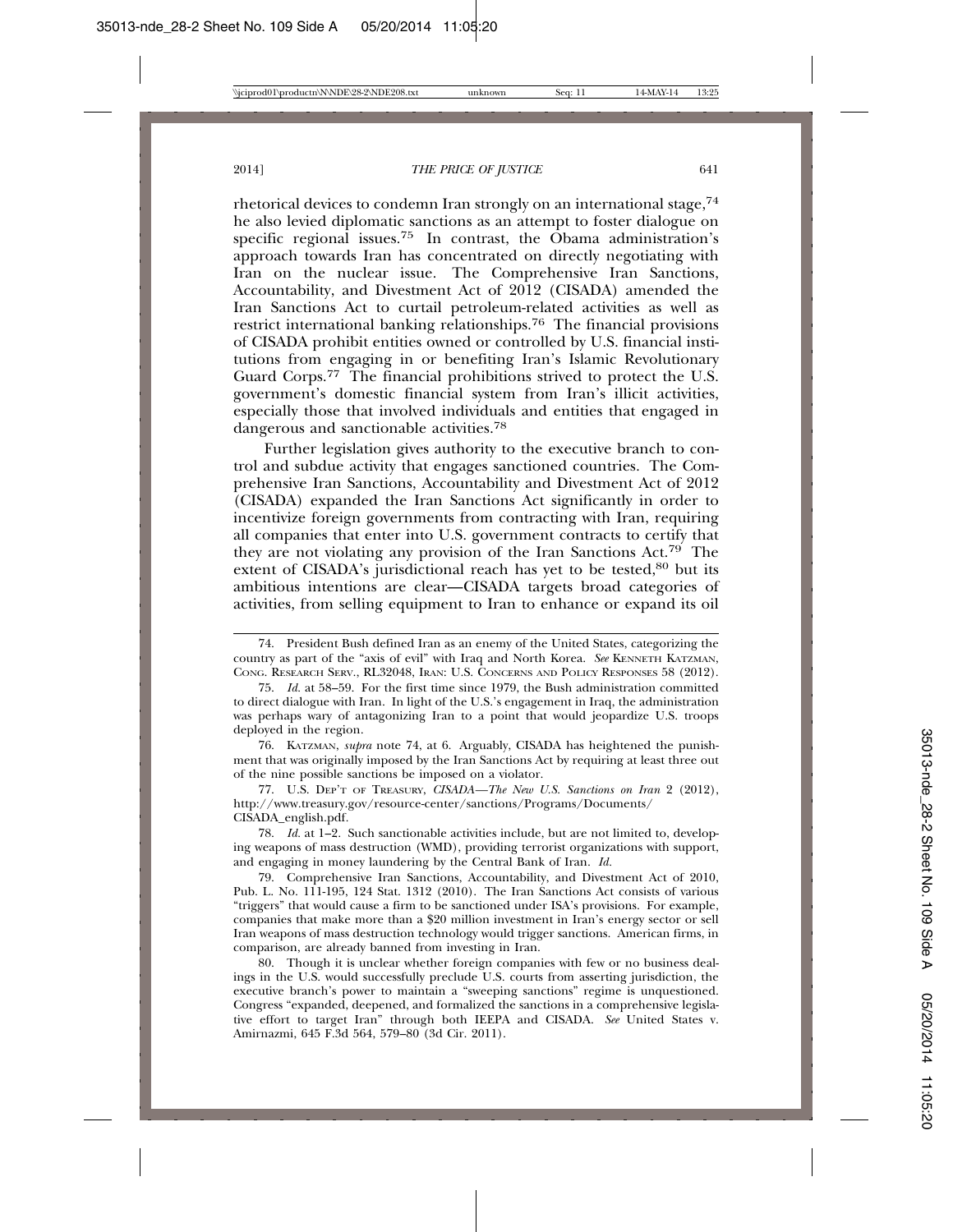refineries to discontinuing U.S. importation of Iranian delicacies.81 As a result, new foreign banks that conduct transactions with Iranian entities are prevented from opening U.S. accounts.82 Companies' fear that their engagements would jeopardize any potential new U.S. business opportunities may severely limit Iran's access to the international financial system.

Finally, as a measure to sever Iran's ties completely from the U.S. banking system, the Treasury Department enacted a series of provisions in 2008. Though the Department stopped short of designating any bank as a "money laundering entity" for Iran-related transactions, it barred U.S. banks from handling any indirect transactions from Iranian clients, typically called "U-turn transactions."83 "U-turn transactions" previously permitted U.S. banks to process payments from Iranian entities, as long as the transactions were initiated offshore and passed through the U.S. for "dollar clearing."84 After these transactions were banned, U.S. clearing banks were required to look at wire-transfer messages and freeze transferred assets that originated from any Iranian  $hank$ <sup>85</sup>

However, banks, such as Standard Chartered, were accused of "wire stripping," or removing codes from money transfers that would have identified Iranian clients.<sup>86</sup> Therefore, U.S. banks did not perform due diligence in determining that they were not financing terrorism. In theory, the breadth of legislation, executive orders, and administrative actions should have prevented any companies from even considering transacting business with Iran. In reality a lack of stringent enforcement and prosecutorial willingness to overlook criminality ultimately resulted in political pressure without actual results.

#### II. HISTORY AND STANDARD OF DEFERRED PROSECUTION AGREEMENTS

Contrary to the modern use of deferred prosecution for large financial institutions, the traditional use of these agreements is rooted in small measures to protect vulnerable persons in society. Prosecutors historically utilized deferred prosecutions as a way to impede future criminal conduct without saddling defendants with the scarlet mark of a criminal charge.87 For that reason, deferred prosecutions were mostly used in the context of juvenile defendants and non-serious offenses, or

<sup>81.</sup> KATZMAN, *supra* note 74, at 9–28.

<sup>82.</sup> KATZMAN, *supra* note 75, at 73.

<sup>83.</sup> KATZMAN, *supra* note 74, at 32.

<sup>84.</sup> Kara Scannell & Tom Braithwaite, *Size of StanChart problem U-turn dependent*, FIN. TIMES (Aug. 7, 2012), http://www.ft.com/cms/s/0/3cecd128-e0af-11e1-8d0f-00144feab4 9a.html#axzz2NdueSds3.

<sup>85.</sup> BBC,  $Q\mathcal{G}$ A: Standard Chartered Iran Allegations, BBC News, Dec. 10, 2012, *available at* http://www.bbc.co.uk/news/business-19157426.

<sup>86.</sup> Scannell & Braithwaite, *supra* note 84.

<sup>87.</sup> The Chicago Boys' Court in 1914 used deferred prosecutions to avoid branding juvenile offenders as criminals. The Court noted that, "Having been found guilty, he is stamped with a criminal record." *See* JAMES A. INCIARDI ET. AL., DRUG CONTROL AND THE COURTS 25 (1996) (quoting Judge Braude, who spoke at lengths about the implications of criminalizing juvenile conduct); Greenblum, *supra* note 29, at 1866.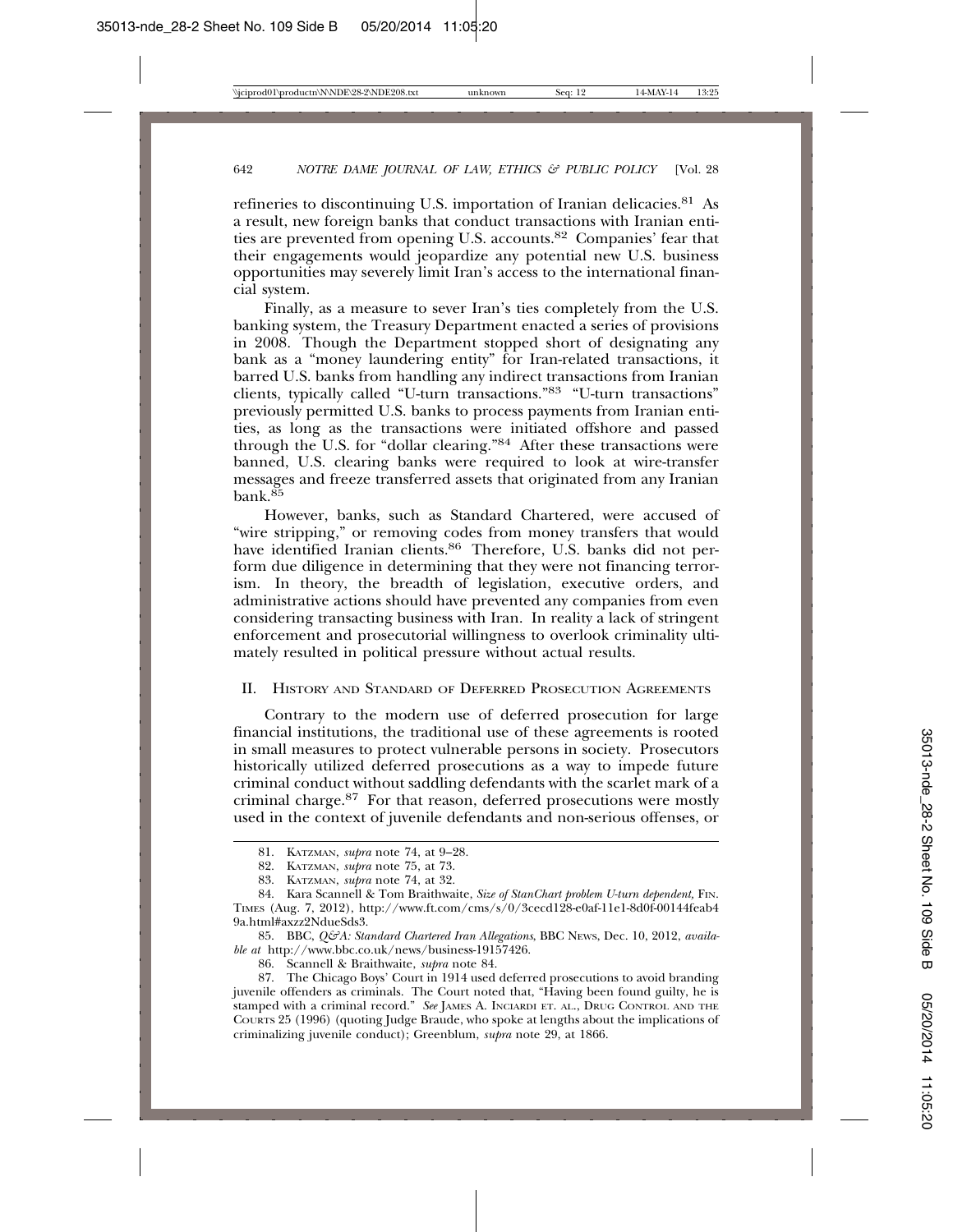2014] *THE PRICE OF JUSTICE* 643

those whose criminal actions were presumably an outlier rather than an indicator of future patterns of behavior.<sup>88</sup> In order to be granted a deferral, the offender first makes an admission of guilt and waives the right to a speedy trial. Then, in exchange for being criminally charged, the offender commits to rehabilitation and when necessary, pays restitution to the victims. The offender then agrees to abide by terms that the prosecution sets, which always include a deferral period. At the end of the period, if the offender has followed the terms, the prosecutor may dismiss the indictment.<sup>89</sup> If the agreement has been breached, the offender's previous admission can be used to impeach the offender at a later trial.

By utilizing deferred prosecution agreements in their original capacity, the prosecutor fulfills three goals of the criminal justice system.90 This use is limited to non-serious offenses, such as first-time misdemeanor charges, like possession of marijuana or retail theft, especially if committed by a juvenile.<sup>91</sup> Deferred prosecutions agreements were never intended to manage corporate crime. The offender, first, has a chance to rehabilitate into society without suffering the collateral consequences of a felony conviction (such as exclusion from federal financial education aid, voting, government benefits, public housing, and jury service). Because rehabilitation is community-based, typically including counseling, training, and job placement,  $92$  the offender has extra support to help her avoid criminal activity.

Second, the offender is deterred from further participation in criminal conduct by the agreement's straightforward procedure and the fear of certain prosecution if the agreement is materially breached. When the prosecution sets a deferral period that marks the time in which offender must follow the agreement's terms, the time limit acts as the light at the end of the tunnel, giving offenders a well-lit road to freedom.

Third, insofar as retribution is concerned, because offenses that trigger deferred prosecution are relatively minor and usually non-violent, the offender "pays" for his crimes by adhering to the terms of the agreement for a period of time (typically a year). Such terms may include frequent check-ins with a law enforcement officer or the prose-

<sup>88.</sup> Candance Zierdt & Ellen S. Podgor, *Corporate Deferred Prosecutions Through the Looking Glass of Contract Policing*, 96 KY. L.J. 1, 4 (2008); Joan McPhee, *Deferred Prosecution Agreements: Ray of Hope or Guilty Plea by Another Name?*, 30 CHAMPION 12, 13 (Oct. 2006).

<sup>89.</sup> Greenblum, *supra* note 29, at 1864.

<sup>90.</sup> At least, it is hoped that the agreement fulfills the primary purpose of "facilitating the offender's rehabilitation and reintegration into the law-abiding community and the restoration of crime victims and communities, while avoiding the stigma and collateral consequences associated with criminal charges and convictions." MODEL PENAL CODE: SENTENCING § 6.02A (Discussion Draft No. 4 2012).

<sup>91.</sup> THE UNITED STATES ATTORNEYS' MANUAL § 9-22.000 (2011). The Manual makes clear that a major objective of pretrial diversion, which includes deferred prosecution agreements, is to "save prosecutive and judicial resources for concentration on major cases."

<sup>92.</sup> Note, *Pretrial Diversion from the Criminal Process*, 83 YALE L.J. 827 (1974).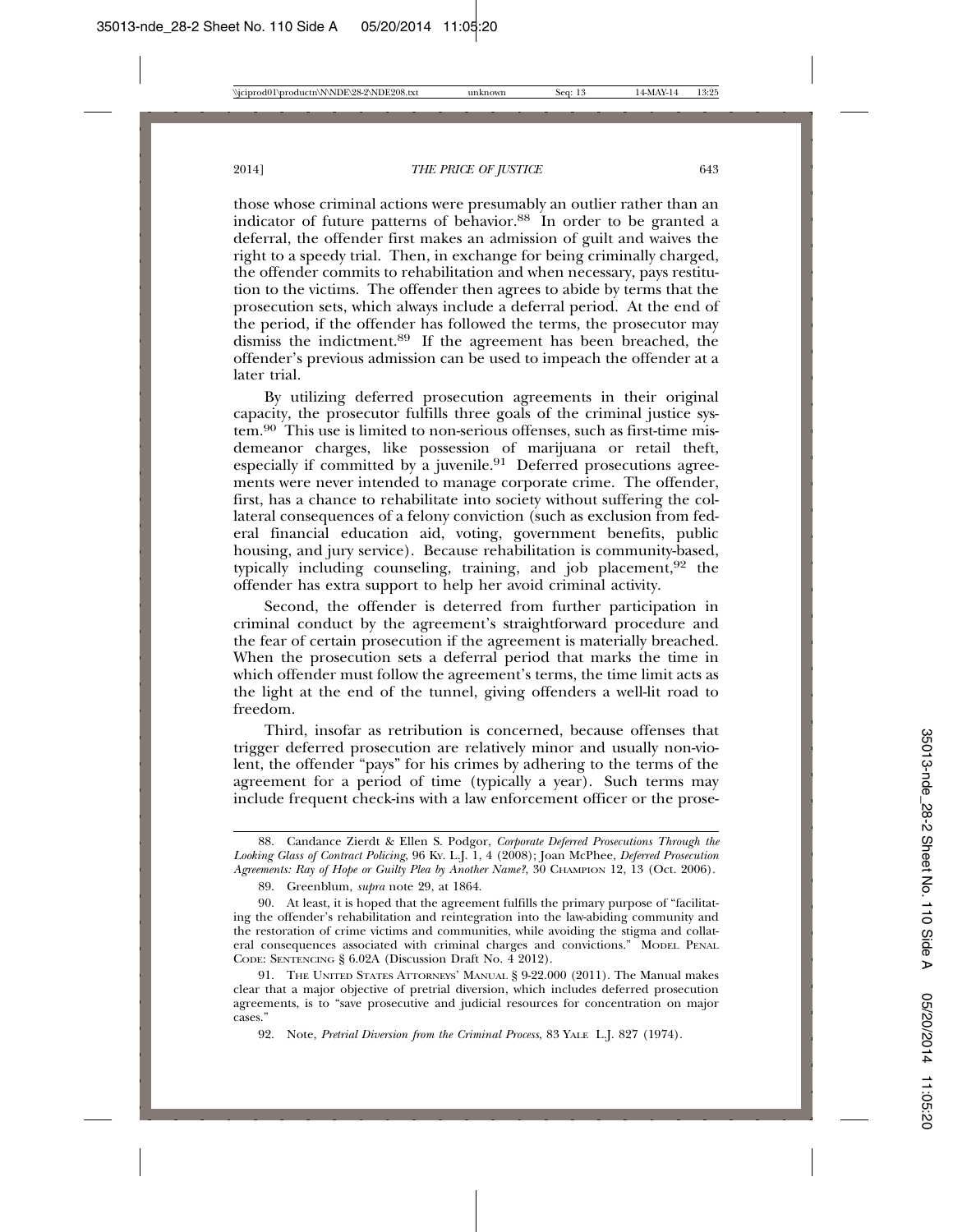cutor's office.93 As a practical matter, deferred prosecution avoids a full criminal trial and preserves scarce prosecutorial and judicial resources.94 In sum, the advantages of using deferred prosecution in the context of individuals are two-fold: the offenders are spared from suffering a lifetime of stigma "associated with processing and the resultant change in self-image, associations, and behavior associated with the negative societal reaction" attached to a criminal charge, and the justice system benefits from a reduced docket congestion.<sup>95</sup>

The similarities between corporate deferrals and traditional criminal deferrals mainly revolve around procedure. First, a prosecutor may choose to file a criminal charge against the corporation, and the claim will be dropped if the company complies with the agreement's terms.<sup>96</sup> Then, the company typically chooses to enter a probationary period in which it agrees to enact substantial internal reforms and to cooperate with the government.<sup>97</sup> This process is similar to an individual offender entering into rehabilitation after agreeing to abide by the agreement's terms. The overarching purpose of a deferred prosecution is to facilitate an offender's rehabilitation and re-integration into the community while holding him accountable for his criminal conduct.<sup>98</sup>

In contrast, a corporation's restitution is more extensive than what is required of an individual. The corporation first makes substantial monetary payments to the government and submits to federal monitoring. If the corporation has not materially breached any terms of the agreement and fulfilled its obligation, the prosecutor may dismiss the charges. Akin to individual offenders' agreements, if the corporation does not follow the agreement, the government may declare a breach and proceed with criminal charges against the corporation. These

97. Ideally, by agreeing to cooperate, the corporation would provide enough information to the government so prosecutors could build a case against individual employees. However, such cases seem to have increasingly become a rarity. *See* Peter Spivack & Sujit Raman, *Regulating the 'New Regulators': Current Trends in Deferred Prosecution Agreements*, 45 AM. CRIM. L. REV. 159, 160 (2008).

98. MODEL PENAL CODE: SENTENCING § 6.02A.

<sup>93.</sup> *Cf.* Ben Poston & Daniel Bice, *Some cases in deferred prosecution process raise eyebrows*, Milwaukee-Wisconsin J. Sentinel, Dec. 12, 2010, *available at* http://www.jsonline .com/watchdog/watchdogreports/111733029.html. Even deferred prosecution use for individuals has its drawbacks because of the agreements' wide deference to prosecutorial discretion. In Milwaukee, prosecutors gave deferred prosecutions to those charged with driving while drunk, felony sexual assault, and high-volume drug trafficking. *Id.*

<sup>94.</sup> Greenblum, *supra* note 29, at 1866.

<sup>95.</sup> GENNARO F. VITO & DEBORAH G. WILSON, THE AMERICAN JUVENILE JUSTICE SYS-TEM 22 (1985).

<sup>96.</sup> *See* MODEL PENAL CODE: SENTENCING § 6.02A (Discussion Draft No. 4 2012) (suggesting that the prosecutor "may decline to charge or withdraw charges already filed without prejudice" before agreeing to enter into a deferred prosecution agreement with the accused); Christopher J. Christie & Robert M. Hanna, *A Push Down the Road of Good Corporate Citizenship: The Deferred Prosecution Agreement Between the U.S. Attorney for the District of New Jersey and Bristol-Myers Squibb Co.*, 43 AM. CRIM. L. REV. 1043, 1056 (2006) ("The filing of a criminal charge is not a prerequisite to a deferred prosecution agreement. . ."). *Cf.* United States v. Biomet Orthopedics Inc., No. 07-8133, 2007 WL 2964201, at \*2 (D.N.J. Sept. 28, 2007) (where the prosecution chose to file a criminal complaint before filing a deferred prosecution agreement).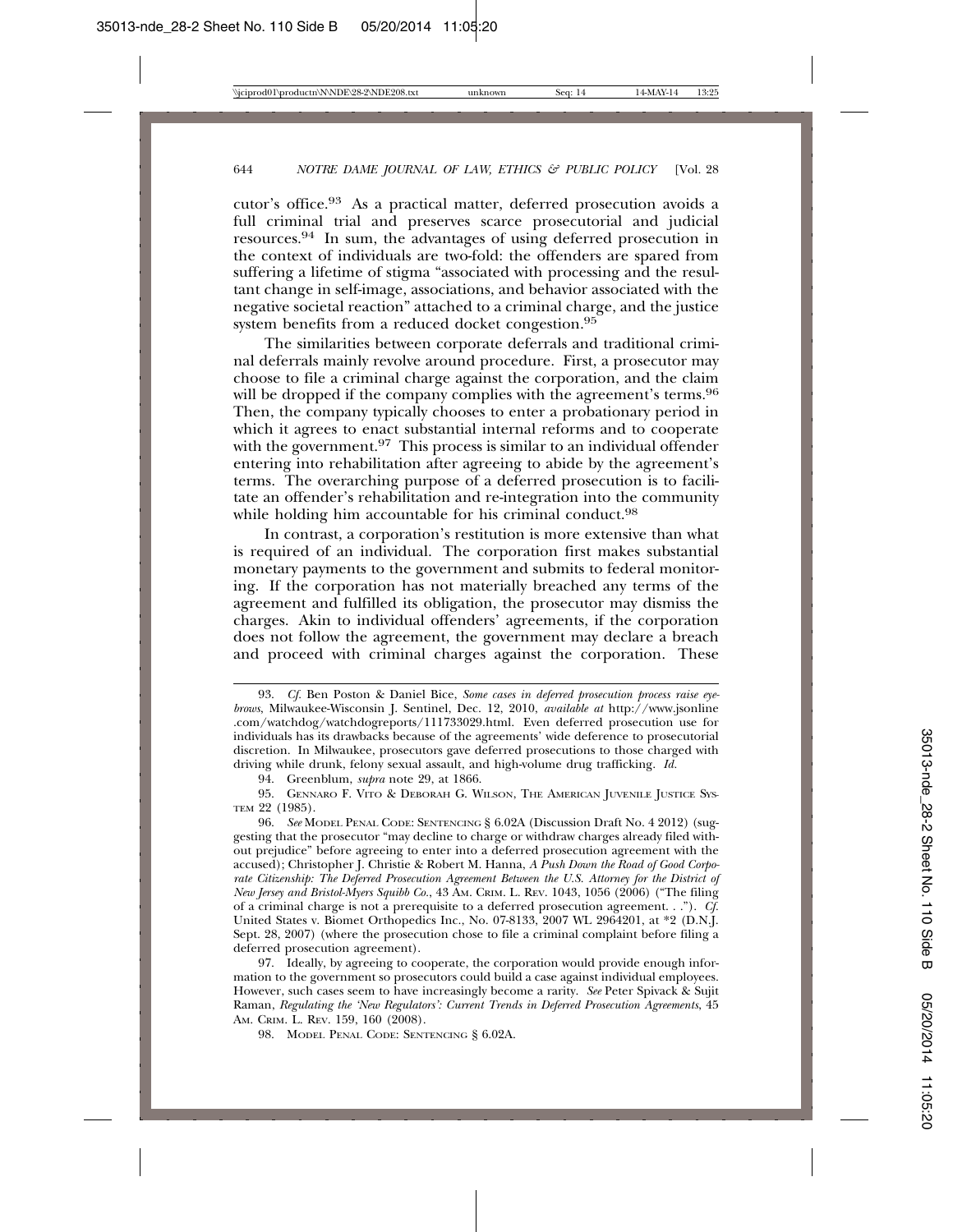agreements often include provisions in which the government is listed as the sole decider as to whether a breach has occurred.<sup>99</sup> As a result, the question of whether a company actually breached the agreement is not subject to an objective trier-of-fact's judgment, but posed to the government, which might have an ancillary interest in protecting the status of "successful" deferred prosecution agreements.

However, if the government incorrectly determined that a breach occurred, the agreement is not subject to review.100 This predicament is unlike most plea-bargaining scenarios, where if the government thinks the defendant breached the agreement, it should "move to withdraw from the agreement" and leave the decision of whether the defendant's actions do constitute a breach to the judge.101 But perhaps the hardest part of deferred prosecutions to reconcile is the fact that government officials, in the corporate context, have made not made clear how they will properly ensure banks' compliance with agreements.<sup>102</sup> Actual implementation is left to the wayside, despite prosecutors' best intentions.

A recent spike in deferred prosecution agreements has solidified the path towards using them in the context of corporate criminal liability. The first variation came in 1992, when the government charged Salomon Brothers for securities fraud violations. The company agreed to comply with the government's request to reform, including restructuring its management, paying \$280 million in fines and forfeiture and undertaking other internal measures to avoid future misconduct.103

100. Candance Zierdt & Ellen S. Podgor, *Back Against the Wall*, 23 CRIM. JUST. 34, 36 (2008).

<sup>99.</sup> *See*, *e.g.*, Deferred Prosecution Agreement between United States Department of Justice, Criminal Division, Fraud Section, and Micrus Corporation and its Swiss subsidiary Micrus S.A. (Feb. 28, 2005), *available at* http://www.justice.gov/archive/dag/cftf/chargingdocs/micrusagreement.pdf [hereinafter Micrus Deferred Prosecution Agreement]; Deferred Prosecution Agreement, United States v. Banco Popular de Puerto Rico, (D.P.R.) *available at* http://www.corporatecrimereporter.com/documents/banco.pdf [hereinafter Banco Deferred Prosecution Agreement] ("Should the United States determine during the term of this Agreement that BANCO POPULAR has committed any federal crime commenced subsequent to the date of this Agreement, BANCO POPULAR shall, in the sole discretion of the United States, thereafter be subject to prosecution for any federal crimes of which the United States has knowledge."); Deferred Prosecution Agreement, United States v. Standard Chartered Bank, No. 12 – 00262 (Dec. 10, 2012 D.D.C.) *available at* http://www.corporatecrimereporter.com/wp-content/uploads/ 2012/12/Standard-Chartered-Bank-DPA.pdf [hereinafter Standard Chartered Deferred Prosecution Agreement].

<sup>101.</sup> United States v. Gomez, 271 F.3d 779, 782 (8th Cir. 2001).

<sup>102.</sup> *Cf. Crime Without Conviction: The Rise of Deferred Prosecution and Non Prosecution Agreements,* CORP. CRIME REP., Dec. 28, 2005, http://corporatecrimereporter.com/deferredreport.htm. American Online, Inc., after entering into a deferred agreement with the government for aiding and abetting securities fraud, was monitored by an independent consultant hired by the Department of Justice. It is unclear whether the company properly complied with agreement following the monitor process.

<sup>103.</sup> *See* Spivack & Raman, *supra* note 97, at 163; Press Release, U.S. Dep't of Justice, Department of Justice and SEC Enter \$290 Million Settlement with Salmon Brothers in Treasury Securities Case (May 20, 1992); Press Release, U.S. Dep't of Justice, Judge Approves \$27.8 Million Justice Department Antitrust Settlement with Salomon Brothers, Largest Civil Antitrust Penalty (Sept. 14, 1992).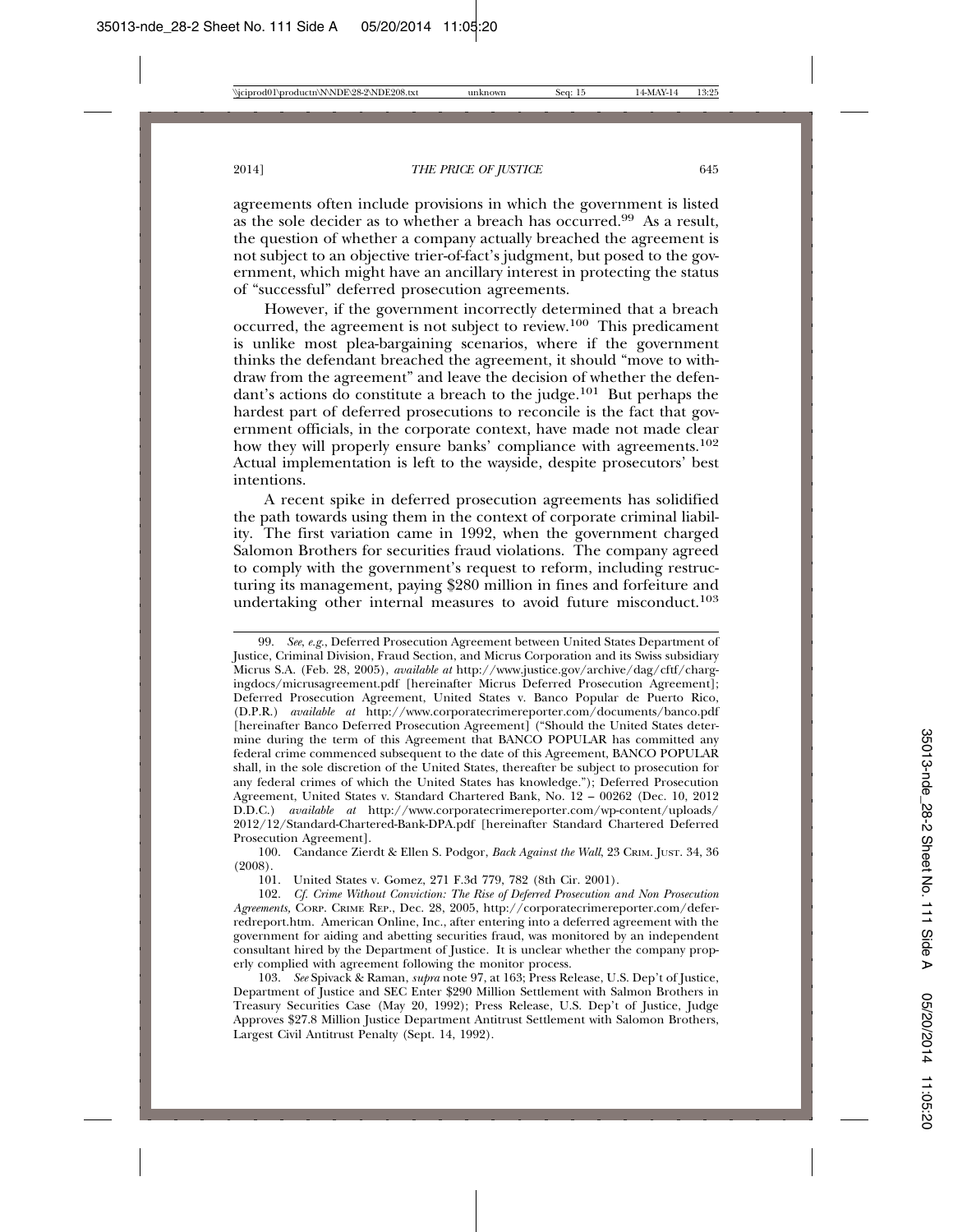Then, two years later, Prudential Securities entered into a similar agreement with the U.S. Attorney's office.<sup>104</sup> The prosecuting attorney at that time labeled the deferred prosecution "a very special situation" and not something she "was likely to do again."<sup>105</sup> Yet ten years later, deferred prosecutions had become the rule rather than the exception. The agreements transformed into a "tool that prosecutors have" and a "vehicle" in which to "show results."<sup>106</sup> Prosecutors were increasingly comfortable with using deferred prosecutions as a regular tool to stave off long trials.

The true advent of deferred prosecution agreements arrived after the Holder Memorandum and Filip Memorandum were released. In 1999, then-Deputy Attorney General Eric Holder wrote formal guidelines for organizational prosecutions.107 The memorandum stressed that corporations should be subjected to the same "[v]igorous enforcement of criminal laws against corporate wrongdoers" as individuals are when they commit crimes; prosecutors should not hesitate to charge "individual directors, officers, employees, or shareholders."<sup>108</sup> Then, in 2003, another memorandum was released that examined considerations that cropped up after the Enron scandal.109 The Thompson

106. *Id.*

107. Spivack & Raman, *supra* note 97, at 164. Currently, Eric Holder resides as the Attorney General and has also been criticized for his relaxed approach to corporations. In response to his orders to the Department of Housing and Urban Development (HUD) to stop investigating claims that Beazer Homes USA, a home builder, engaged in mortgage fraud, the inspector general of HUD wrote a letter that lamented, "As a law enforcement official for over 40 years . . . I have never witnessed a like action in any of my varied dealings." *See* Gretchen Morgenson & Louise Story, *As Wall St. Polices Itself, Prosecutors Use Softer Approach*, N.Y. TIMES, July 7, 2011, at A1.

108. Memorandum from Eric H. Holder, Jr., U.S. Deputy Assistant Att'y Gen., to All Component Heads and United States Attorneys (June 16, 1999), *available at* http://www .justice.gov/criminal/fraud/documents/reports/1999/charging-corps.pdf [hereinafter Holder Memorandum]. Later, when Holder became the Attorney General under President Obama's first administration, he was also roundly criticized for his policy of offering deferred prosecution for large financial institutions that break federal criminal laws. *See* OFFICE OF OREGON SENATOR JEFF MERKLEY, Merkley Blasts 'Too Big to Jail' Policy for Lawbreak*ing Banks* (Dec. 13, 2012), http://www.merkley.senate.gov/newsroom/press/release/ ?id=42a606e4-7c45-42ed-8348-c77c508f9281 (in which Oregon Senator Jeff Merkley opined that the Justice Department "appears to have firmly set the precedent that no bank, bank employee, or bank executive can be prosecuted even for serious criminal actions if that bank is a large, systematically important financial institution.").

109. Former Enron Corporation President Jeffrey Skilling received 24 years and four months in prison for numerous counts of fraud and conspiracy after Enron collapsed into bankruptcy in 2001. John R. Emshwiller, *Skilling Gets 24 Years in Prison*, WALL. ST. J., Oct. 24, 2006, at C1.

<sup>104.</sup> Prudential was charged with securities fraud by misleading investors about the rates of return and the tax status of the investments. *See* F. Joseph Warin & Jason C. Schwartz, *Deferred Prosecution: The Need for Specialized Guidelines for Corporate Defendants,* 23 J. CORP. LAW. 121, 125–26 (1997). The difference in this case was that the government submitted a pre-trial diversion agreement instead of a deferred prosecution agreement.

<sup>105.</sup> *But see Interview with Mary Jo White*, 19 CORP. CRIME REP. 48 (2005), *available at* http://www.corporatecrimereporter.com/maryjowhiteinterview010806.htm [hereinafter *Interview with Mary Jo White*]. The prosecutor at the time was Mary Jo White, former U.S. Attorney of the Southern District of New York and President Obama's nominee as Chair of the Securities and Exchange Commission.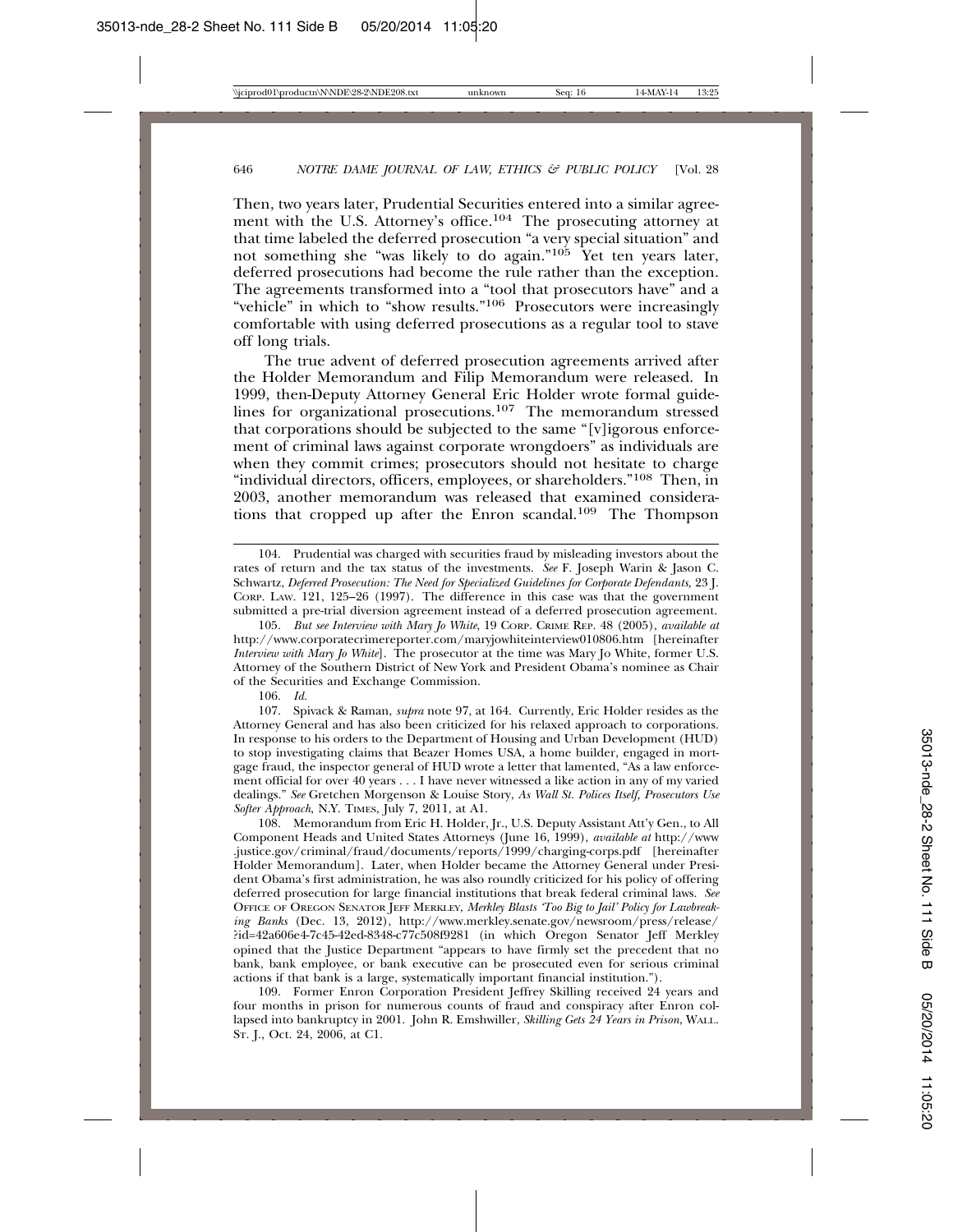Memorandum emphasized that its revisions focused on "increas[ing] emphasis on and scrutiny of the *authenticity* of the corporation's cooperation" with government investigations.110 Most importantly, the memorandum made clear that cooperators would be rewarded for voluntary disclosure.

The Thompson Memorandum's emphasis on avoiding collateral consequences of prosecution was most likely a reactionary response influenced by the Arthur Andersen case.<sup>111</sup> The Memorandum stressed that prosecutors should take into account a multitude of factors before pursuing corporate criminal convictions, including the "substantial consequences to a corporation's officers, directors, employees, and shareholders"; "non-penal sanctions that may accompany a conviction"; and the "pervasiveness of the criminal conduct and the adequacy of the corporation's compliance programs" to avoid impact on innocent third parties.112

In the Arthur Anderson case, prosecutors were forced to employ criminal charges on the former Chicago accounting giant for its integral role in the Enron scandal. As Enron began the slow march to bankruptcy, the company ordered Andersen employees to destroy all audit material, except for basic "work papers."<sup>113</sup> Employees then shredded tons of documents over several weeks, destroying evidence that was subject to the subpoena against Enron. An indictment and subsequent prosecution contributed to the company's disintegration, even though reports indicated that over 95% of Arthur Andersen's employees had no connection with the wrongdoing that led to the company's collapse.114 Tens of thousands of people were subsequently unemployed, and the firm's collapse changed the accounting industry irreparably.115 In short, Arthur Andersen received the corporate

112. *Id.*

113. Daniel Kadlec, *Enron: Who's Accountable?*, TIME (Jan. 13, 2002), http://www .time.com/time/magazine/article/0,9171,1001636,00.html.

<sup>110.</sup> Memorandum from Larry D. Thompson, Dep. Att'y Gen., U.S. Dep't of Jus., to Heads of Dep't Components and U.S. Att'ys, U.S. Dep't of Justice (2003) [hereinafter Thompson Memorandum].

<sup>111.</sup> Indeed, as a result of the Arthur Andersen collapse, the Department of Justice turned towards using deferred prosecution agreements and non-prosecution agreements (NPAs). In NPAs, the government agrees to not file criminal charges against the defendant in exchange for a term of compliance. The discussion of NPAs is beyond the scope of this Note, but for a general discussion of NPA, see John N. Gallo & Daniel M. Greenfield, *The Corporate Criminal Defendant's Illusory Right to Trial: A Proposal for Reform*, 28 NOTRE DAME J.L. ETHICS & PUB. POL'Y 525, 536 (2014).

<sup>114.</sup> McPhee, *supra* note 88, at 12. It could also be argued that Arthur Andersen's refusal to accept responsibility led to criminal charges and implement structural reforms. Later, the Supreme Court eventually overturned Andersen's conviction, *Arthur Andersen, LLP v. United States*, 544 U.S. 696 (2005), but the company was completely disintegrated by that time.

<sup>115.</sup> The "Big 5" accounting firms were turned into the "Big 4." *See* Christopher A. Wray & Robert K. Hur, *Corporate Criminal Prosecution in a Post-Enron World: The Thompson Memo in Theory and Practice,* 43 AM. CRIM. L. REV. 1095, 1097 (2006).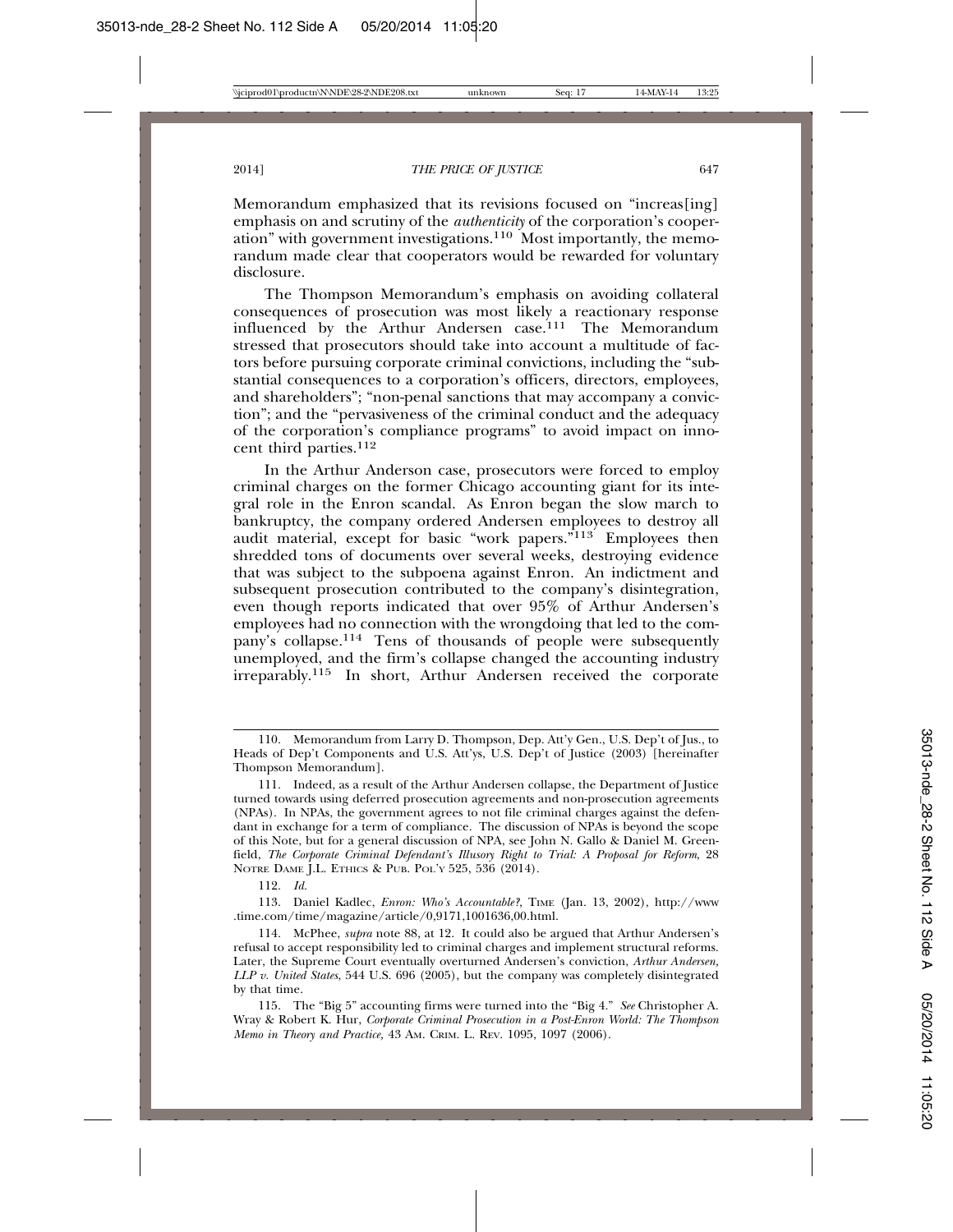"death sentence" for its impropriety.<sup>116</sup> It is not a surprise, then, that the Thompson Memorandum would advise prosecutors to avoid a company's total collapse by advocating softer prosecution methods.<sup>117</sup>

Finally, a third memorandum emerged from the Department of Justice and endeavored to add guidance to prosecutorial decision. The 2008 Filip Memorandum expanded on previous memoranda by adding a ninth factor for prosecutors' consideration. The memorandum rejected any prosecutorial analysis that would equivocate cooperation with the corporation with waiving the corporation's attorney-client privilege or attorney work product protection.<sup>118</sup> Further, the memorandum, while urging the prosecutors to "aggressively enforce the law" and "promote fair outcomes for the American people," acknowledged that, by the same principle, prosecutors could consider "collateral consequences of a corporate criminal conviction or indictment" in determining whether to actually charge the corporation with a criminal offense.119 However, it is not clear to what extent any prosecution could affect corporations, and the "collateral consequences" that follow are unsubstantiated by any Department of Justice memoranda. Banks, in their haste to avoid prosecutions, have offered no empirical evidence for their claims.<sup>120</sup> It is difficult to fathom the process for which this decision to avoid prosecution was determined, as it is unclear that prosecutors, the Department of Justice, or any other government official looked at economic studies to determine the "collateral consequences." At best, the public is asked to take the government's word of these effects.

Thus, the memoranda seem to encourage prosecutors to deliberate the potential economic catastrophes that could be provoked by a criminal conviction. A corporation's alleged financial well-being was paramount to any wrongs that the corporation committed. The final guidelines are as follows:

118. Memorandum from Mark R. Filip, Dep. Att'y Gen., U.S. Dep't of Jus, to Heads of Dep't Components and U.S. Atty's, U.S. Dep't of Justice*,* (2008), *available at* http:// www.justice.gov/dag/readingroom/dag-memo-08282008.pdf [hereinafter Filip Memorandum]. The Filip Memorandum was incorporated directly into the *United States Attorneys' Manual* as USAM 9-28.100, *et seq*.

119. *Id.* at 1, 17.

<sup>116.</sup> Scott Horsley, *Enron and the Fall of Arthur Andersen* (National Public Radio broadcast May 26, 2006), *available at* http://www.npr.org/templates/story/story.php? storyId=5435092.

<sup>117.</sup> The additional need to avoid debarment (which prevents the company from doing business with the government) and exclusion from government contracts (especially for companies that depend on government contracts for survival) also incentivizes prosecutors to use deferred prosecution agreements over traditional criminal and civil litigation. *See* Zierdt & Podgor, *supra* note 88, at 5.

<sup>120.</sup> When questioned, nominee for the Securities and Exchange Commission Mary Jo White, said that "prosecutors should consider [collateral consequences of a criminal indictment] before proceeding." Similarly, Attorney General Eric Holder has said that the size of some institutions "has an inhibiting impact" on the department's ability to bring certain cases. Jason M. Breslow, *SEC Nominee Signals Cautious Approach to Prosecuting Banks*, PUB. BROAD. SERV. (March 13, 2013), http://www.pbs.org/wgbh/pages/frontline/ business-economy-financial-crisis/untouchables/sec-nominee-signals-cautious-approachto-prosecuting-banks/.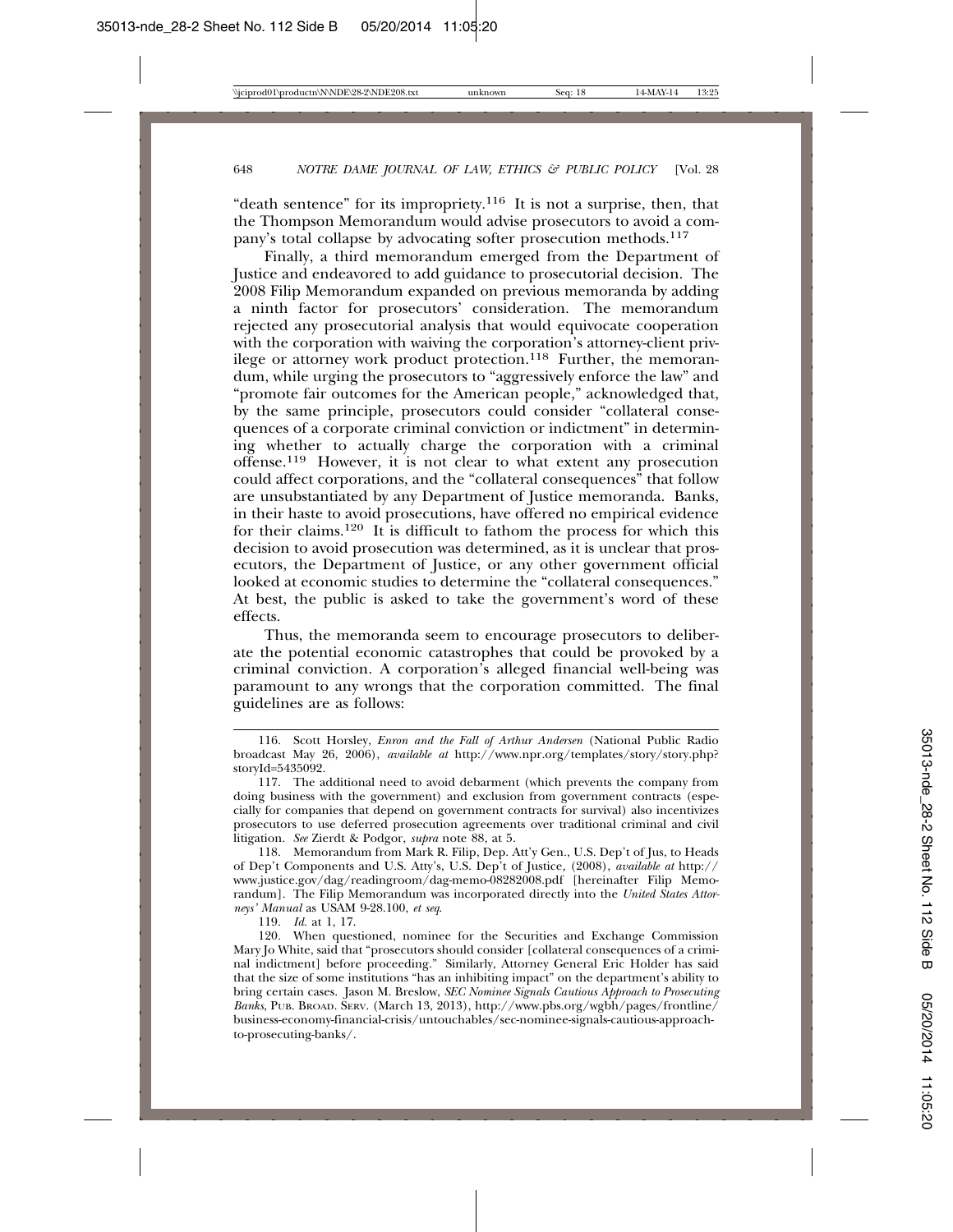1. the nature and seriousness of the offense, including the risk of harm to the public;

2. the pervasiveness of the wrongdoing within the corporation;

3. the corporation's history of similar conduct;

4. the corporation's timely and voluntary disclosure of wrongdoing and its willingness to cooperate in the investigation;

5. the existence and adequacy of the corporation's compliance program;

6. the corporation's remedial actions;

7. the collateral consequences, including disproportionate harm to shareholders and others;

8. the adequacy of the prosecution of individuals responsible for the corporation's malfeasance; and

9. the adequacy of remedies such as civil or regulatory enforcement actions.<sup>121</sup>

The added ninth factor, the adequacy of remedies, underscores the importance of providing just compensation for those who were harmed by corporate conduct. Finally, the Filip Memorandum emphasizes that charging a corporation with minor misconduct is appropriate when there has been pervasive wrongdoing and many employees joined in the wrongdoing.<sup>122</sup> On the surface, the Holder, Thompson, and Filip Memoranda administered instructions for prosecutors uneasy about using deferred prosecution as a procedure to avoid actual criminal charges. In reality, it is debatable how much prosecutors actually followed and implemented the memorandum's suggestions, considering the considerable leeway that they later gave corporations.

Should prosecutors find the memoranda devoid or lacking in unambiguous guidelines, there are other sources of legal authority that succinctly comment on the procedures and standards for deferred prosecution agreements. These sources include the U.S. Attorneys' Manual and U.S. Department of Justice Criminal Resource Manual.123 The U.S. Attorneys' Manual suggests that prosecution should be declined when there is "[n]o substantial federal interest which would be served by prosecution; [t]he person is subject to effective prosecution in another jurisdiction; or [t]here exists an adequate non-criminal alterna-

<sup>121.</sup> Filip Memorandum, *supra* note 118, at 3–4.

<sup>122.</sup> *Id.* at 5–6. The memorandum goes on to stress that the theory of *respondeat superior* would be inappropriate to use when wrongdoing was conducted by a single employee.

<sup>123.</sup> As internal policy manuals, the U.S. Attorneys' Manual and U.S. Department of Justice Criminal Resource Manual are not entitled to *Chevron* deference because "'interpretations contained in policy statements, agency manuals, and enforcement guidelines' . . . are beyond the *Chevron* pale." United States v. Mead Corp., 533 U.S. 218, 234 (2001) (quoting Christensen v. Harris Cnty., 529 U.S. 576, 587 (2000)). Instead, the manuals are given weight based upon their power to persuade. *See Skidmore v. Swift & Co.*, 323 U.S. 134, 140 (1944); *see also* Stephen M. DeGenaro, Note, *Why Should We Care About an Agency's Special Insight?*, 89 NOTRE DAME L. REV. 909, 923–26 (2013) (discussing how the courts should account for the fact that an agency has "special insight" into interpretations of regulations the agency drafts).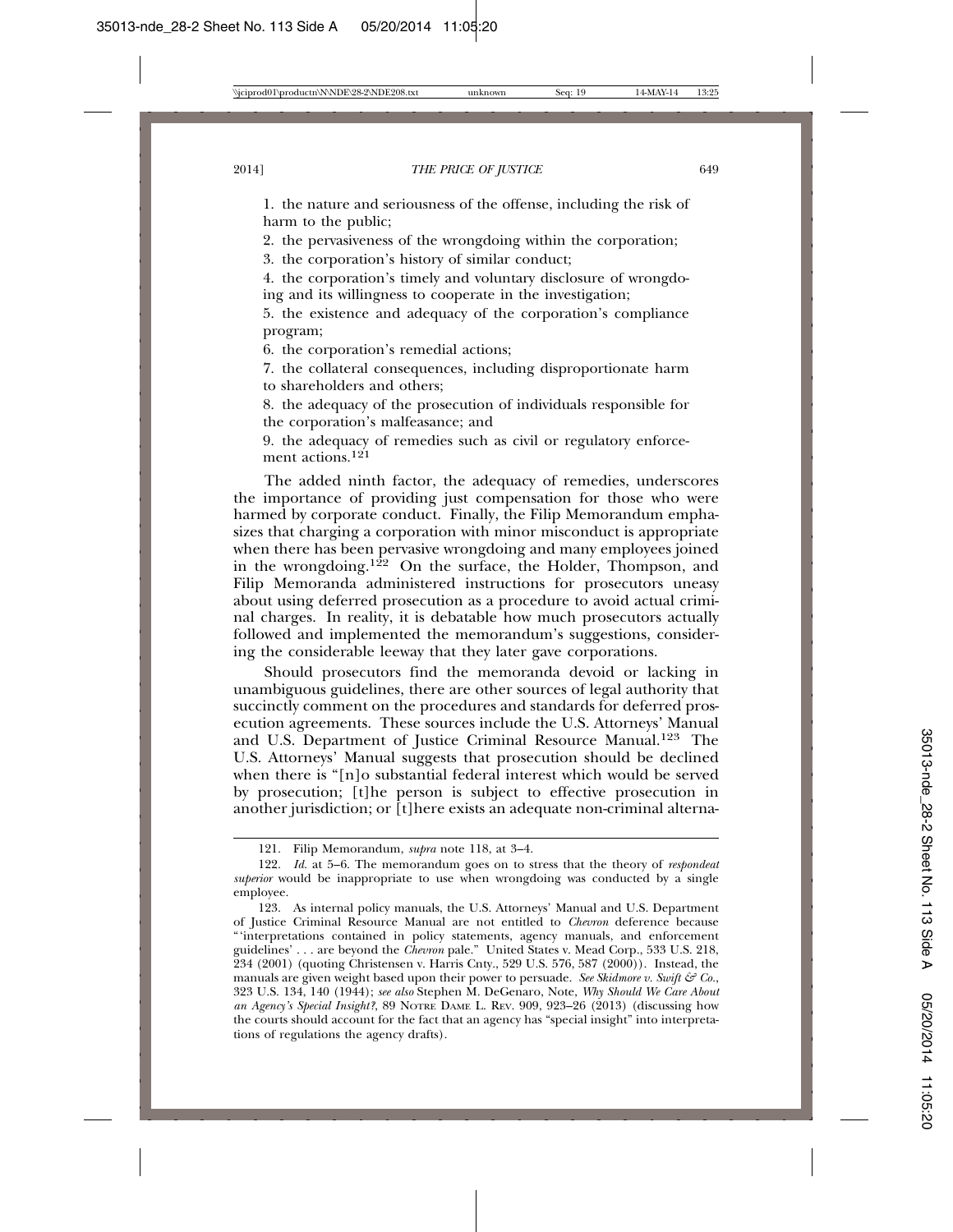tive to prosecution."124 The comments further note that no prosecution should be initiated against any person unless the prosecutor believes that "an unbiased trier of fact" would probably find the person guilty.125 Moreover, the prosecutor should consider "the nature and severity of the sanctions that could be imposed, the likelihood that an adequate sanction would in fact be imposed, and the effect of such a non-criminal disposition on federal law enforcement interests."126 The Department of Justice Criminal Resource manual, in comparison, discusses the Pre-Trial Diversion Program, which seeks to "prevent future criminal activity" and also conserve judicial resources through diverting offenders from "traditional criminal justice processing into a program of supervision and services administered by the U.S. Probation Service."127 The difference between a pre-trial diversion and deferred prosecution is negligible.128 However, the U.S. Attorneys' Manual recommends that pre-trial diversion only be used in cases concerning individual defendants, not corporations.129 Further, any offense that is related to "national security or foreign affairs" may not be eligible for pre-trial diversion consideration.130

Prosecutors attribute their decision to eschew traditional criminal remedies in favor of deferred prosecutions to a substantial number of legal sources. It can be argued that the idea of prosecutorial discretion presents itself as an attractive, simple, and elegant solution in face of messy procedural hurdles. But though it is true that prosecutors can "avoid the black-and-white decision of indicting"<sup>131</sup> by choosing other avenues for pursuing crimes, the freedom to choose whatever mechanism suits the prosecutor's favor can be easily abused without a systematic and comprehensive check on prosecutorial discretion. Most crucially, when national security interests are at risk, the idea that prosecutors receive unrestricted deference to their choices seems incongru-

128. Programs that involve deferral or diversion of usual prosecutorial or adjudicative processes are known as deferred prosecution, pretrial diversion, pretrial intervention, or any combination thereof. *See* 21A AM. JUR. 2D CRIMINAL LAW § 866 (2012). Participation in this program is purely voluntary, and the participant must waive her right to a speedy trial and applicable statute of limitations. *See* U.S. DEP'T OF JUSTICE, UNITED STATES ATTORNEYS' MANUAL § 9-22.200 (2002).

129. U.S. DEP'T OF JUSTICE, UNITED STATES ATTORNEYS' MANUAL § 9-22.100 (2011). However, during the Prudential Securities debacle, the U.S. Attorneys' Office explained that a pre-trial diversion agreement would impose the same sanctions as those which would have resulted from a criminal conviction. As a result, the government submitted a pre-trial diversion agreement that applied to the corporation but not individuals. *See* Warin & Schwartz, *supra* note 104, at 126.

130. U.S. DEP'T OF JUSTICE, UNITED STATES ATTORNEYS' MANUAL § 9-22.100 (2011).

131. Bloomberg News, *U.S. Deferring Cases Against Firms Promising to Behave*, CHI. TRIB., Jan. 5, 2005, Sec. 3, at 2.

<sup>124.</sup> U.S. DEP'T OF JUSTICE, UNITED STATES ATTORNEYS' MANUAL § 9-27.220 (2002). 125. *Id.*

<sup>126.</sup> *Id.* at § 9-27.250.

<sup>127.</sup> *Id.* at § 9-22.000. During a pre-trial diversion, offenders must plead guilty to their offenses. Offenders are then diverted at the "pre-charge stage," and those who successfully complete the program will either not be charged or have the charges against them dismissed. Those who fail the pre-trial diversion program because of a breach of the agreement are subsequently prosecuted for their original offense.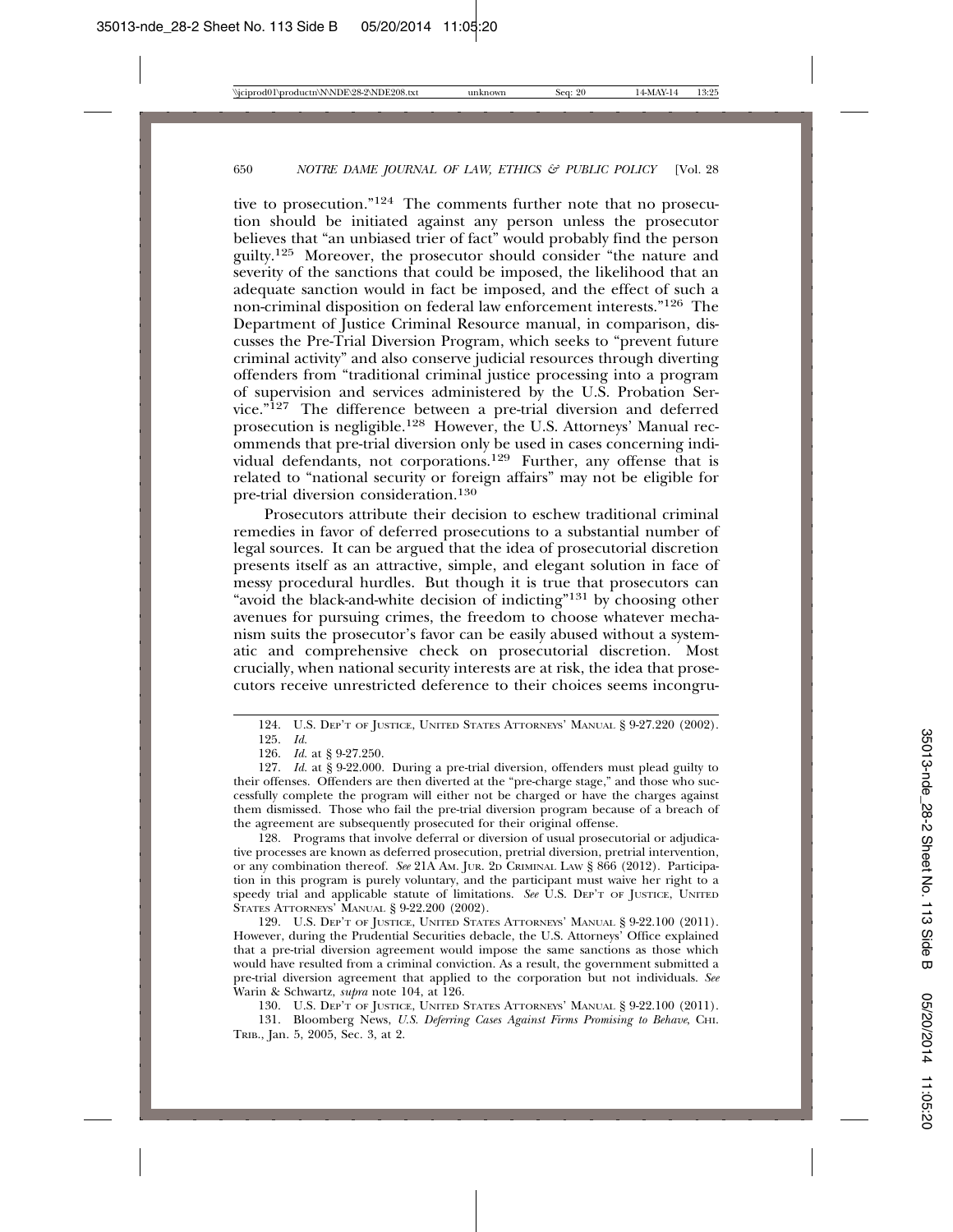ous to the idea that punishment should, in the end, preclude offenders from thinking that they can "escape prosecution merely by returning the spoils of his/her crime."132 Therefore, deferred prosecution agreements should be utilized not with eager zeal, but careful scrutiny and a modicum of hesitation.

#### III. DEFERRED PROSECUTIONS AND ECONOMIC SANCTIONS: DANGERS AND POLITICAL ERRORS

Deferred prosecutions have been well established in the corporate context. However, until 2008, they had never been applied in cases involving international economic sanctions. The upending consequences of the financial crisis signaled to financial institutions, especially ones that were questioned for their role in the mortgage crisis, that the Justice Department's blessing of deferred prosecutions was "an important step away from the more aggressive prosecutorial practices seen in some cases under their predecessors."<sup>133</sup> Allowing the use of such prosecutions in this context is inconsistent with the principles of criminal legal theory and any current legislation that governs international economic sanctions.

In the course of litigation against non-financial corporations, courts have repeatedly held that corporate defendants that had a relationship with the Iranian government or Iranian entities were criminally liable for violating economic sanctions with Iran. When a company violates regulations that prohibit shipments of equipment to Iran, the company will typically be convicted under the Iranian Embargo, which was issued as an Executive Order under the authority of the International Emergency Economic Powers Act (IEEPA).134 Courts have not been persuaded by various defenses attempting to justify breaching the embargo, including accusations that executive orders were vague because they failed to provide adequate or fair notice and complaints that companies must fulfill contractual obligations under the doctrine of necessity because foreign workers and families in Iran depend on the shipment of goods.135 In fact, the embargo casts a wide net over a multitude of incidents, discouraging companies from even indirectly transacting with sanctioned states. Even companies that merely facilitate joint ventures to sanctioned states are held liable for facilitating, financing, or approving transactions between non-affiliated third parties and embargoed countries. In one instance, a U.S. company that underwrote transactions was charged with violating sanctions, as its original Chinese proceeds eventually trickled to the parent com-

<sup>132.</sup> U.S. DEP'T OF JUSTICE, UNITED STATES ATTORNEYS' MANUAL § 9-27.230 (2002).

<sup>133.</sup> *Second Circuit Affirms SDNY Ruling that Prosecutors Denied Defendants' Sixth Amendment Rights; DOJ Issues new Principles for Prosecution of Business Organizations*, SULLIVAN & CROMWELL (Sept. 3, 2008), http://graphics8.nytimes.com/packages/pdf/business/2011 0629bank/sullivan.pdf.

<sup>134.</sup> United States v. Hescorp, 801 F.2d 70, 72–73 (2d Cir. 1986).

<sup>135.</sup> *Id.* at 72.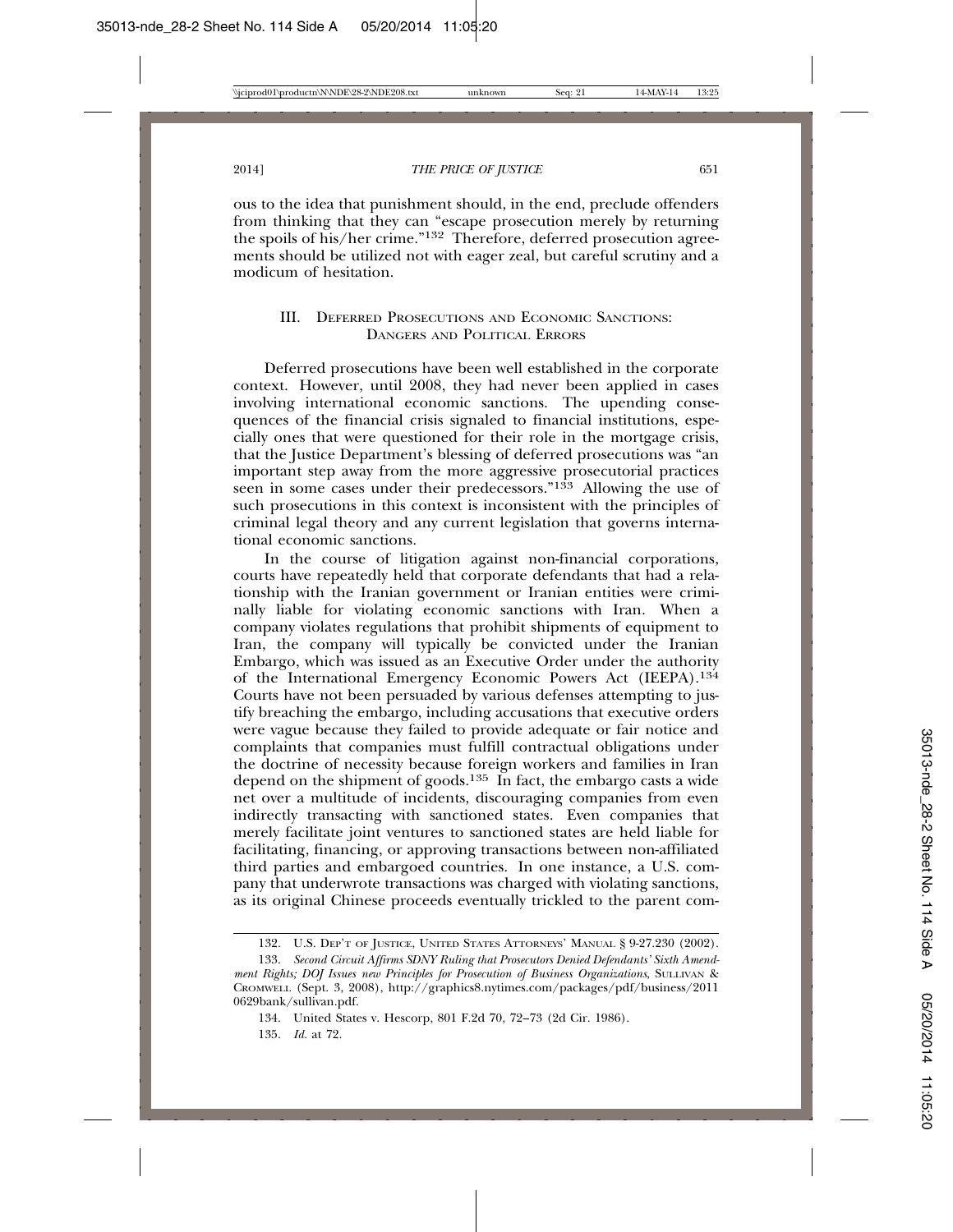pany's operations in Sudan.136 This strict interpretation of IEEPA is not common, as courts regularly defer to the public policy reasons behind the sanctions. For courts, justifications that "aim to induce Iran's government to reduce the threat that . . . Iran poses to United States interests" are enough to quash any hints of impropriety.<sup>137</sup>

Similarly, prosecutors have not shied away from levying harsh sentences against non-financial corporations that violate economic sanctions. In particular, the government does not have any reluctance in pursuing claims against corporations when the companies at fault are those that export tangible products to sanctioned countries. While the heads of corporations have been sentenced to a few years of imprisonment, the corporations themselves have been sentenced to millions of dollars in criminal monetary fines and probation. Those that have been indicted have diverse functions, from aviation manufacturers<sup>138</sup> to telecommunications designers.139 Punishment has ranged from civil penalties<sup>140</sup> to corporate probation.<sup>141</sup> For example, when one corporation was found liable for transferring illegal exports, the government has sought more than \$100 million in fines and additionally levied criminal convictions against the company for its export violations.142 There, the U.S. Attorney intended to "send a clear message that illegally exporting [the United States'] most important secrets will be prosecuted and punished."143 Perhaps the government's varied and vacillating leniency towards banks compared to non-financial institutions stems from the easily established connection that can be made between products and subsequent consequences: a company's products that are

139. Allied Telesis Labs, a company that designed telecommunication equipment and systems, pled guilty to conspiring with another corporation to trade with Iran and eventually execute a \$95 million contract with Iranian telecommunications companies. The company was fined \$500,000 in criminal charges and placed on probation for two years. *Id.* at 29.

140. Thermon Manufacturing Company's charged subsidiaries voluntarily disclosed violations and cooperated fully with the government's investigation into their exports of heat tracing equipment to Iran, Syria, and Libya. In return, the subsidiaries agreed to pay a total of \$176,000 in combined civil penalties. *Id.* at 28.

141. Proclad International Pipelines was sentenced for conspiring to illegally export nickel alloyed pipes to Iran. Proclad paid a \$100,000 administrative penalty, a criminal fine of \$100,000, and was sentenced to five years of corporate probation. *Id.* at 36.

142. *U.S. Defense Contractor to Pay \$100 Million Penalty and Face Criminal Conviction for Export Violations*, Export Controls and Economic Sanctions Update (Sidley Austin LLP), Apr. 17, 2007, at 1–2. ITT, a leading manufacturer of military night vision, admitted to transferring products in violation of the U.S. Arms Export Control Act.

143. *Id.*

<sup>136.</sup> Erica Fung, *Regulatory Competition in International Capital Markets: Evidence from China in 2004*–*2005,* 3 N.Y.U. J.L. & BUS. 243, 265, 272 (2006).

<sup>137.</sup> Bassidji v. Goe, 413 F.3d 928, 934–35 (9th Cir. 2005).

<sup>138.</sup> Balli Aviation Ltd. was criminally charged in 2010 for conspiring to export Boeing aircrafts to Iran. The company paid a \$2 million criminal fine and was on corporate probation for five years. The corporation and its subsidiary, Balli Group PLC, also has to submit results from an independent audit of its export compliance to OFAC for the next five years. U.S. BUREAU OF INDUS. & SEC., DON'T LET THIS HAPPEN TO YOU: AN INTRO-DUCTION TO U.S. EXPORT CONTROL LAW 9–10 (2010), *available at* http://www.bis.doc.gov/ complianceandenforcement/dontletthishappentoyou\_2010.pdf.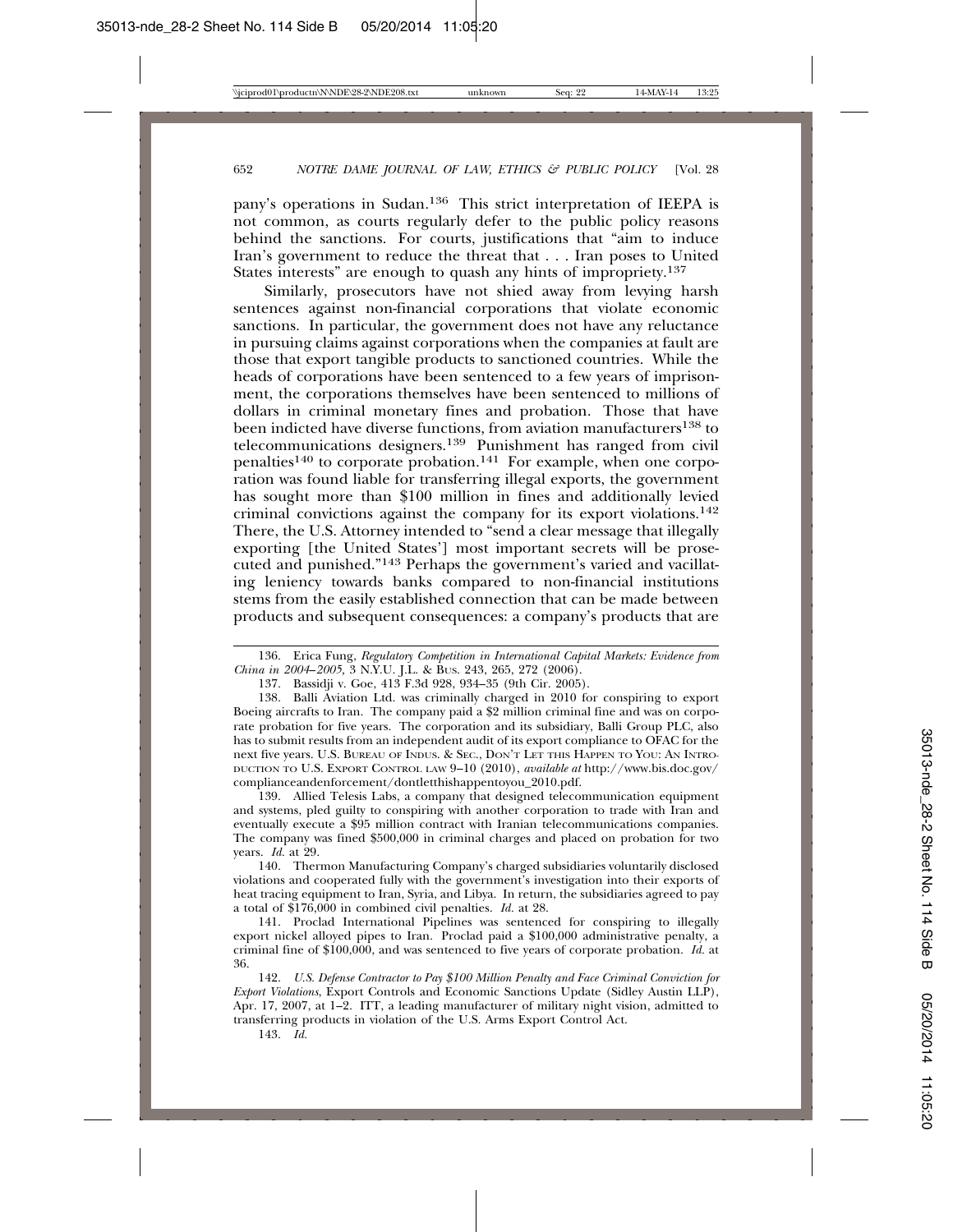sold and used in Iran are easily connected to Iran's derived benefits.<sup>144</sup>

Whereas one could argue that the sheer volume of money that flows in and out of global financial institutions only peripherally benefits an invested country, proponents of prosecutorial leniency have a much harder argument against criminally punishing a company when its products are directly given to the Iranian government or companies.

Similarly, private individuals that initiate deals with Iran are given little leeway when they violate economic sanctions. The extent to which individuals are liable for their transfers to sanctioned countries depends on the scope of a court's IEEPA reading. Predominantly, courts apply IEEPA broadly and prohibit transfer of funds on behalf of another entity, whether or not the transfer included a fee for the defendant's service.145 When courts find that individuals willingly disobey the sanctions, the criminal charges brought under IEEPA are sustained.146 Individuals who knew that transactions were taking place with sanctioned countries were roundly condemned.<sup>147</sup> In one instance, a Taiwan national was sentenced to forty-two months in prison for conspiring to export missile components from the United States to Iran.148 There, the defendant communicated and coordinated with co-

146. United States v. Hescorp, 801 F.2d 70, 77 (2d. Cir. 1986) ("[A] requirement of willfulness makes a vagueness challenge especially difficult to sustain."). *See also* United States v. Chitron Elec. Co. Ltd., 668 F. Supp. 2d 298 (D. Mass. 2009) (in which a manager of a U.S.-based electronics company was convicted of conspiring to violate U.S. export laws and illegally exporting items and subsequently sentenced to eleven months imprisonment, three years of supervised release, and a monetary fine).

147. *See* United States v. Harb, 111 F.3d 130 (4th Cir. 1997) (holding that ample evidence established that the defendant knew selling to Iraq violated the embargo accompanying the gulf War, as evidenced by the great lengths to which he went to conceal that the users of his exports were in Iraq); United States v. Reyes, 270 F.3d 1158 (7th Cir. 2001) (finding that the defendant's conviction of exporting military aircraft parts destined for Iran was supported by evidence that the defendant received documents indicating that the parts were forwarded to Iran and thus willfully violated IEEPA); United States v. Elashi, 440 F. Supp. 2d 536 (N.D. Tex. 2006) (holding that evidence showing the defendant faxed documents that showed his investments in a corporation were made by a designated terrorist's wife was sufficient to support a conviction under IEEPA).

148. BUREAU OF INDUS. & SEC., TAIWAN EXPORTER IS SENTENCED TO THREE AND A HALF YEARS FOR CONSPIRING TO EXPORT MISSILE COMPONENTS FROM THE U.S. TO IRAN (August 30, 2010), *available at* http://www.bis.doc.gov/news/2010/doj08302010.htm; *See also* U.S. BUREAU OF INDUS. & SEC., *supra* note 138, at 34, *available at* http://www.bis.doc .gov/complianceandenforcement/dontletthishappentoyou\_2010.pdf. (Traian Bujduveanu pled guilty to conspiracy to violate IEEPA and the Arms Export Control Act in connection with his role in trying to export civilian and military aircraft parts to Iran. Bujduveanu was sentenced to thirty-five months in prison and three years of supervised release).

<sup>144.</sup> As part of its transgressions, Balli Aviation, Ltd., entered into lease agreements that permitted an Iranian airline to use its aircrafts for flights in and out of Iran. *See* Office of Public Affairs*, U.K. Firm Pleads Guilty to Illegally Exporting Boeing 747 Aircraft to Iran*, DEPT. OF JUSTICE (Feb. 5, 2010), http://www.justice.gov/opa/pr/2010/February/10 nsd-131.html.

<sup>145.</sup> *See* 50 U.S.C. §§ 1702, 1705(h) (2012); United States v. Banki, 685 F.3d 99 (2d Cir. 2012) (where a defendant was found guilty of IEEPA violations because the transfer of funds on behalf of another constituted a "service" prohibited by IEEPA's regulations banning the exportation or sale from the United States to Iran, even if the service was not performed for a fee).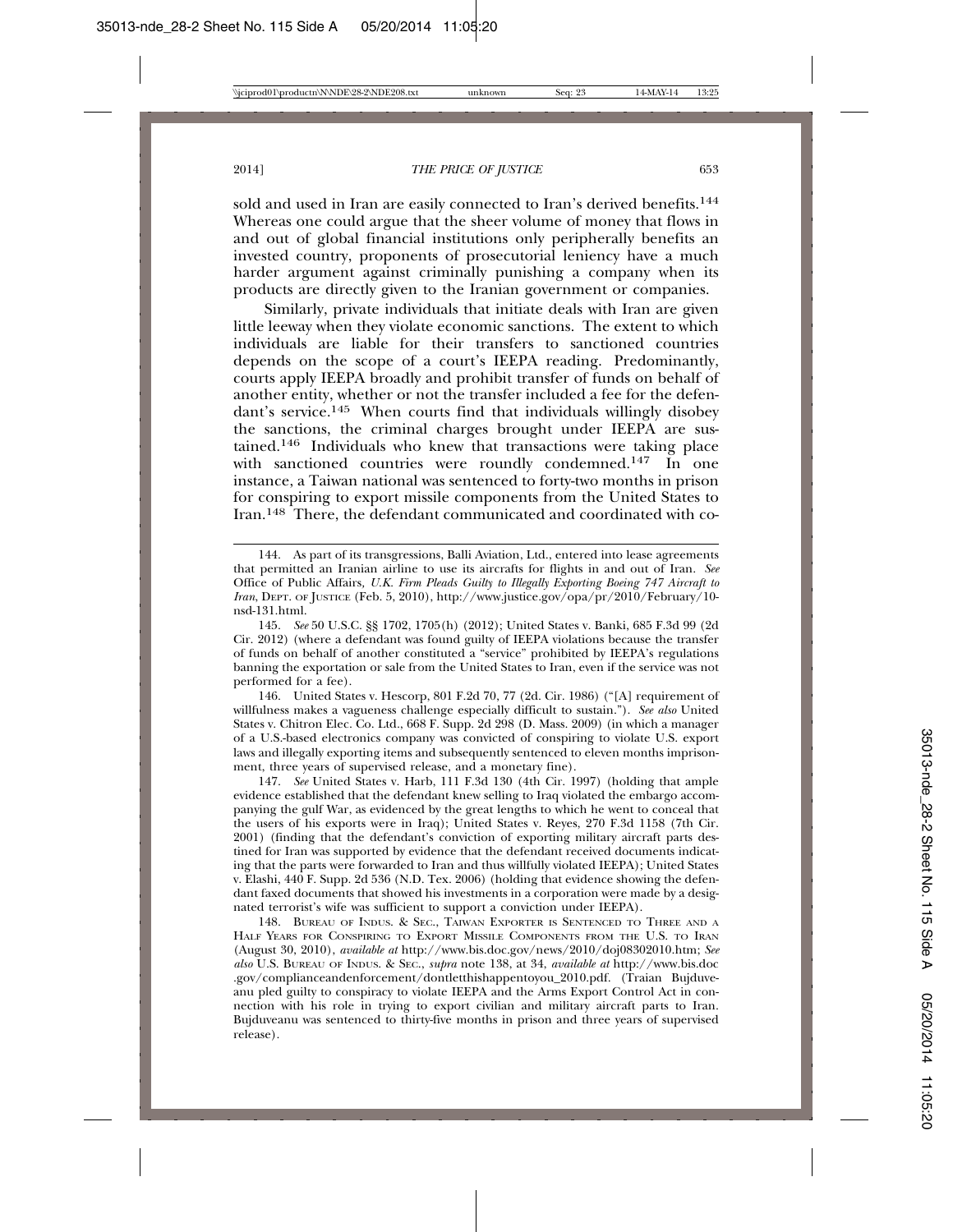conspirators around the world to facilitate the transfer of exports, taking requests for U.S.-manufactured goods from Iranian customers. That the goods were not actually transferred was not enough to mitigate the defendant's criminal charges.149 Further, in another case, the defendant's actions were a microcosm of financial institutions' actions: Anvari-Hamedani, doctor of Iranian descent practicing in the United States, transferred funds from his U.S. account to intermediary banks, which then forwarded the funds to an Iranian bank.<sup>150</sup> The defendant's motions to dismiss the indictment for violating IEEPA and federal money laundering laws were denied and he was found guilty of 38 felony counts, resulting in a forfeiture of \$650,000, a fine of \$500,000, and  $60$  days of imprisonment.<sup>151</sup> In sum, the government's consistency in imposing criminal charges against individuals suggests its proclivity for criminally prosecuting those who personally transfer money to sanctioned countries. Yet this enthusiasm for prosecuting individuals is starkly contrasted with its unwillingness to enter into anything but deferred prosecution agreements with large financial institutions.

Presently, the gulf between purported penalties and actual punishment is ever-widening. As recent as May 2012, President Barack Obama signed an executive order authorizing the U.S. Treasury Department to publicly identify anyone and any business in "evasive and deceptive activities" and ban them from participating in the U.S. financial system.152 Yet in December 2012, Standard Chartered Bank entered into a deferred prosecution agreement with the U.S. government, receiving no criminal penalties or hindrances for continuing business in the United States.153 This penalty is inconsistent with the Comprehensive Iran Sanctions Accountability and Divestment Act of 2010 (CISADA), which warns that financial institutions that open or maintain accounts prohibited by section  $104(c)$  could be subject to criminal penalties up to \$1,000,000, and individuals can be imprisoned for up to twenty

<sup>149.</sup> In fact, an individual conspiring to breach Iranian sanctions are given just as much punishment as those who actually violate the sanction. For example, Reece Roth, a professor at the University of Tennessee, engaged in a conspiracy to transmit export controlled technical data to Chinese and Iranian nationals. Roth was sentenced to forty-eight months in prison and two years of supervised released. *See* Fung, *supra* note 136, at 25.

<sup>150.</sup> United States v. Anvari-Hamedani, 378 F. Supp. 2d 821, 825 (N.D. Ohio 2005). The indictment also alleged that the defendant engaged in "hawala" transfers, which involve payment to an individual "hawaladar," who then arranges for funds located in another country to be paid to the designated Iranian recipient.

<sup>151.</sup> In addition to these penalties, the State Medical Board of Ohio also stripped Anvari-Hamedani of his medical license. *See* Letter from Mohammad Anvari-Hamedani to Anvari-Hamedani (Aug. 8, 2007), *available at* http://med.ohio.gov/formala/35032727 .pdf.

<sup>152.</sup> *Obama Stiffens Penalties for Violating Iran, Syria Sanctions*, RADIO FREE EUROPE RADIO LIBERTY (May 2, 2012), http://www.rferl.org/content/obama\_stiffens\_penalties\_ for\_violating\_iran\_syria\_sanctions/24567288.html. When the executive order was released, the then-Under Secretary for Terrorism and Financial Intelligence supplemented the decision by stating, "Whoever tries to evade our sanctions does so at the expense of the people of Syria and Iran, and they will be held accountable."

<sup>153.</sup> Deferred Prosecution Agreement, United States v. Standard Chartered Bank, No. 1:12-cr-00262 (D.D.C. Dec. 10, 2012).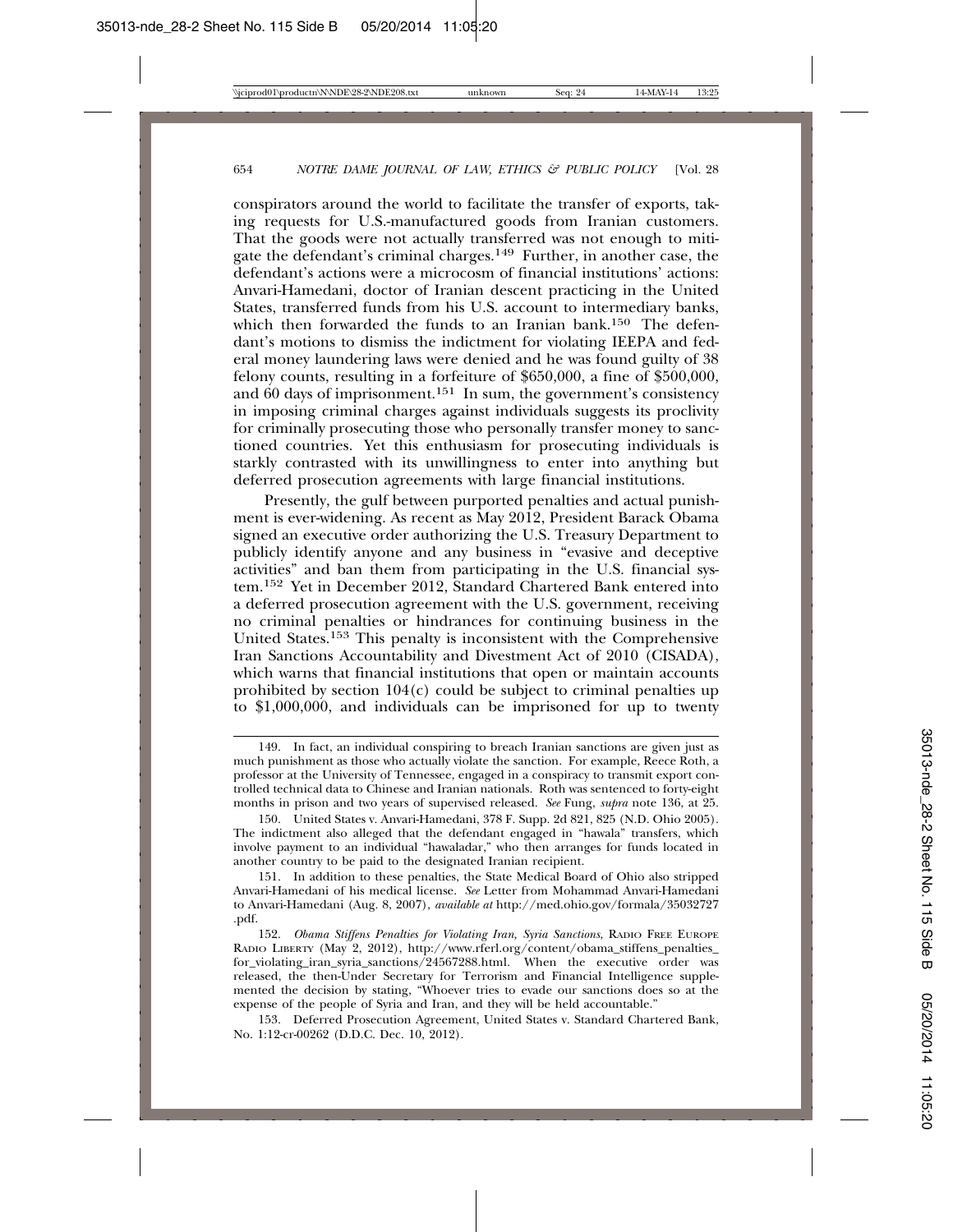years.154 As such, prosecutors seem to have deviated from their previous inclination of levying heavy criminal fines and prison time for sanctions violations, whether for an individual or corporation. The question remains: What drove this prosecutorial shift?

Wary prosecutors may not treat banks and non-financial companies and individuals consistently, but there are other ways to remedy an unfair punishment scheme. At the very least, if prosecutors are uneasy about pressing criminal charges, the Office of Foreign Asset Control (OFAC) could adhere to the enforcement of previous cases and prescribe monetary penalties proportional to the amount of profit that the company earned from sanctions violations. New York company Essie Cosmetics, for instance, formerly employed an individual corporate officer that knowingly sold and exported nail care products to Iranian distributors. The company settled for \$450,000 with the federal prosecutors, but the total transaction was valued at \$33,299.155 In essence, while a small cosmetics corporation and its officer were fined approximately 1351% of its total transactions, a large financial institution was only punished for a tiny fraction of its distributions. To add insult to injury, OFAC seemed to enact such a high penalty because Essie Cosmetics failed to self-report the violation, and there were vague "efforts to evade sanctions."156

Perhaps prosecutors' fear of pursuing criminal charges stems from the inevitable collateral consequences that follow. If the appropriate criminal sanctions were applied, the Federal Deposit Insurance Corporation may revoke a bank's insurance for engaging "in unsafe or unsound practices in conducting the business of the depository institution."157 As a result, banks will be unable to conduct business, will be cut off from pension funds, and ultimately will cost its charter to operate in the United States.158 The bank's reputation would most likely be tarnished, as investors would be wary about placing money or trust in the institution.

Prosecutors' avoidance of criminal sanctions as applied to financial institutions is manifested in the manner in which the Department of Justice approached Standard Chartered compared to Essie Cosmetics. Standard Chartered enacted an elaborate system of computer process-

158. Protess & Silver-Greenberg, *supra* note 37, at A4.

<sup>154.</sup> Section 104(c) requires that the Secretary of Treasury to issue regulations to prohibit the opening or maintenance of a pay-through account by a foreign financial institution that knowingly engages in "prohibited activities," including but not limited to Iran's efforts to acquire or develop weapons of mass destruction; Iran's efforts to support for organizations designated as foreign terrorist organizations or for acts of international terrorism; the activities of a person subject to UN Security Council financial sanctions. *See* Comprehensive Iran Sanctions, Accountability, and Divestment Act of 2010, Pub. L. No. 111-195, §104(c), 124 Stat. 1312 (2010).

<sup>155.</sup> *Essie Cosmetics Ltd. And Individual Corporate Officer Settle Iranian Transactions Regulations Allegations,* OFAC Recent Actions, DEP'T OF THE TREASURY (Apr. 10, 2012), http:// www.treasury.gov/resource-center/sanctions/CivPen/Documents/04102012\_essie.pdf.

<sup>156.</sup> *Id.*

<sup>157. 12</sup> U.S.C. § 1818(a) (2012).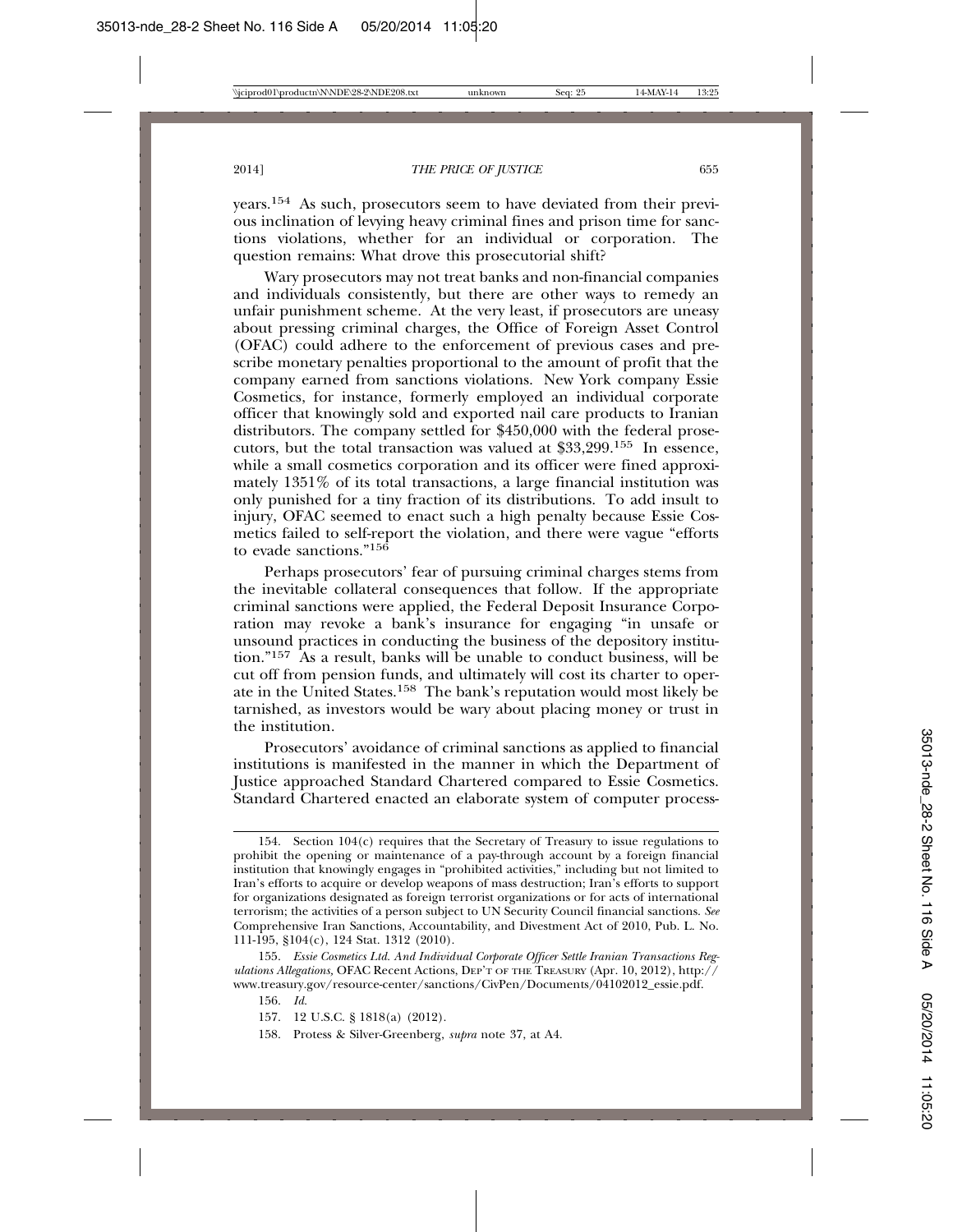ing codes to conceal each transaction payment's Iranian origin.159 In that case, the bank acknowledged that its total transactions with Iranian clients amounted to approximately \$241.9 billion, and the banks met \$6.8 billion in pre-tax profits, yet Standard Chartered only paid \$674 million as a civil penalty.<sup>160</sup> Standard Chartered's profits are typical of what a bank would earn through transactions, though the percentage varies by the type of deal being sought.<sup>161</sup> The government's inconsistency in affording banks and manufacturers the same legal treatment underscores its preference (and perhaps fear) for interfering with banks' success.

#### IV. CONSEQUENCES OF DPA ABUSE: FROM PROSECUTION TO SHAREHOLDERS

The amount of prosecutorial discretion is troubling in cases of deferred prosecution agreements, given that prosecutors have the sole power to decide whether to prosecute a corporation without any judicial oversight. Because prosecutorial discretion resides in the power of the executive branch, as "the decision to prosecute is particularly illsuited to judicial review,"<sup>162</sup> the prosecutors have wide discretion to assist the President in his duty to "take Care that the Laws be faithfully executed."163 Therefore, prosecutors have broad agency in how they want to exercise their power within the American system of adjudication.<sup>164</sup>

In deferred prosecutions, the judicial role is similarly minimal. Deferred prosecutions are negotiated and implemented exclusively by the prosecutor, giving them the ability to apply sanctions without criminally charging the offender. The criticisms that accompany this limited role are twofold. First, there has been no proof offered that giving cor-

163. U.S. CONST. art. II, § 3.

<sup>159.</sup> Standard Chartered started providing banking services to Iranian clients in 1993. The Central Bank of Iran asked Standard Chartered to remove any reference to Iran in Society for Worldwide Interbank Financial Telecommunications (SWIFT) messages, which is the international system to transmit payment messages to financial institutions. Though external legal counsel warned that the New York office needed to obtain full transactional information about the payments in order to decide whether they should freeze the assets, the system of wire-transfer checks were continuously and systematically abused. *See* Standard Chartered Bank Deferred Prosecution Agreement, *supra* note 152, at Attachment A 7-15; BBC, *Q&A: Standard Chartered Iran Allegations*, BBC NEWS, Dec. 10, 2012, *available at* http://www.bbc.co.uk/news/business-19157426.

<sup>160.</sup> The total paid fine was only .28 percent of the total transactions Standard Charter made with Iranian entities. *See* Deferred Prosecution Agreement, *supra* note 153, at 2, Attachment A 17.

<sup>161.</sup> Typically, in global equities, the total gross "spread" or profit of the deal ranges from three to seven percent of the transaction. However, the number varies across equity, investment grade debt, and high yield bonds. Telephone Interview with Spencer Fertig, former Equity Capital Markets Analyst, Morgan Stanley (Mar. 20, 2013).

<sup>162.</sup> Wayte v. United States, 470 U.S. 598, 607 (1985).

<sup>164.</sup> James Vorenberg, *Decent Restraint of Prosecutorial Discretion*, 94 HARV. L. REV. 1521, 1554–55 (1981) ("[P]rosecutors are not held to anything remotely like what due process would require if they were engaged in an acknowledged rather than a hidden system of adjudication.").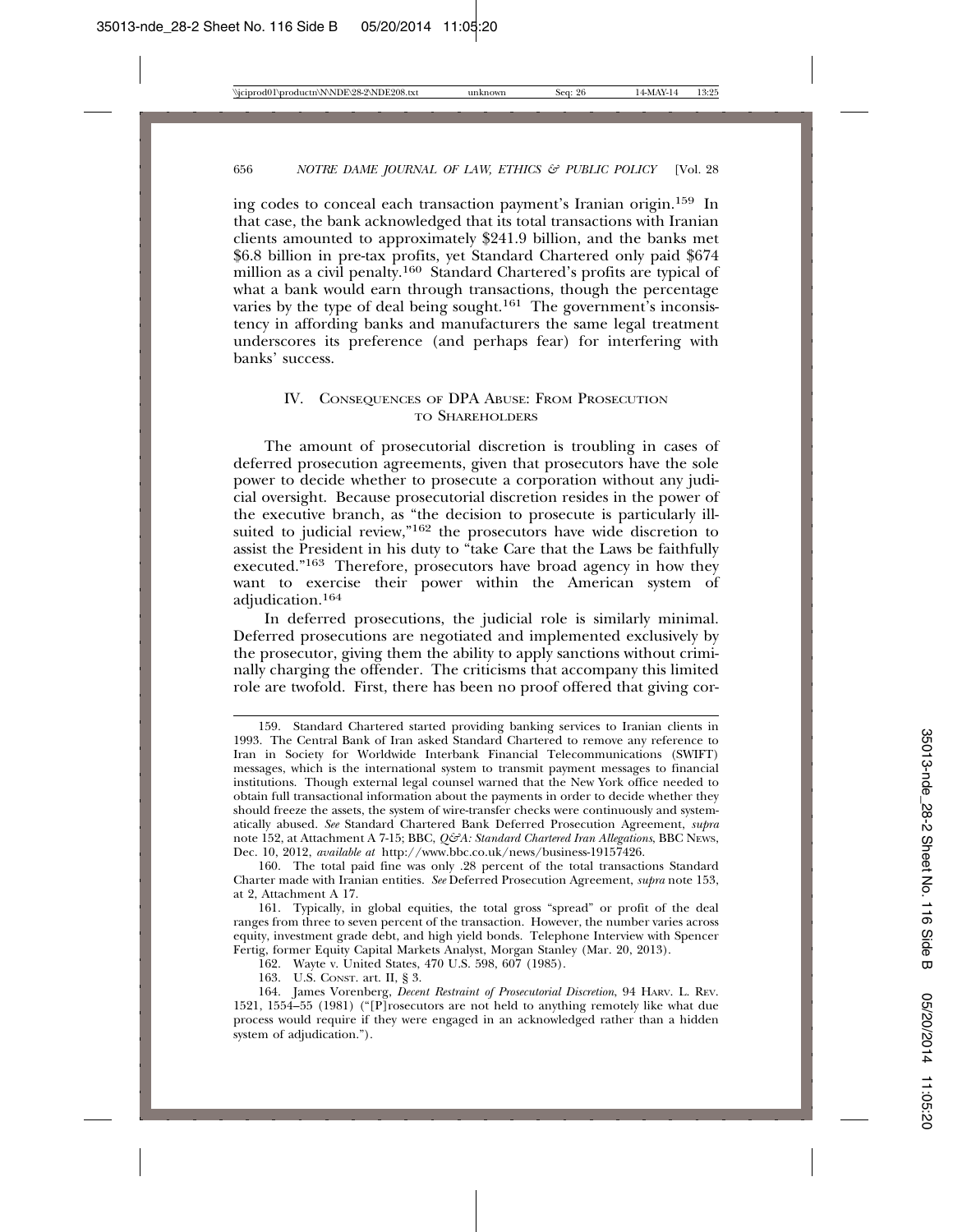2014] *THE PRICE OF JUSTICE* 657

porations a deferral option actually reduces recidivism rates.165 Second, deferral minimizes the judicial role in interfering with prosecution's decision. Though the U.S. Code advises prosecutors to submit deferred agreements for court approval,  $166$  there is no case law that suggests judges have turned down the use of such agreements,167 and many agreements are not submitted at all to courts.<sup>168</sup> Also, with the exception of nebulous factors from various Justice Department memoranda, prosecutors do not have adequate guidelines to help them reach a conclusion of who or what would be an appropriate entity to criminally charge. Courts, likewise, must presume that prosecutors have "properly discharged their official duties" in deciding whether to indict or enter an agreement.169

Prosecutors' wide range of discretion virtually guarantees that institutions remain unpunished for corporate individuals' decisions. Their "tremendous leverage" is tantamount to "life and death powers over people and companies."170 Normally, under the theory of respondeat superior, when the individual commits the crime within the scope of employment and with the intent to benefit the corporation, the corporation may still be held criminally liable.171 The entity is punished based on the public policy determination that liability for acts committed within the scope of employment should be allocated to the employer as a cost of participating in the business that gave rise to the conduct.172 Then, because corporate criminal conduct also violates

166. *See* 18 U.S.C. § 3161(h)(2) (2012). The time to file an indictment is tolled during the "period of delay during which prosecution is deferred by the attorney for the Government pursuant to written agreement with the defendant, with the approval of the court, for the purpose of allowing the defendant to demonstrate his good conduct."

167. Brandon L. Garrett, *Structural Reform Prosecution,* 93 VA. L. REV. 853, 922 (2007).

168. *See* Warin & Schwartz, *supra* note 104, at 122 n.4.

169. United States v. Armstrong, 517 U.S. 456, 464 (1996) (quoting United States v. Chemical Found., Inc., 272 U.S. 1, 14–15 (1926)).

170. *But see Interview with Mary Jo White*, *supra* note 105.

171. *See* United States v. Hilton Hotels Corp., 467 F.2d 1000 (9th Cir. 1972) (where the corporation, a hotel, was held liable under the Sherman Act for acts of the hotel's purchasing agent, who threatened a supplier with loss of the hotel's business unless the supplier paid a trade association's assessment).

172. *See* C.B. ex rel. L.B. v. Evangelical Lutheran Church in America, 726 N.W.2d 127,135 (Minn. Ct. App. 2007); Unruh-Haxton v. Regents of University of California, 162 Cal. App. 4th 343 (Cal. Ct. App. 2008) (holding that public policies under respondeat superior include preventing the recurrence of tortious conduct; giving greater assurance of compensation for the victim; and ensuring that the victim's losses will be borne by those who benefit from the enterprise that gave rise to the injury).

<sup>165.</sup> Since 2008, Swiss banking giant, UBS, has entered into several deferred prosecution agreements and settlements for money laundering, tax evasion, conspiracy to rig municipal bond derivatives, and defrauding customers who purchased auction-rate securities. Still, the bank maintains a heavy record of recidivism, apologizing as recently as 2012 for manipulating interest rates in the Libor-rate setting scandal. *See* James B. Stewart, *For UBS, a Record of Averting Prosecution*, N.Y. TIMES, Jul. 20, 2012, at B1*. Cf.* WASH. STATE INSTI. FOR PUB. POL'Y, DEFERRED PROSECUTION OF DUI CASES IN WASHINGTON STATE: EVALUATING THE IMPACT ON RECIDIVISM 10 (Aug. 2007), http://www.wsipp.wa.gov/rptfiles/07-08-1901 .pdf (noting that DUI defendants received deferred prosecution recidivated at lower rates than defendants who pled guilty or were convicted of a DUI).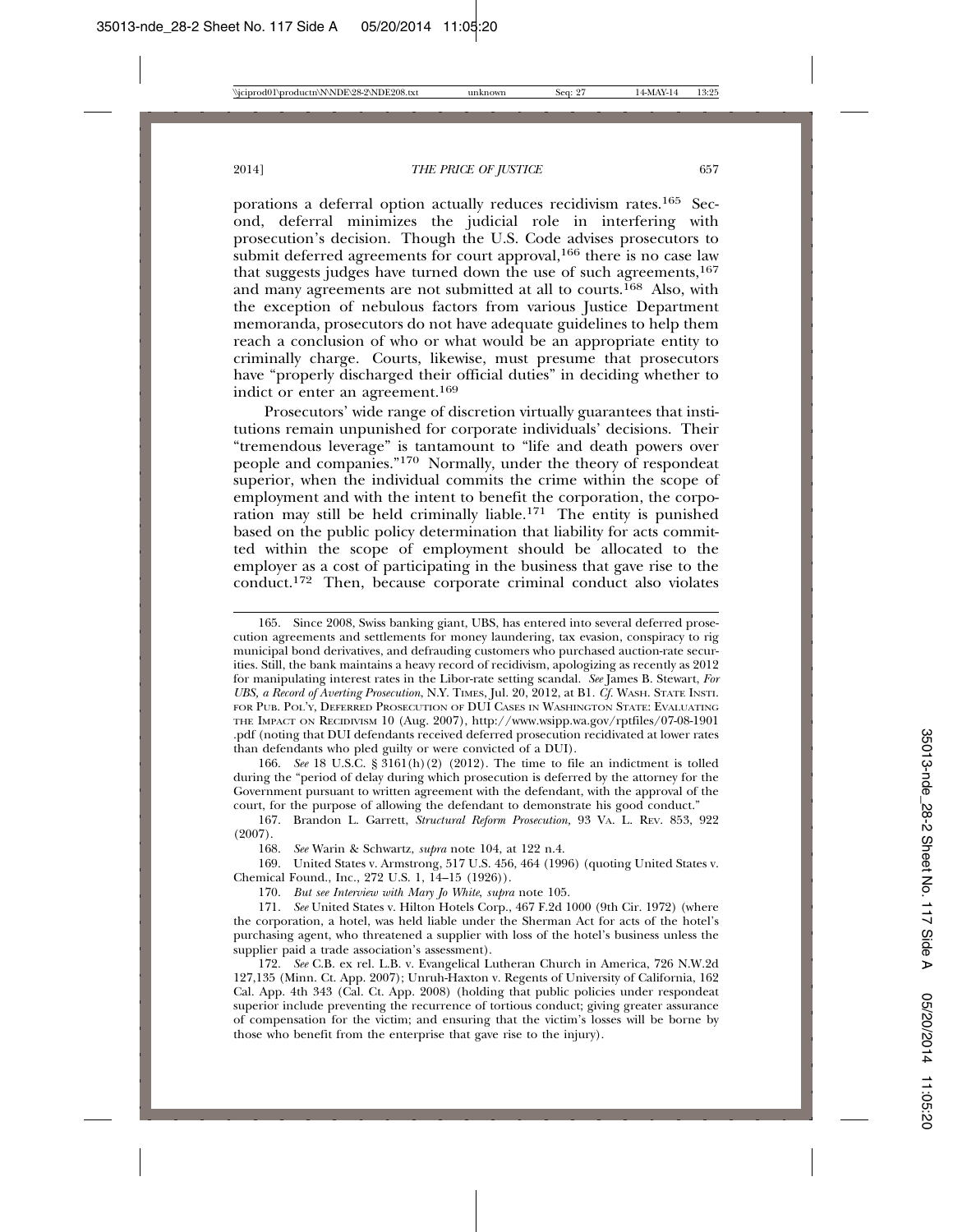civil and administrative regulatory processes, corporate individuals are also charged. Corporate liability allows prosecutors to bring criminal charges while providing incentives for managers to patrol ranking officers and employers, creating a law-abiding corporate culture.<sup>173</sup> Critics of the respondeat superior theory allege that individuals have no showing of direct personal involvement necessary to convict a manager for company violations.174 With deferred prosecutions, both the individual and corporation escape criminal liability.

However, the public policy reason of protecting the public has repeatedly trumped fears of judicial overreach. Allegedly, the public is innocent and does not have the resources to protect itself, while the corporate official has the authority and responsibility to correct and prevent violations.<sup>175</sup> Where corporate individuals have defied sanctions by making decisions at the highest levels to willingly violate sanctions, they have not been charged with a crime.176 Actual intent to violate the sanctions can be imputed on these individuals, as they repeatedly hid transactions originating from Iran by eliminating identification data and employing sophisticated techniques to evade computer recognition.177 By such actions, these individuals violated the IEEPA by "willfully commit[ing]" an unlawful act, which calls for a potential fine of \$1,000,000 and imprisonment lasting up to twenty years.178 That individuals are completely immune from such punishment is irreconcilable with both the statute's terms and the theory of corporate agent liability.

Finally, the principles of criminal justice are disregarded by the continuous use of deferred prosecution agreements. Prosecutors may justify deferred prosecutions in the corporate context by pointing to

176. In the case of British bank Lloyds TSB Group, several employees manipulated the bank's central system orders by hiding identifying information of transactions originating in Iran. None of the employees were charged with a crime under the Justice Department's deferred prosecution agreement. *See* Bajaj & Eligon, *supra* note 20.

177. When ING Bank moved more than a billion dollars through banks to Cuba, Iran, and other countries from the early 1990s to 2007, they did so partly by evading computer filters designed to prevent sanctioned entities from gaining access to the U.S. banking system. *See* Karen Freifeld, *ING to pay \$619 million of Cuba, Iran sanctions*, REUTERS, Jun. 12, 2012, *available at* http://www.reuters.com/article/2012/06/12/us-ing-sanctionsidUSBRE85B12I20120612*.*

178. 50 U.S.C. § 1705 (2012).

<sup>173.</sup> U.S. DEP'T OF JUSTICE, UNITED STATES ATTORNEYS' MANUAL, § 9-28.200(A) ("Indicting corporations for wrongdoing enables the government to be a force for positive change of corporate culture, and a force to prevent, discover, and punish serious crimes.").

<sup>174.</sup> These critics typically focus on public welfare legislation that does not require a showing of direct personal involvement to convict a manager of company violations. Courts also have upheld these statutes, holding that they do not require a finding of intent or negligence to support convictions. *See* Margaret Graham Tebo, *Guilty by Reason of Title*, 86 A.B.A. J. 44, 45 (May 2000).

<sup>175.</sup> *See, e.g.,* United States v. Park, 421 U.S. 658 (1975) (where the corporate manager was punished because he as in a position to prevent or correct the offense, had a responsibility to do so, and failed to comply).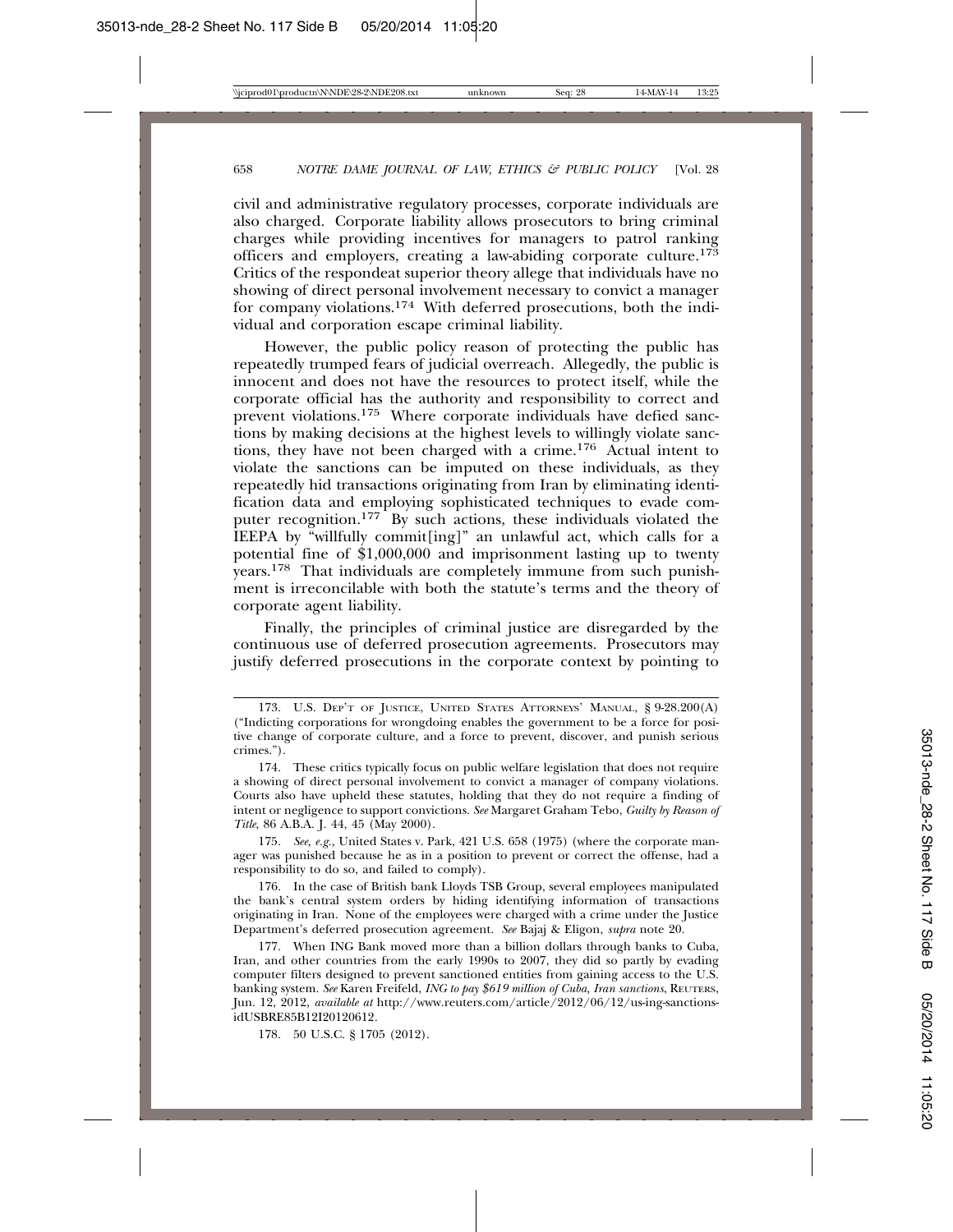increased accountability as a result of agreements' close monitoring<sup>179</sup>. or even a desire to avoid collateral consequences of criminal prosecution. Though these goals are understandable, the overreaching consequences shed light on the hazards of relying on deferred prosecution agreements. Collateral consequences are a non-sequitur to prosecuting individuals. Sanctions that are perpetrated by individuals are weighed against the collateral consequence of shutting down their business or individually prosecuting them, and that rationale should extend to the corporate context.180 These agreements are imperfect tools for affecting widespread corporate change or compliance with sanctions, failing to instill a sense of responsibility in both the corporation and individual. Most importantly, there is no evidence that the Department of Justice or any other governmental entity has monitored financial institutions' compliance, and if they have, to what extent the monitoring has permeated the institution.

Deterrence is left by the wayside as banks conclude that the civil fines imposed as a result of their discretion are grossly underwhelming compared to both the total valued transactions and the profits they reap from making the transactions. The general deterrence principle seeks to punish the offender in order to convince the general community to forego criminal conduct in the future.<sup>181</sup> Specific deterrence seeks to deter a defendant's future conduct. According to this principle, an increase in the likelihood of punishment will deter more effectively than an increase in severity. In the case of HSBC, the bank may be specifically deterred from committing future crimes—even though the bank avoided criminal charges, if the bank ran afoul of federal rules, the Justice Department has the right to resume a case against them and file criminal charges.<sup>182</sup> One can imagine that institutions breathed a sigh of relief after finding out that their charges would be limited to civil penalties and fines—the deferred prosecution agreement essentially serves as a warning to avoid disobeying any more laws.

However, such fines are a cost of doing business. It is further unlikely that other banks will be deterred from committing the same crimes. Because the caught banks only paid one half a quarter's profit<sup>183</sup> in its fines and avoided a criminal indictment or guilty plea,

<sup>179.</sup> Lanny A. Breuer, Assistant Attorney Gen., U.S. Dep't of Justice, Speech to the New York City Bar Ass'n (Sept. 13, 2012).

<sup>180.</sup> *See* United States v. Bassidji, 413 F.3d 928, 934–35 (9th Cir. 2005); United States v. Hescorp, 801 F.2d 70 (2d Cir. 1986).

<sup>181.</sup> Jeremy S. Parker, *Criminal Sentencing for Organizations: The Unifying Approach of Optimal Penalties,* 26 AM. CRIM. L. REV. 513, 554 (1989).

<sup>182.</sup> Protess & Silver-Greenberg, *supra* note 37, at A4.

<sup>183.</sup> See, e.g., Standard Chartered pays \$327m to settle Iran fine, DAILY TELEGRAPH (UK) (Dec. 10, 2012), *http://www.telegraph.co.uk/finance/newsbysector/banksandfinance/9735083/ Standard-Chartered-pays-327m-to-settle-Iran-fine.html* (discussing the \$250 billion worth of transactions that Standard Chartered hid with Iran, compared to the \$327 million of fines it paid to settle the allegations, which is only 1.3% of the total transactions). In 2011, Standard Chartered set a ninth consecutive year of record net profit, reaching \$4.7 billion. *See* Fiona Law & Max Colchester, *Standard Chartered Profit Reaches Record \$4.75 Billion*, WALL. ST. J. (Mar. 1, 2012), http://online.wsj.com/article/SB10001424052970204653604 577252342204932220.html.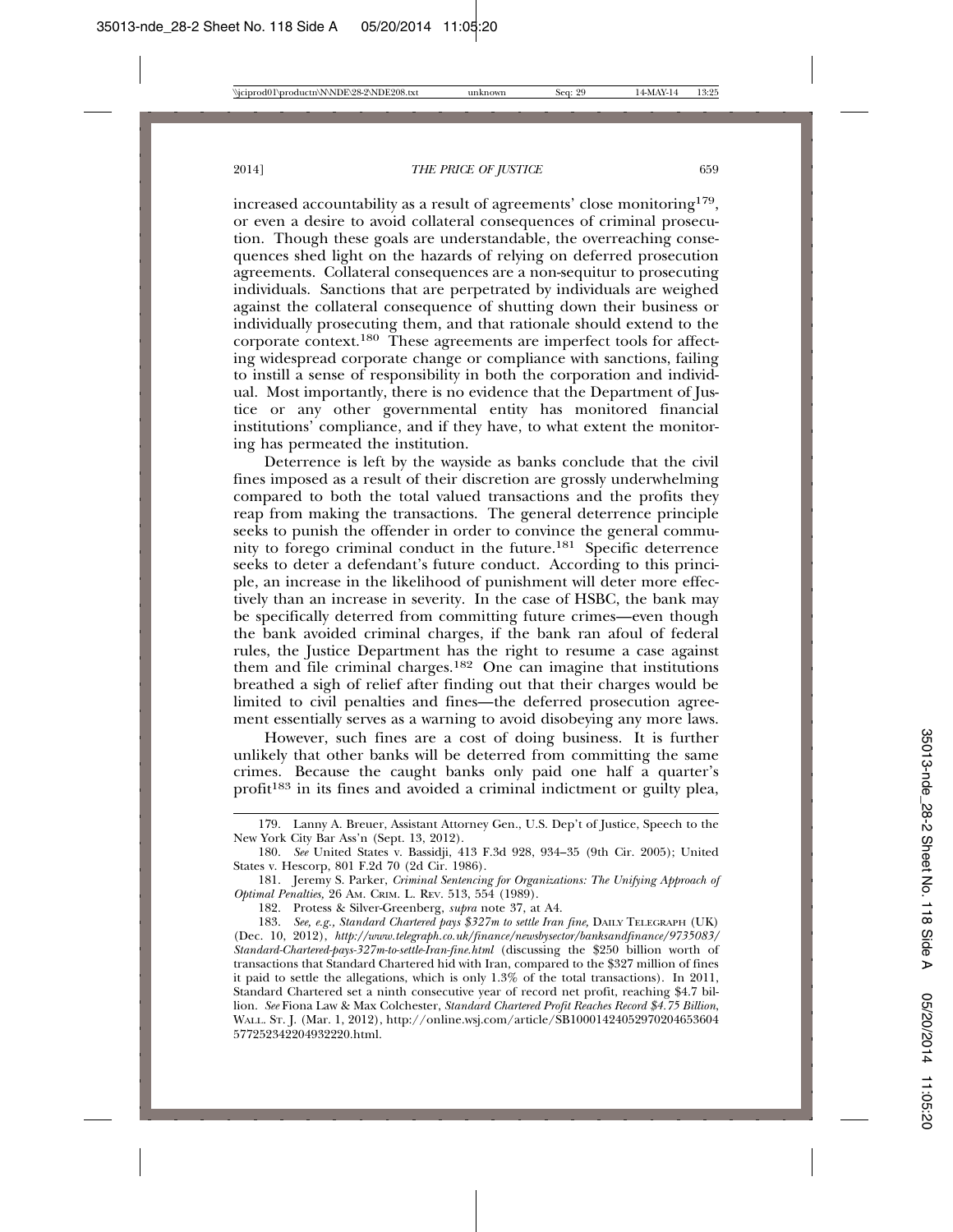the banks have essentially been able to continue daily operations.184 The message that is being conveyed by the government, therefore, reads more like a stealth encouragement to other financial institutions to engage in continuous disregard for sanctions.185 As noted, the only corporations that have been criminally indicted or pled guilty to violating sanctions in the past have been non-financial institutions. Here, the government offers banks reverse incentives—the bigger the institution and the more financial services it provides, the less it will be fined and the less likely it will be criminally prosecuted. A lack of a stringent monitoring program does not actually rehabilitate banks as much as it casts a superficial solution to correct banks' future behavior. Indeed, institutions and individuals who think that prosecutors will have a natural inclination towards deferred prosecution will be dissuaded from following proper protocol and obeying sanctions.

It is questionable whether banks will be rehabilitated because of the Department of Justice's recommendations. The principle of rehabilitation is tied closely to deterrence, but instead of securing compliance through fear of punishment, rehabilitation is used to reform the wrongdoer. Under this theory, correctional systems in place are inadequately informing the wrongdoer of its purported crimes. Though the deferred prosecution agreements have included proposed changes to banks' reporting system and implementation of a mandatory reporting system, banks are not subject to the kind of reflection and reformation that accompanies rehabilitation. The government-imposed changes on banks mostly encourage strengthening internal compliance controls and commitment to obey federal laws for a few years.<sup>186</sup> For Standard Chartered, its agreement suggested that the bank "enhance and optimize" voluntary compliance programs by increasing personnel and resources devoted to sanctions compliance, enhance its global sanction compliance policies and procedures, and design and implement improved sanctions compliance training for the staff.<sup>187</sup> On its face, these programs sound stringent and encompassing, but nowhere does the agreement suggest that OFAC, the Department of Justice, or any other governmental agency would monitor the implementation and progress of the programs to ensure full compliance. In short, these changes do not expose institutional leaders to the dire repercussions of their violations, including potentially funneling money to Iranian ter-

<sup>184.</sup> Protess & Silver-Greenberg, *supra* note 37, at A4.

<sup>185.</sup> University of Notre Dame law professor and former Undersecretary for Enforcement for the U.S. Treasury Department Jimmy Gurulé has characterized the government's actions as suggesting, "[I]f you want to engage in money laundering, make sure you're doing it within the context of your employment at the bank. . . . Do it on a very large scale, and you won't get prosecuted." *See* Mark Gongloff, *Obama Administration Essentially Admits That Some Banks Are Too Big to Jail, Which Is Troubling*, HUFFINGTON POST (Dec. 12, 2012, 5:04 PM), http://www.huffingtonpost.com/2012/12/11/hsbc-too-big-tojail\_n\_2279439.html.

<sup>186.</sup> Deferred Prosecution Agreement, *supra* note 153, at Attachment A 7-15; *see also* Protess & Silver-Greenberg, *supra* note 37, at A4.

<sup>187.</sup> Protess & Silver-Greenberg, *supra* note 37.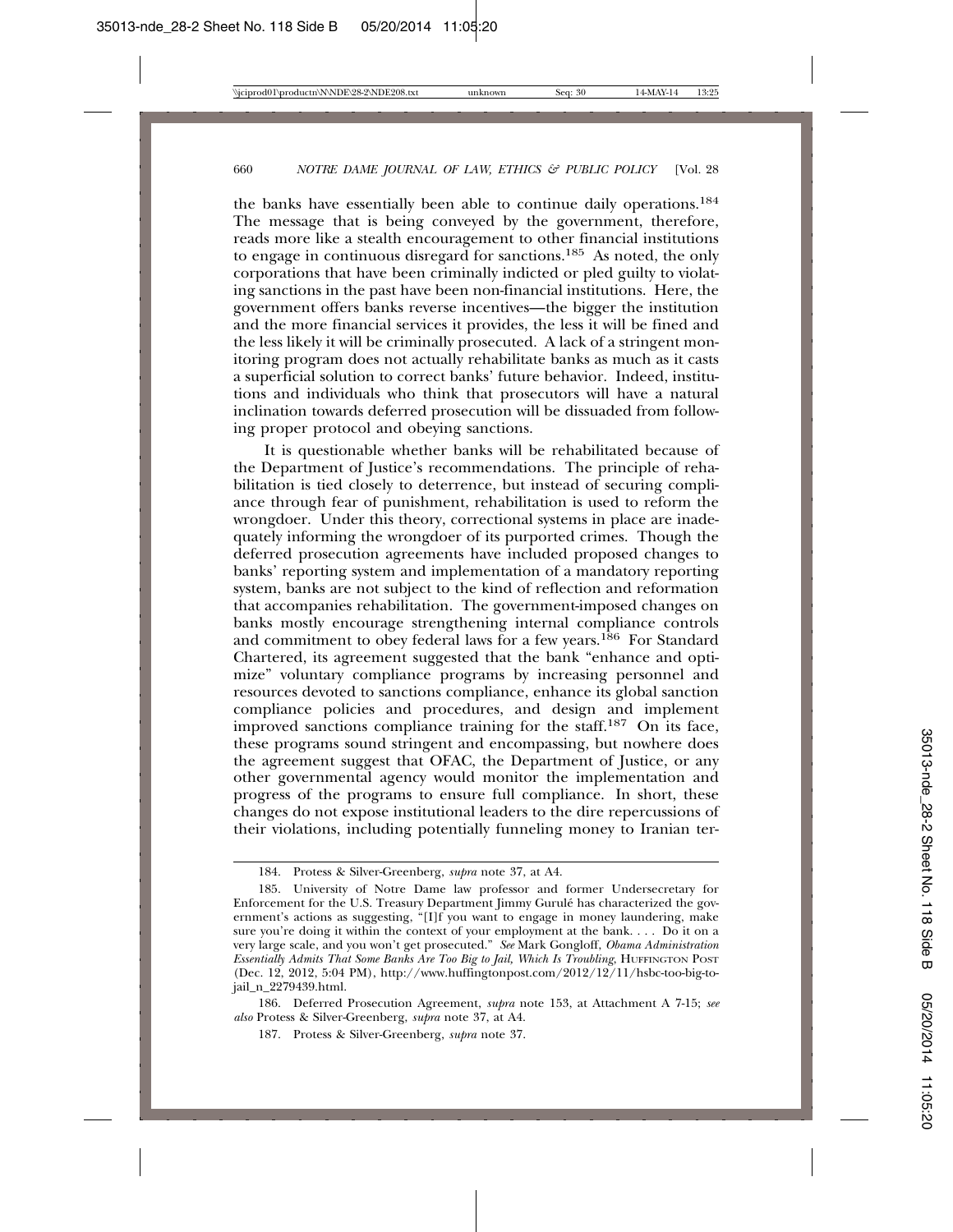rorist groups and arming Iran with resources to purchase or develop weapons of mass destruction.<sup>188</sup>

The principle of retributivism, a backwards-looking principle that justifies punishment because of the voluntary commission of the crime, is arguably unfulfilled because banks and individuals who made the choice to willingly violate sanctions are not given punishments proportionate to their crimes. For one, the deferred prosecution agreements for the banks that have violated sanctions have not included any sort of shareholder compensation remedy. In contrast, previous agreements have given substantial payments consisting of cash in restitution, issuance of stock, and cash payments to compensate shareholders in shareholder class actions.189

The continued use of deferred prosecution in the corporate context creates a dual system of justice. When banks are treated with cautious deference, prosecutors demean other corporations and individuals, contributing to a notion that their societal status and contribution are not as meaningful or important as financial institution's stature. The message to the public is simple: If you are an individual or small business owner, you will be prosecuted for violating Iranian sanctions, no matter the size or quantity of your transaction. However, if you are a bank official of a large, international bank, you will be granted prosecutorial leeway and avoid criminal sanctions altogether. This criminal justice system, therefore, fails to serve the interests of the public by arbitrarily treating a class of individuals differently than another class.

#### V. REMEDIES AND POLICY RECOMMENDATIONS

Practical and effective recommendations can be gradually implemented in order to improve corporate prosecutions and encourage corporate compliance. Given the scant evidence cited, consequences do not explain why the Department of Justice has failed to prosecute bank officials. Solutions must work towards deterring and punishing banks from repeatedly violating sanctions. The solutions range from building internal corporate structures with regular government oversight to curbing the use of deferred prosecutions and abandoning the use of deferred prosecutions in the corporate context altogether. In the end, however, these structural implementations must fulfill the goals of punishment. Otherwise, any consequences that banks face will be left by the wayside.

<sup>188.</sup> In fact, HSBC's Mexican operation transferred more than \$7 billion to the United States, which officials deemed to have had to be "illegal drug proceeds." Furthermore, HSBC worked with Saudi Al Rajhi bank, which has supported Al Qaeda. Protess & Silver-Greenberg, *supra* note 37.

<sup>189.</sup> See Leonard Orland, *The Transformation of Corporate Criminal Law*, 1 BROOK. J. CORP. FIN. COM. L. 64 (2006) (noting that Computer Associates, a corporation that faced an indictment for securities fraud and obstruction of justice in 2004, entered into a deferred prosecution agreement that included \$225 million in restitution and cash payments of \$163 million to shareholders).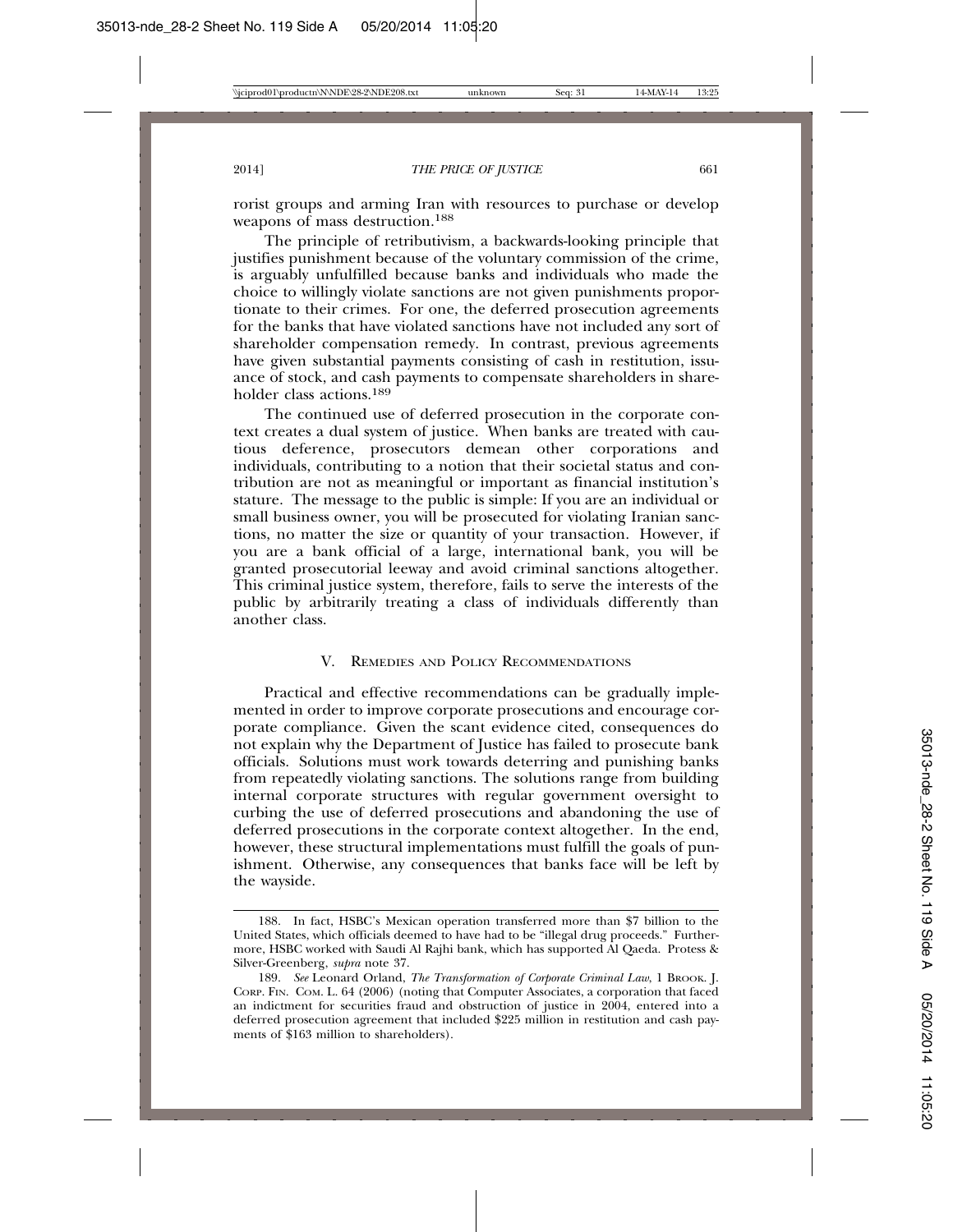If deferred prosecution is to be used at all, corporations should be forced to establish an enhanced compliance system. Here, the corporations would implement a cross-departmental monitoring system that uses an independent agency hired by the government to conduct regular checks on corporations.<sup>190</sup> This entity would operate on dual-process basis. First, the entity could make recommendations to help the corporation in complying with the agreement, initiate changes within the corporation, and observe the corporation during the time of the deferred prosecution. While the Justice Department issued a memorandum in the past to address the selection of a qualified monitor, the Morford Memo does not address the problems of implementing the monitorship.<sup>191</sup> The monitor must evaluate, propose, and help establish internal controls for the corporation, but the specifics of when and how the monitoring is to take place is left to the discretion of the corporation. Second, the monitor could make additional follow-ups during the agreement's duration to ensure continued compliance. The entity would continue to make recommendations. In reality, although banks' recent deferred prosecution agreements include implementing new sanctions compliance procedures and policies, nowhere do they indicate whether these programs will be monitored, thus defying the purpose of making sure banks comply with the agreement's terms.192 As a result, the government seemingly leaves the banks alone after the agreement is signed, only stepping in after any more federal laws are violated but failing to prevent such violations before they happen.

Furthermore, in using deferred prosecution agreements, the government could be more hesitant in employing them when U.S. sanctions are ignored, following a set of strict and clear standards set by the Department of Justice. Instead of broad-based use of these agreements, they should be limited to negligent violations or used in their original capacities. For example, the Department of Justice could amend their policy manual and recommend specific standards for pursuing deferred prosecution agreement.193 If the agreements are used at all in the corporate context, unlike the standards set forth in the Holder and Thompson memoranda, new standards would present straightforward

192. Deferred Prosecution Agreement, United States v. Standard Chartered Bank, No. 1:12-cr-00262 (D.D.C. Dec. 10, 2012).

<sup>190.</sup> The independent status of the monitor is crucial, a monitor that is hired by the corporation could create a conflict of interest. The U.S. government could fashion a monitoring team much like the Analytical Sanctions and Monitoring Team of the U.N. Security Council. This team submits comprehensive reports to the Sanctions Committees as well as enhances the effectiveness of the anti-terrorism economic sanctions measures. *See* Gurule,´ *supra* note 45, at 32–33.

<sup>191.</sup> Memorandum from Craig Morford, Acting Dep. Att'y Gen., U.S. Dep't of Jus., to Heads of Dep't Components and U.S. Atty's, U.S. Dep't of Justice (2008), http://www .usdoj.gov/dag/morford-useofmonitorsmemo-03072008.pdf [hereinafter Morford Memorandum].

<sup>193.</sup> For a general discussion of how the Department of Justice can amend their policy manuals in other white collar crime cases, such as money laundering cases, see Leslie A. Dickinson, Note, *Revisiting the "Merger Problem" in Money Laundering Prosecutions Post-*Santos *and the Fraud Enforcement and Recovery Act of 2009*, 28 NOTRE DAME J.L. ETHICS & PUB. POL'Y, 579, 603–04 (2014).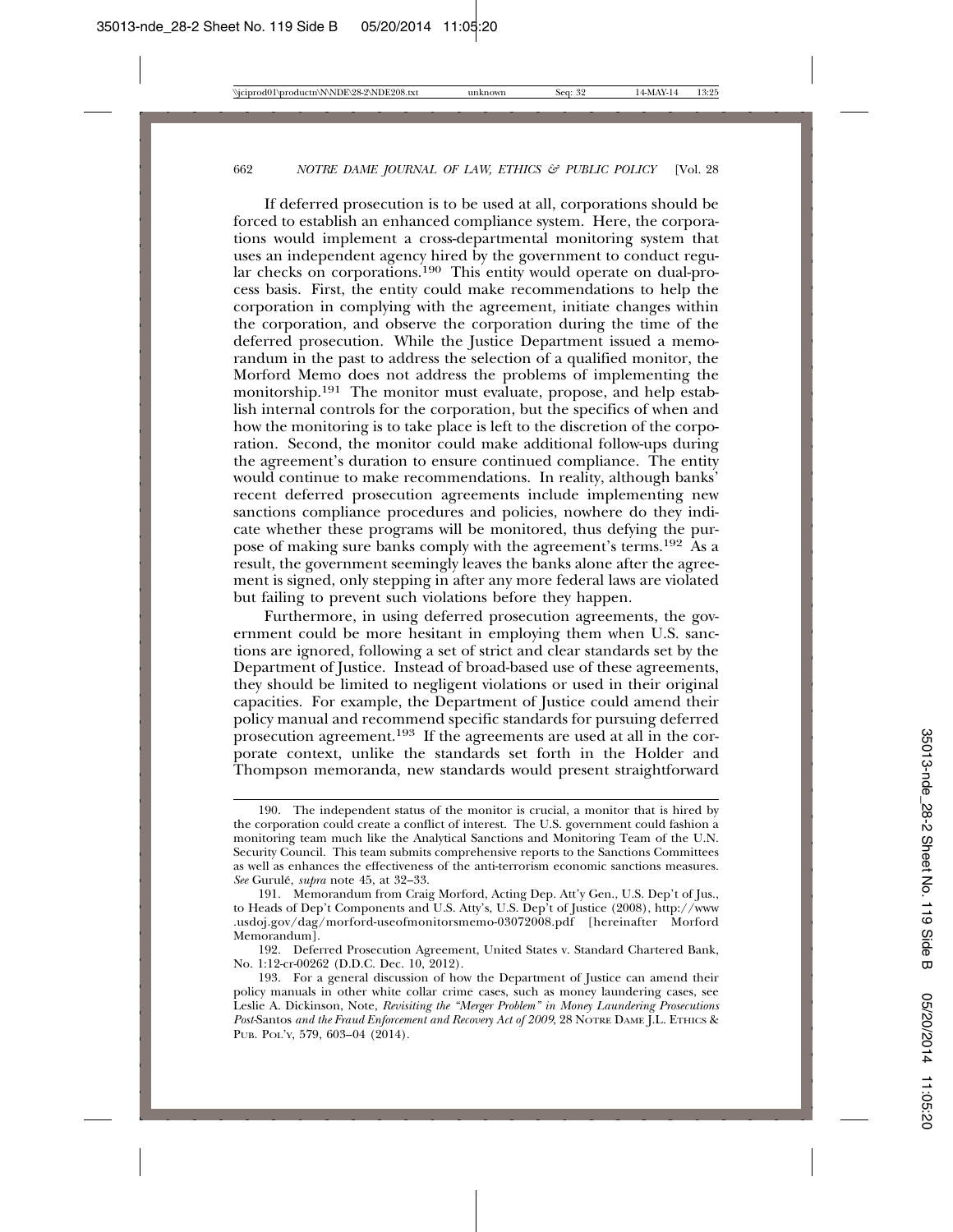situations in which agreements should and should not be used.<sup>194</sup> When situations trigger proper use of agreements, prosecutors could also limit them to situations "where they certainly would have indicted otherwise for all the right reasons on their part."195

Then, the policy reasons behind using deferred prosecution agreements could be used with little room for abuse: Whatever collateral consequences that proponents attach to these agreements would have to be empirically proven. For example, the defendant corporation might have the burden of proof in showing why a criminal prosecution would cause their business to fail. They would have to show a direct and causal relationship between a criminal indictment and irrevocable losses of their company.<sup>196</sup> In addition, if individuals seek clemency from criminal indictment, either they or the corporation would have to prove how much prosecuting a bank official would affect future corporate earnings, corporate stability, and daily operations. The lack of an agreement's popularity and usage would somewhat lessen any reliance that corporations have when they willingly violate laws, thereby encouraging them to engage in across-the-board corporate compliance.

Finally, as a more dramatic measure, deferred prosecution agreements could be banned completely. To the extent that the agreements were originally intended to apply to non-serious offenders, use of deferred prosecution could be reverted back to those limits. Refusing to give corporate individuals and institutions any sort of leniency would send a strong message to those contemplating violations. In this instance, sanctioned countries would have to pass extremely difficult barriers in order to funnel money through U.S.-based banks. Banks who violate the sanctions, even once, would be charged criminally, and institutional figures would similarly be jailed for such indiscretions. There is a worry that shareholders will be penalized for activity over which they had no control, yet any sanctions "imposed in excess of the criminal profits obtained are spread among so many shareholders as to be negligible."<sup>197</sup> By refusing to apply deferred agreements in the corporate context, corporations will have strong incentives to promote due diligence and carefully obey sanctions.

#### **CONCLUSION**

"Over the last decade, DPAs have become a mainstay of white collar criminal law enforcement."198 Such prolonged use of deferred prosecution agreements creates a dual system of justice that suggests

<sup>194.</sup> For instance, where a corporation has continuously and willfully ignored sanctions for more than a set number of years, the memorandum should highly discourage use of deferred prosecution. In addition, where the amount of transactions surpasses a price ceiling, corporations could be fined more money and punished more severely.

<sup>195.</sup> *Interview with Mary Jo White*, *supra* note 105.

<sup>196.</sup> To meet a high standard, corporations could submit empirical data that clearly delineates the probability of future loss of profits from imposing criminal charges.

<sup>197.</sup> Julie Rose O'Sullivan, *Professional Discipline for Law Firms? A Response to Professor Schneyer's Proposal,* 16 GEO. J. LEGAL ETHICS 1, 35 (2002).

<sup>198.</sup> Lanny A. Breuer, *supra* note 179.